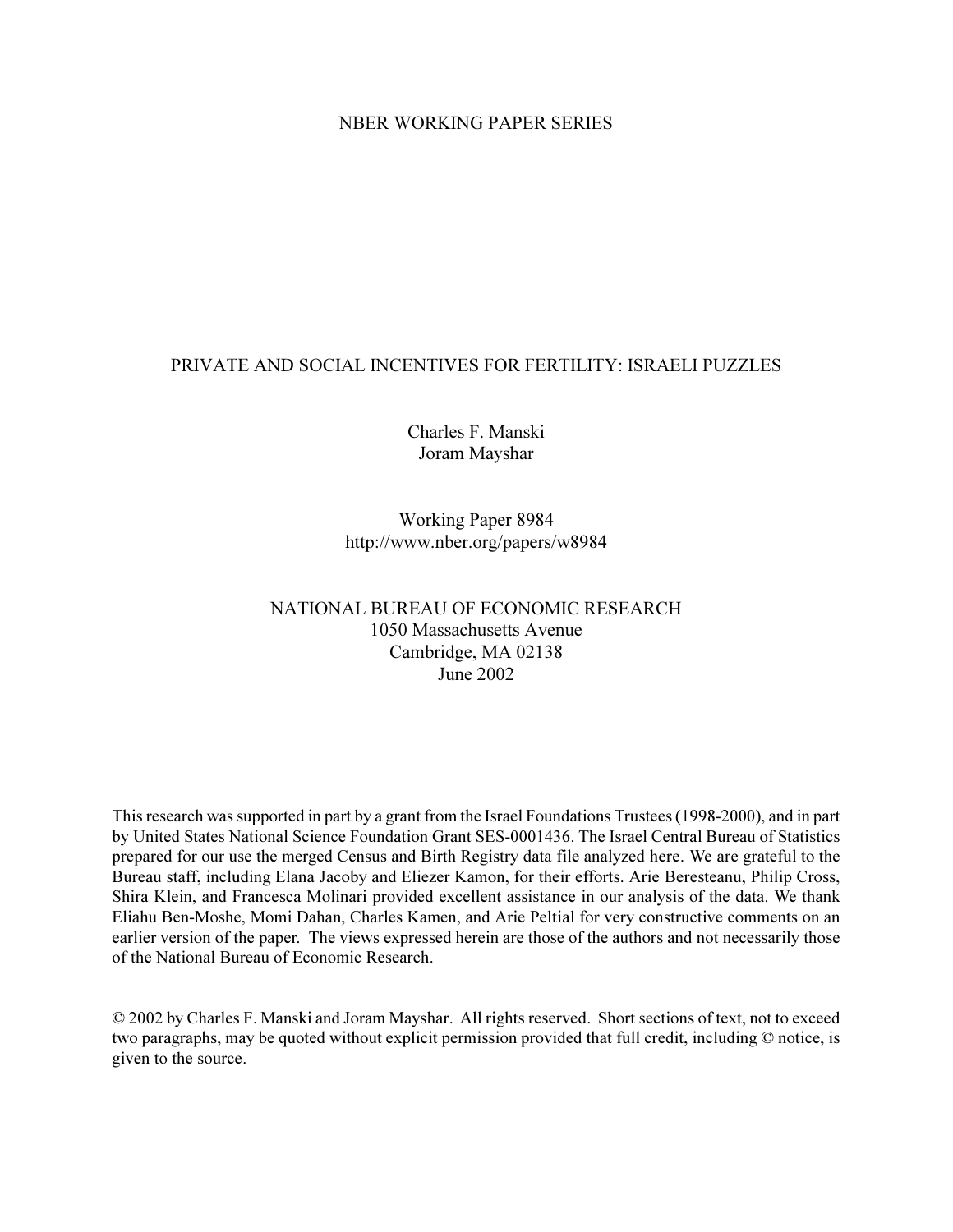Private and Social Incentives for Fertility: Israeli Puzzles Charles F. Manski and Joram Mayshar NBER Working Paper No. 8984 June 2002 JEL No. J1, H2

## ABSTRACT

Whereas most of the world has experienced decreasing fertility during the past half century, Israel has experienced a puzzling mix of trends. Completed fertility has decreased sharply in some ethnic-religious groups (Mizrahi Jews and non-Bedouin Arabs) and increased moderately in other groups (non-ultra-orthodox Ashkenazi and Israeli-born Jews). In a phenomenon that can only be described as a reverse fertility transition, fertility has increased substantially (from about 3 to 6 children per women) among ultra-orthodox Ashkenazi and Israeli-born Jews. This paper explores how private and social incentives for fertility may have combined to produce the complex pattern of fertility in Israel. Theoretical analysis of the social dynamics of fertility shows that this pattern could have been generated by the joint effects of (a) private preferences for childbearing, (b) preferences for conformity to group fertility norms, and (c) the major child-allowance program introduced by the Israeli government in the 1970s. Econometric analysis of fertility decisions shows that fundamental identification problems make it difficult to infer the actual Israeli fertility process from data on completed fertility. Hence we are able to conjecture meaningfully on what may have happened, but we cannot definitively resolve the Israeli fertility puzzles.

Charles F. Manski Joram Mayshar Department of Economics Department of Economics 2003 Sheridan Road 91905 Jerusalem, Israel Evanston, IL 60208 msjoram@mscc.huji.ac.il and NBER cfmanski@northwestern.edu

Northwestern University **Hebrew University of Jerusalem**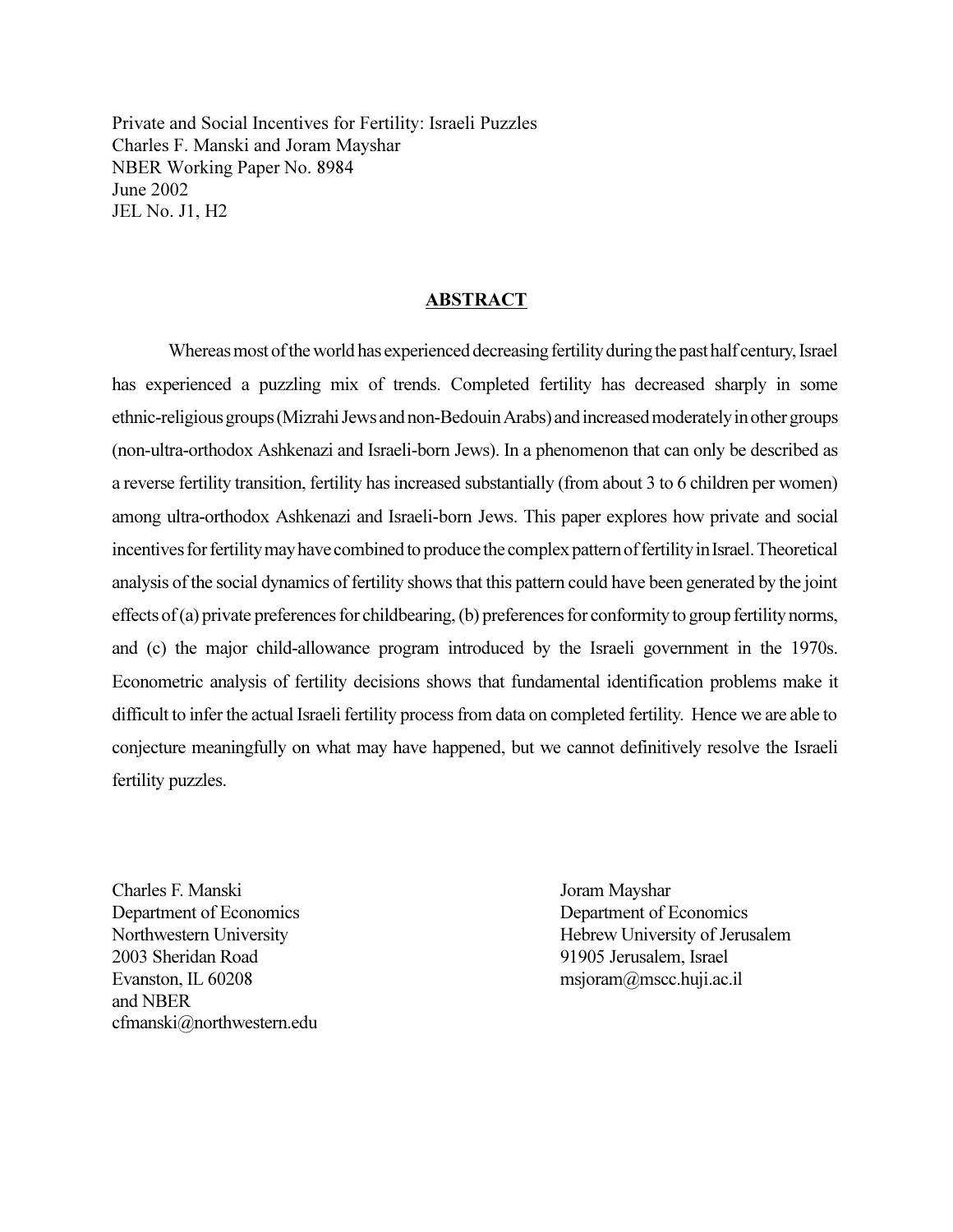## 1. Introduction

Demographers have long wavered between two perspectives on fertility behavior: Homo Economicus, who chooses an optimal family size, and Homo Sociologicus, who conforms to social norms (see Hammel 1990). These two perspectives dominate the ongoing debate on the underlying sources of the *fertility transition* - the recent historic sharp decline in fertility toward rates that are below replacement. Summaries of this debate by Cleland and Wilson (1987) and by Bongaarts and Watkins (1996) find fault with the "economic approach" for failing to explain why the fertility transition has occurred in different places under rather different economic conditions, and why the initial stage of the transition is so rapid, relative to the more gradual pace of economic change. Both articles cite a general need to incorporate "sociological" elements into economic models of fertility, and a particular need to understand how social norms affect fertility and evolve.

Although discussions of fertility sometimes give the impression that economics and sociology offer competing models of fertility, the two approaches are compatible with one another. Women may choose family size to maximize utility functions that recognize both private and social incentives for fertility, and social incentives may themselves evolve as an outcome of these childbearing decisions. Indeed a rapidly growing literature on the economics of social interactions has sought to understand how such processes operate in education, residential choice, labor markets, and many other environments [see Becker and Murphy (2000), Manski (2000), and the references therein]. Kohler (2001) presents a recent attempt to formally incorporate social interactions into the analysis of fertility choice.

 This paper explores how private and social incentives for fertility may have combined to produce the rather complex fertility pattern observed in Israel in the past half-century. Table 1 summarizes random sample data on *completed fertility* (lifetime number of children) among Israeli women alive and married in 1995, who married either before 1955 or in the period 1970-80. The table is based on a special file that merged information from the 1983 Census and the 1995 national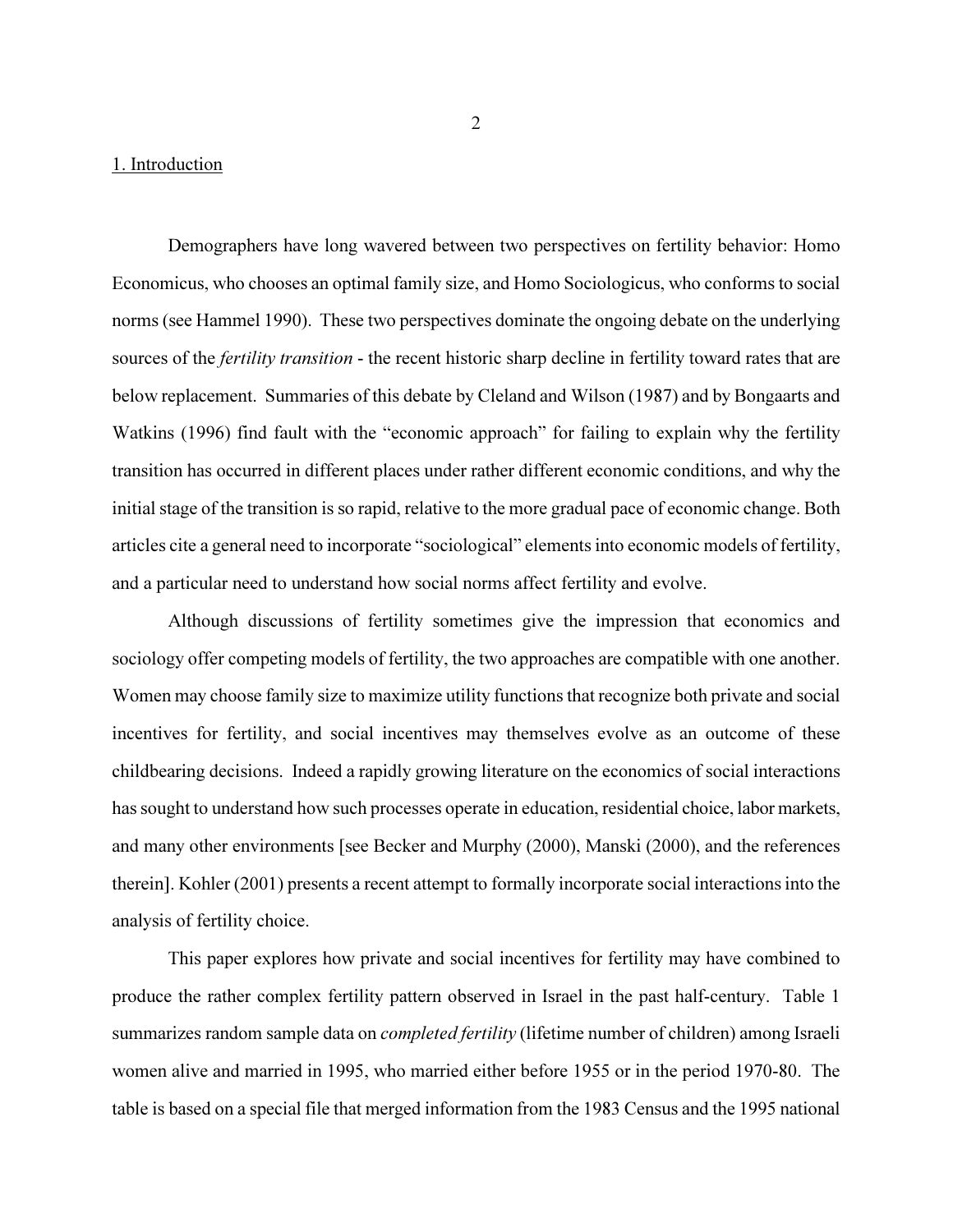Population Registry prepared at our request by the Israel Central Bureau of Statistics. It shows that fertility in Israel displays considerable variation both over time and across major ethnic/religious sub-groups of the population.

|                             |          | <b>Married prior to 1955</b> | <b>Married 1970-80</b> |               |  |
|-----------------------------|----------|------------------------------|------------------------|---------------|--|
| <b>Ethnicity</b>            | Ultra-   | Others                       | Ultra-                 | <b>Others</b> |  |
|                             | Orthodox |                              | Orthodox               |               |  |
| Jews – Mizrahi origin       | 6.86     | 5.23                         | 5.11                   | 3.46          |  |
|                             | (217)    | (10, 491)                    | (274)                  | (20, 427)     |  |
| Jews – Ashkenazi origin     | 2.76     | 2.29                         | 5.88                   | 2.88          |  |
|                             | (571)    | (14, 954)                    | (275)                  | (17, 164)     |  |
| Jews – Israeli-born parents | 3.03     | 3.06                         | 5.91                   | 3.12          |  |
|                             | (40)     | (793)                        | (57)                   | (2,636)       |  |
| Arabs – Non-Bedouins        |          | 8.41                         | 5.55                   |               |  |
|                             |          | (2,290)                      | (6,055)                |               |  |
| Arabs – Bedouins            |          | 7.32                         | 9.02                   |               |  |
|                             |          | (34)                         | (139)                  |               |  |

Table 1. Average Completed Fertility among Israeli Women Alive in 1995

In parentheses: the number of women in each cell in the sample.

Comparing women married prior to 1955 with those married 1970-80, the table shows that completed fertility declined among Jewish women of Mizrahi origin (whose father was born in Asia or North Africa) and among non-Bedouin Arab women, in accords with trends worldwide. Yet childbearing increased in all other sub-groups of the population. It increased slightly (from 3.06 to 3.12) among non-ultra-orthodox Jewish women whose parents were born in Israel, and moderately (from 2.29 to 2.88) among non-ultra-orthodox women of Ashkenazi origin (whose father was born in Europe or America). In a phenomenon that can only be described as a reverse fertility transition, fertility increased rapidly and substantially (from 3.03 to 5.91, and from 2.76 to 5.88) among ultraorthodox women of these origins.

What explains the dissimilar levels and trends in completed fertility among different groups of Israeli women? It is easy to suggest a set of private and social forces that may have combined to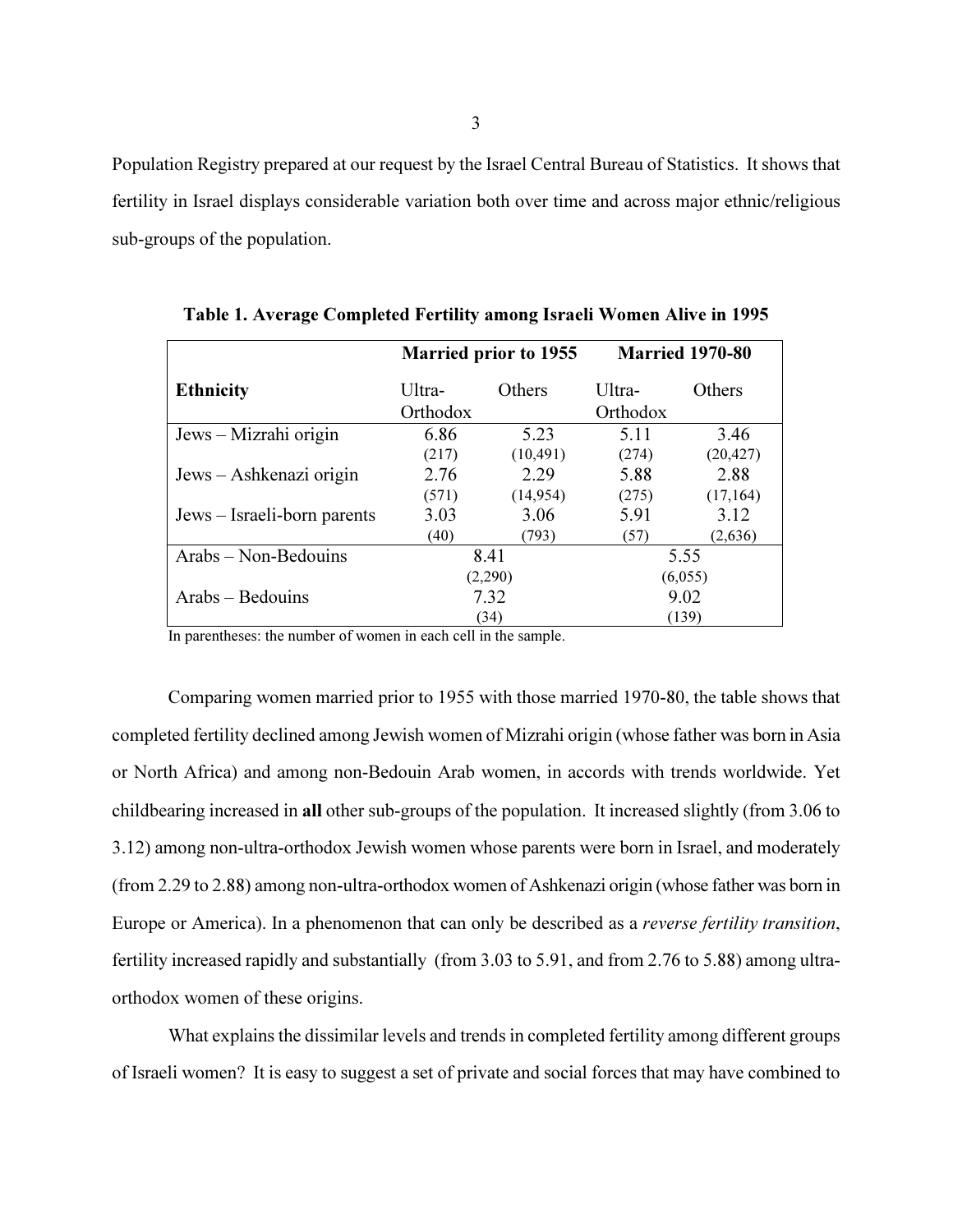yield the complex pattern of fertility depicted in Table 1. The potentially relevant sources of timeseries and cross-sectional variation in fertility include these:<sup>1</sup>

The fertility transition: Standard economic and social-cultural explanations of the fertility transition can readily rationalize the substantial declines in fertility among Israeli Arabs and among Jews of Mizrahi origin. In both groups, women married prior to 1955 largely lived in traditional societies characterized by low income and high child mortality, but women married in 1970-1980 lived in the western-oriented society of modern Israel, characterized by relatively high income and low child mortality.

Religiosity: Ultra orthodox Jewish women follow the directives of their rabbis, who encourage high fertility and discourage the use of contraceptives. Other Jewish women may hold varying preferences for family size and are not subject to strong religious strictures against contraception.

Social Interactions: The various ethnic and religious sub-populations of Israeli have interacted to different degrees over the past half-century, and so may have been subject to different social norms for childbearing. Adoption of the fertility norms of Ashkenazi Jews by the Mizrahi Jews, most of who migrated to Israel in the 1950s, may partly explain the fertility decline in the latter group. Increased integration between these two groups may partly explain the increased fertility among the former. Yet, throughout the past half-century, the Jewish ultra-orthodox, the Jewish non-ultraorthodox, and the Arab sub-populations of Israel have largely resided, been schooled, and worked in separate, almost isolated communities.

Recent history: The traumatic decimation of European Jewry in the Holocaust may have affected fertility in the period following World War II. Thus, it is sometimes argued that the Holocaust

4

<sup>&</sup>lt;sup>1</sup> For a discussion of the underlying sources of the Israeli fertility pattern see Friedlander and Carole (1993).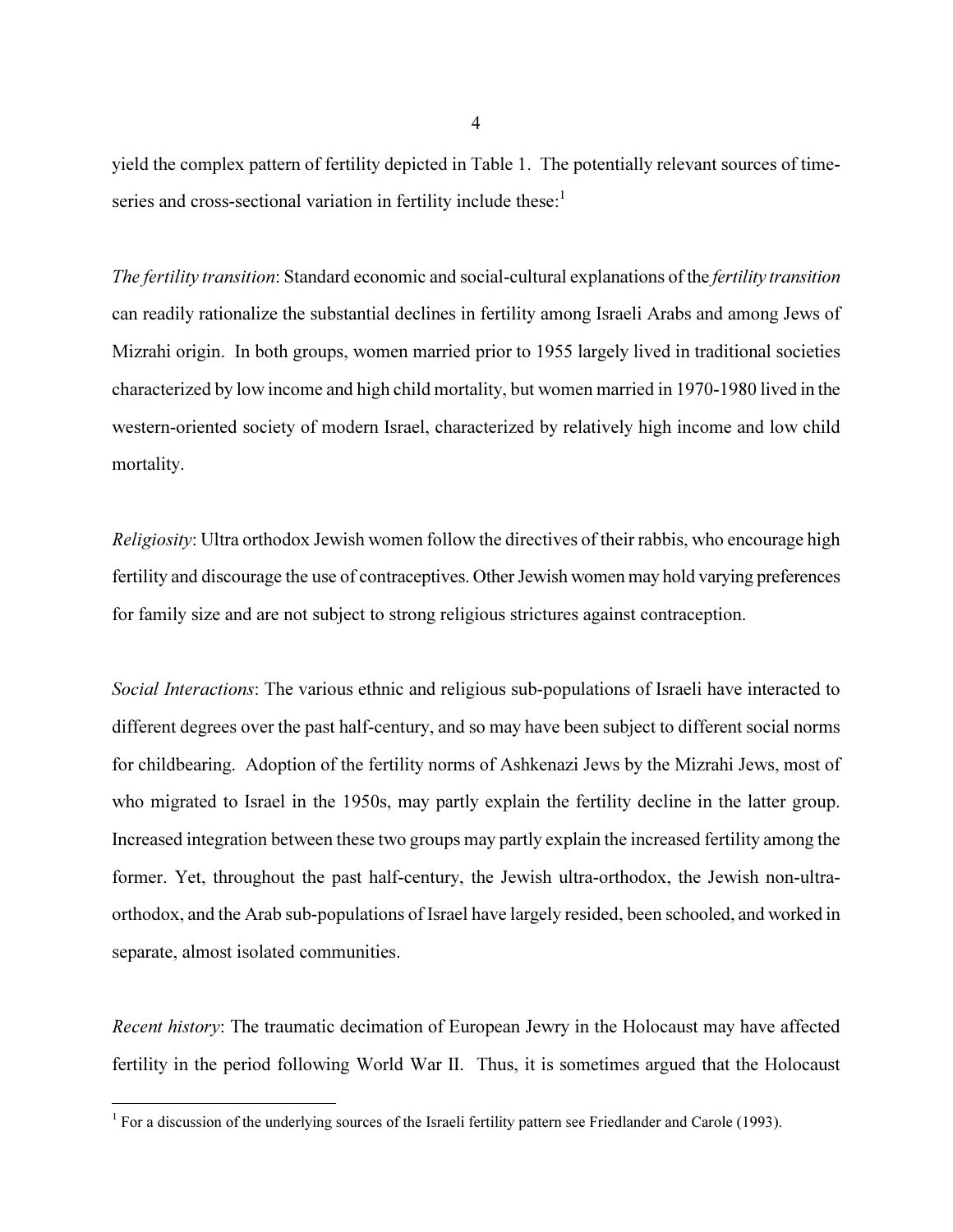reduced the fecundity of the women who were directly affected, but increased the desire to have children among survivors and the kin of non-survivors. It has also been suggested that the relatively high death rates experienced or expected by some sub-groups of Israelis in repeated wars may have increased the desired number of children, as a form of insurance.

Child allowances and related public welfare programs. Changes in public policy have generated time-series variation in private incentives for fertility. In 1970-75, the Israeli government introduced a universal (non income-tested) child allowance program that ranks among the most generous in the world. Modest monthly payments are made to families with one or two children under age 18, but the payments for each child from the fourth up are substantial. The 1960s and early 1970s also saw the introduction of other major welfare programs that reduced the private cost of childbearing and childcare. On the whole, women married prior to 1955 bore their children before the introduction of the child allowance and other welfare programs, while women who married after 1970 were subject to them throughout their childbearing years.

Juxtaposition of the child allowance program and the Israeli fertility patterns in Table 1 suggests that enactment of the allowance program in 1970-75 may explain some of the trends shown, particularly the reverse fertility transition among the ultra-orthodox of Ashkenazi origin. However, the same allowance program applied to other segments of the Jewish population, who experienced a variety of different fertility trends.

These and perhaps other disparate forces have somehow combined to determine fertility in Israel. The puzzle, or set of puzzles, is how to disentangle these forces and identify the socioeconomic process at work. From a public policy perspective, there is particular interest in learning how the child allowance and other welfare programs have affected, and continue to affect, fertility. From a social science perspective, there is a general interest in learning how private and social incentives interact to determine childbearing. This paper addresses the puzzles posed by

5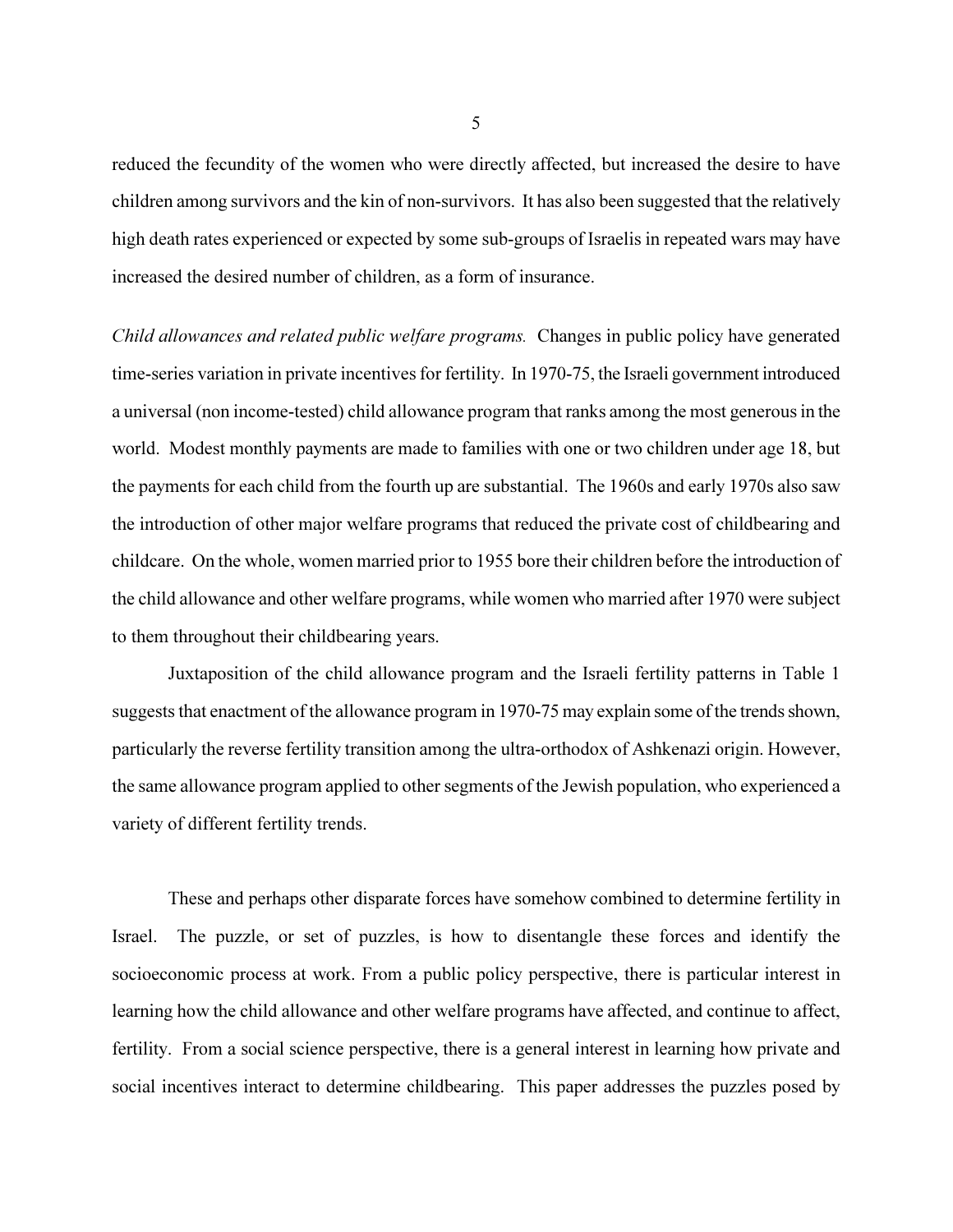Israeli fertility patterns and makes some, albeit incomplete, progress towards its resolution.

We begin with the public policy question, focusing on the child allowance program. Section 2, which draws on Mayshar and Manski (2001), describes the history of the program, compares it with similar ones in Europe, and recalls Malthus' hypothesis on the fertility effects of child allowances. We also present in this section a more complete picture of how Israeli fertility evolved over time for different social groups.

The empirical associations that we find between the child allowance program and the timeseries variation in fertility are intriguing but necessarily inconclusive. The challenge is to dig beneath these associations to learn how private and social incentives may have combined to determine fertility. Section 3 poses a model of family-size decisions that flexibly represents some aspects of decision making while abstracting from others. The model assumes that, at some point after marriage, a woman chooses a family size that is optimal, given the information available at the time.<sup>2</sup> The woman's valuation of bearing a given number of children depends on her private preference for family-size, her preference for conformity to social norms in childbearing, and the child allowance that the mother would receive. Perhaps the main respect in which the model abstracts from actual childbearing behavior is its neglect of the dynamics of birth timing, a subject that has been a focus of some recent economic research (see Hotz and Miller, 1988, Walker 1995). Abstracting from timing issues enables us to determine how optimal family size varies with fertility preferences, social norms, and child allowances.

 Our model of family-size decisions, although simple in many respects, is still too complex in its general formulation to permit much in the way of theoretical analysis. After making further simplifying assumptions, we are able to characterize the social dynamics of fertility with considerable clarity. Given these assumptions, we find that a proportional allowance formula, in

 $2$  We follow the long tradition in demography of attributing fertility decisions to women rather than to couples. This attribution is merely semantic in the large majority of cases in Israel, which has been characterized by low rates of nonmarital childbearing and divorce.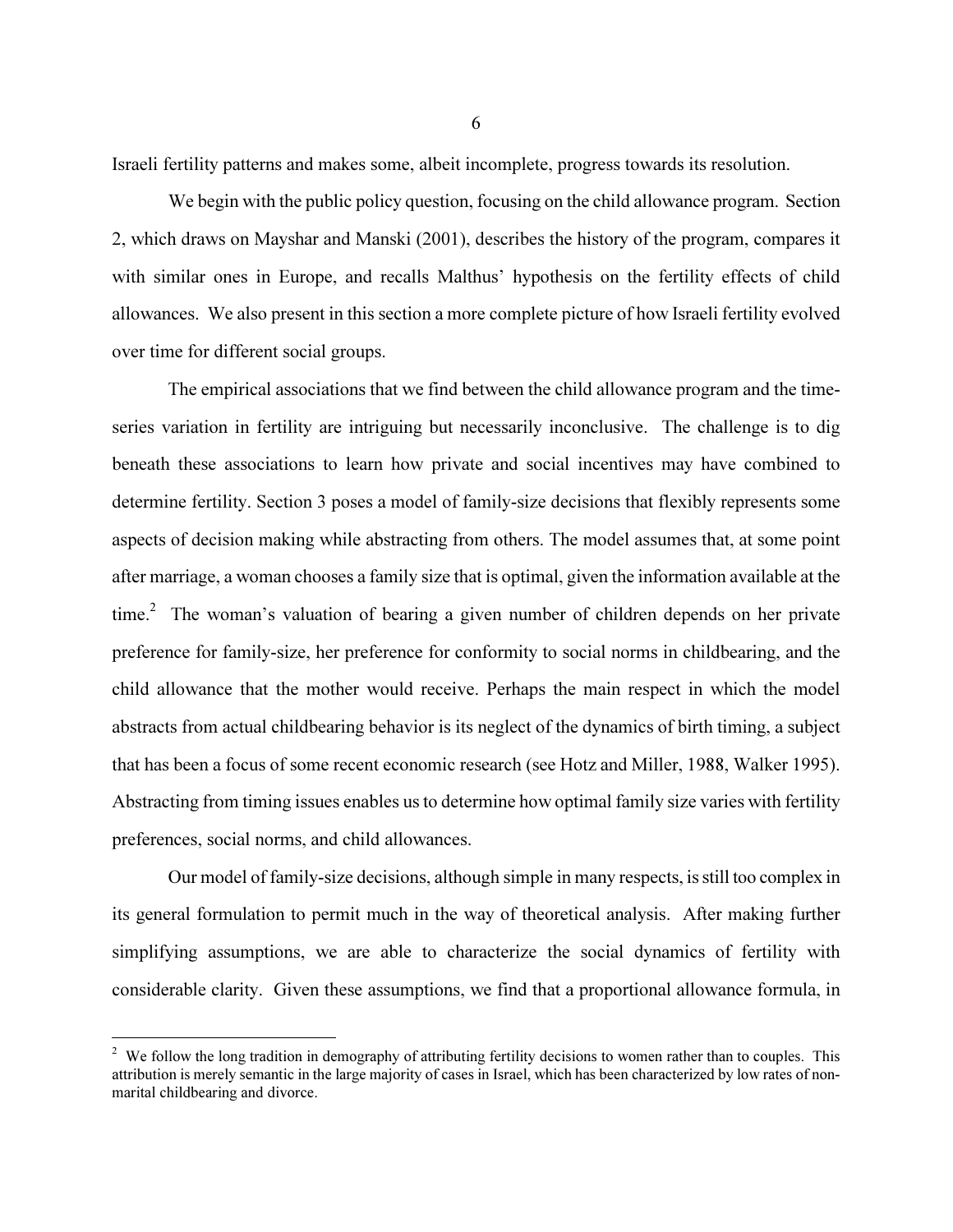which the magnitude of the benefit is proportional to the number of children, generates a simple dynamic in which the distribution of family size converges to a unique steady state. In this case, the value of steady-state mean family size varies linearly with the magnitude of the allowance; it is however independent of the magnitude of preferences for conformity to social fertility norms and of the dispersion of the distribution of private fertility preferences.

 A piecewise linear allowance formula of the type enacted in Israel is then shown to generate rather different dynamics. It continues to be the case that the distribution of family size converges to a steady state. However, steady-state mean family size now does depend on preferences for conformity to social norms and on the shape of the distribution of private fertility preferences. Moreover, some configurations generate multiple steady states, some being locally stable and others not. Performing numerical calculations in particular cases, we are able to demonstrate that small changes in the magnitude of allowances or in private fertility preferences can, in principle, yield rather large changes in mean fertility; on the order of the changes observed in Israel between 1950 and  $1980<sup>3</sup>$ 

Section 4 describes our efforts to use the fertility model developed in Section 3 to interpret the actual decisions made by Israeli women. The goal was to estimate a version of the model that could be applied to examine how Israeli child allowance policy has affected family-size decisions. Unfortunately, we were not able to credibly separate the effects on decision making of child allowances, private fertility preferences, and preferences for conformity. Our attempts to fit reasonably flexible versions of the model yielded unstable, unreliable estimates. A qualitatively 'sensible' estimate of the effect of child allowances on fertility emerged only when we maintained assumptions that we feel are too strong to be believable.

The main contribution of Section 4 is to explain the identification problem that we faced

<sup>&</sup>lt;sup>3</sup> Previous research on endogenous social interactions, wherein each decision-maker is influenced by the decisions of others, has shown that such interactions can produce social multipliers that magnify the individualistic effects of policy interventions (see Manski, 1993). Previous research has also shown that endogenous interactions can generate complex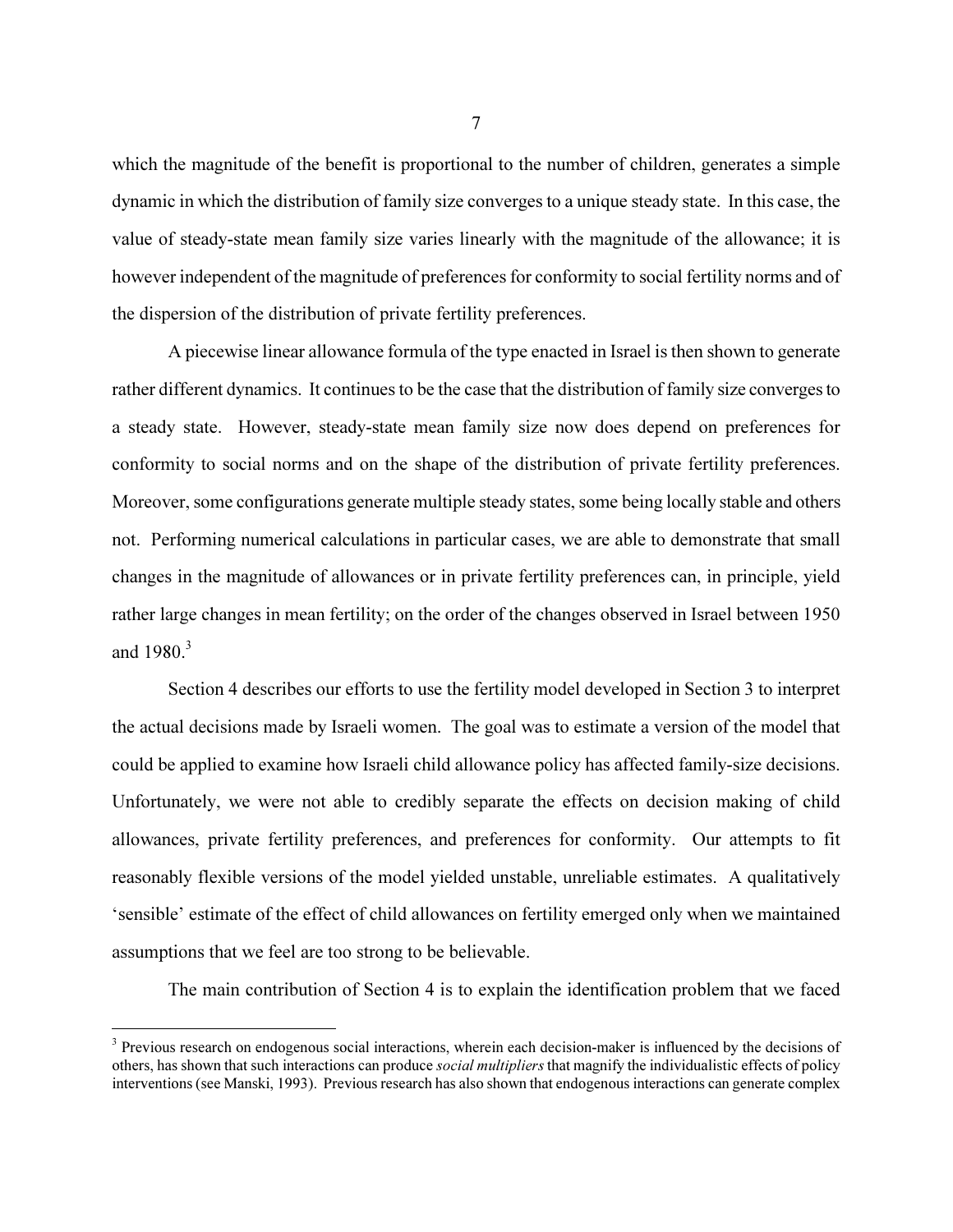when attempting to estimate the fertility model. The basic problem, common to all econometric analysis of choice behavior, is that observation of a woman's chosen family size only partly reveals her preferences; hence the fertility preferences of Israeli women cannot be learned in an entirely empirical manner. A specific problem in our analysis is that the information about preferences revealed by data on completed fertility depends qualitatively on the shape of the child allowance formula that women face; revealed preference analysis is more difficult when the benefit is proportional to family size than when it is nonlinear. The Israeli allowance has, to varying degrees over the years, been nonlinear in family size. However, we found in practice that nonlinearity of the formula provides an insubstantial foundation for empirical analysis.

 Viewing our work in toto, we see a clear empirical contribution in our description of the complex time-series and cross-sectional pattern of Israeli fertility (Section 2). Our theoretical analysis of the joint determination of fertility dynamics by private preferences, preferences for conformity, and child allowances helps to understand how such a complex pattern of fertility may have come to be (Section 3). However, our structural empirical analysis of fertility decisions does not persuasively disentangle the forces at work (Section 4). This being so, we can at best conjecture on the processes that have generated Israeli fertility. Section 5 presents our concluding thoughts.

### 2. Child Allowances and Fertility in Israel

 $\overline{a}$ 

Section 2.1 describes the history of the Israeli child allowance program. Section 2.2 compares this program with ones in Europe and summarizes empirical research on the Malthusian hypothesis that child allowance programs increase fertility among the poor. Section 2.3 then examines fertility patterns in Israel.

dynamics with potentially multiple steady states (see Brock and Durlauf, 2001). Our findings are based on an interaction model that differs in some respects from those studied earlier.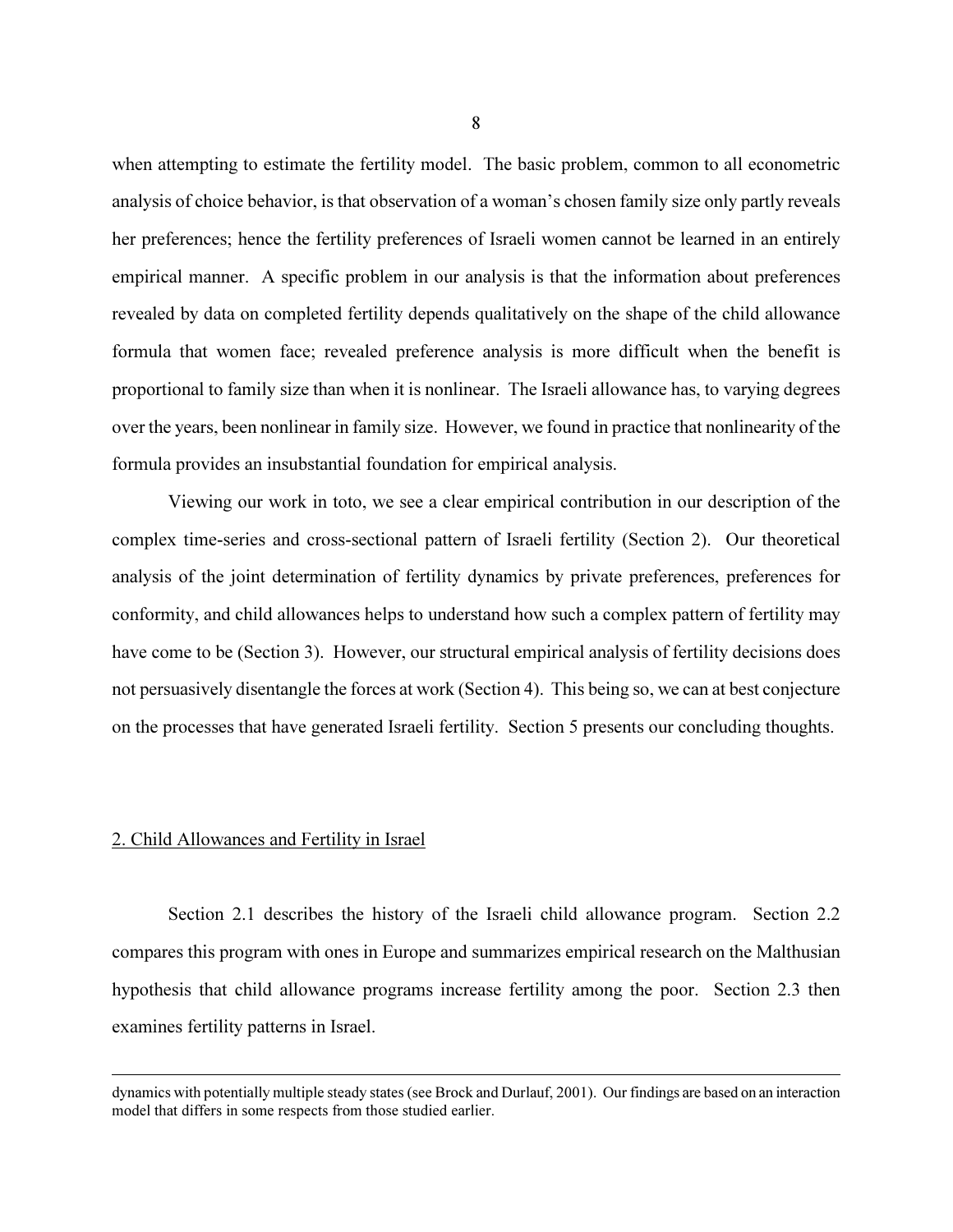### 2.1. The Israeli Child Allowance Program

 $\overline{a}$ 

The Israeli welfare state has subsidized childbearing and childcare through a number of mechanisms, including provision of free education and health insurance, generous maternity grants, tax benefits for working mothers, and housing benefits that depend on the number of children.<sup>4</sup> In the major tax reform of 1975, Israel instituted a generous child allowance program that quadrupled the allowances granted up to 1969. Since 1975, the National Insurance Institute (NII) has annually allocated more than 1.6 percent of GDP to this program. A notable feature of the program is that the size of the allowance varies substantially with the birth order of the child, with the first two children under age 18 receiving minimal benefits, and each child from the fourth on receiving a large benefit.

Enactment of the child allowance program was in part a response to growing ethnic discontent among Mizrahi Jews who had immigrated to Israel from Arab countries after 1948 or from North Africa in the early 1960s. These Jews were often poor and had large families. A universal child allowance was thought at the time to be an effective way to reduce their poverty, without creating the work disincentives thought to be characteristic of income-tested benefits.<sup>6</sup> In fact, enactment of the child allowance program appears to have had a dramatic short run impact in

<sup>&</sup>lt;sup>4</sup> See Doron and Kramer (1991) for background on the development of Israel's welfare system.

 $<sup>5</sup>$  The child allowance program enacted under the 1975 tax reform replaced a complex system of benefits for children that</sup> included tax credits, small mandatory child payments by private employers, minor allowances by the NII to large families, and a more substantial allowance to children of army veterans that had been enacted in 1971.

 $6$  The report of the national commission that recommended the 1975 tax reform (State of Israel, 1975) indicates that the possible impact of child allowances on fertility was not an important consideration at the time. Moreover, an earlier commission of demographers (State of Israel, 1966), set up to study pro-natalist policies, had concluded in 1966 that: "it would not be appropriate to recommend monthly grants for families as an incentive to have children for the following reasons: small grants do not have any impact on increased fertility… if the grant ...would be ...large, then considerable sums of money will flow to large families, for whom it would not provide a birth incentive, because they do not practice birth control anyway, but it could turn out to be a factor that discourages bread-winners from working."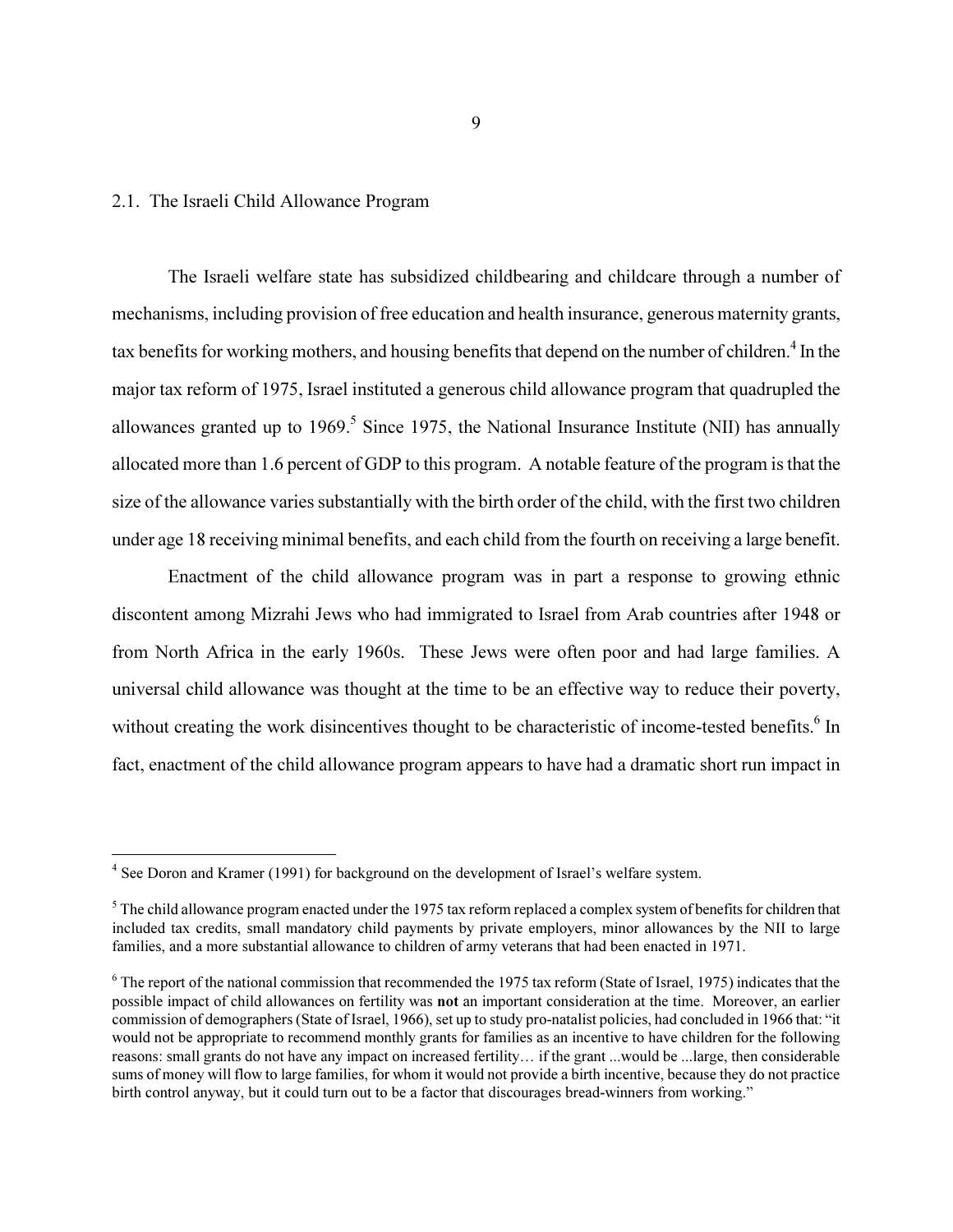reducing the incidence of poverty among Israeli children in the mid-1970s. Since then, however, the percentage of Israeli children living below the poverty line has steadily increased.7

The child allowance program uses a credit point system under which mothers receive a monthly, tax-exempt allowance from the NII, the allowance equaling the number of credit points to which her children are entitled, multiplied by the cash value of a credit point. The number of credit points depends on the number of children in the family who are below the age of 18; prior to 1997, it also depended on whether the family had the status of 'army veterans.'<sup>8</sup> Appendix Table A-1 presents the credit point formula in effect from 1975 through 2000. Figure 1 shows how the New Israel Shekel (NIS) value of Israeli child allowance benefits has evolved over the longer period 1965- 1999.

As Figure 1 and Table A-1 indicate, various adjustments have been made in the child allowance program since 1975. The real value of credit points eroded initially due to inflation, but has been fully linked to the CPI since 1987. In addition, repeated changes have been made in the credit point formula, with the number of credit points for children of high birth-order gradually increasing over time. In 1983, the number of credit points allocated to families with veteran status and four or more children increased by fifty percent.<sup>9</sup> In 1994 and 2000, the credit points for children from the fourth up were raised further.

<sup>&</sup>lt;sup>7</sup> According to NII annual reports, the incidence of child poverty rose from 9.6% to 13.9% between 1979 and 1984. Using somewhat different definitions, between 1987 and 1997, the incidence of child poverty rose from 9.5% to 11.8% among families of wage earners, and from 20.5% to 21.8% in the population at large. The increase in the overall incidence of child poverty, despite the significant decline of family size among the relatively poorer two main sub-groups of the population, Arabs and Mizrahi Jews, can be explained by the increased weight of these two groups in the population, and, in addition, by the increased family size and population weight of ultra-Orthodox Jews.

 $8$  The conditions for obtaining veteran status prior to 1993 were such that almost all Jews received it, including the ultra-Orthodox who by and large did not serve in the army. Almost all Arabs, for whom army service is voluntary, did not receive it. Beginning in 1993, the dependence of the allowance on veteran status was gradually phased out over four years. From 1997 on, all children receive the full allowance.

<sup>&</sup>lt;sup>9</sup> Between 1985 and 1992, fiscal concerns led to suspension of the allowance for the first child to families with fewer than four children and with income above a certain low threshold; in 1991-2 this suspension was extended to the second child. This created some work disincentives and administrative confusion due to the income threshold, and also implied that the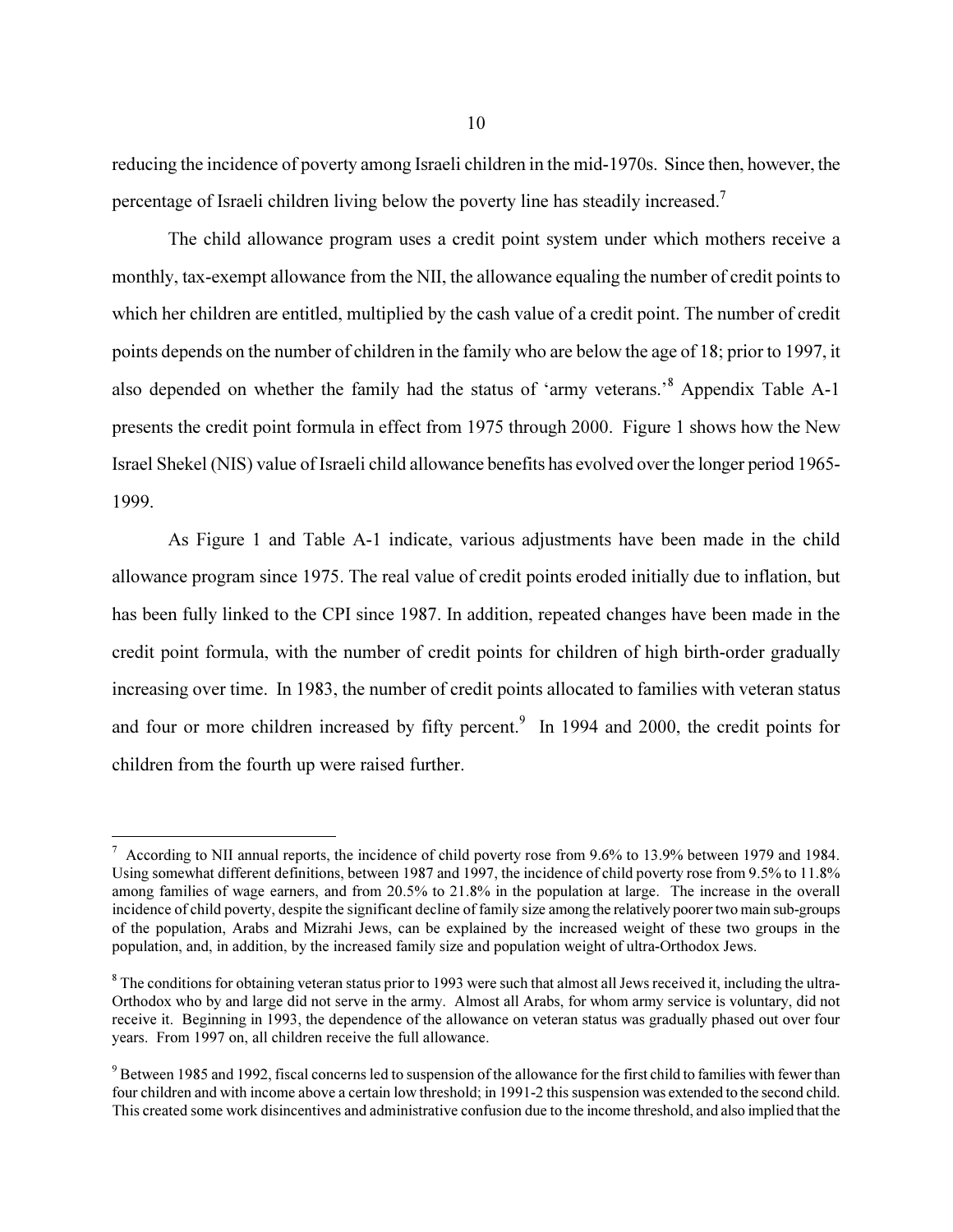As Table A-1 shows, the marginal allowance granted for children from the fourth up fully covers the marginal cost of caring for these children in a manner that averts poverty, as calculated using Israel's official poverty line for families of different sizes. To give a sense of the magnitude of the allowances, consider families with six children under age 18. In 1999, such families received a monthly tax-exempt allowance of NIS 2,566, equivalent to about \$640 per month, and to 39 percent of the income level officially defined to mark the poverty line for families of that size.



Figure 1: Annual value of child allowances per family, by number of children under age 18 (NIS in constant 1995 prices.  $$1.00 = NIS 3$$ )

### 2.2. European Child allowances and the Malthusian Hypothesis

 $\overline{a}$ 

Allowances for children are not new. Already in the second century AD, an extensive alimenta system of public subsistence payments to children was in force in Rome. According to Duncan-Jones (1974, 295), this system was "evidently intended to encourage a rise in the birth-rate."

marginal allowance for the fourth child whose total allowances were kept intact (for families with income above the income threshold) increased from 3.75 to 4.75 and then to 5.75 credit points.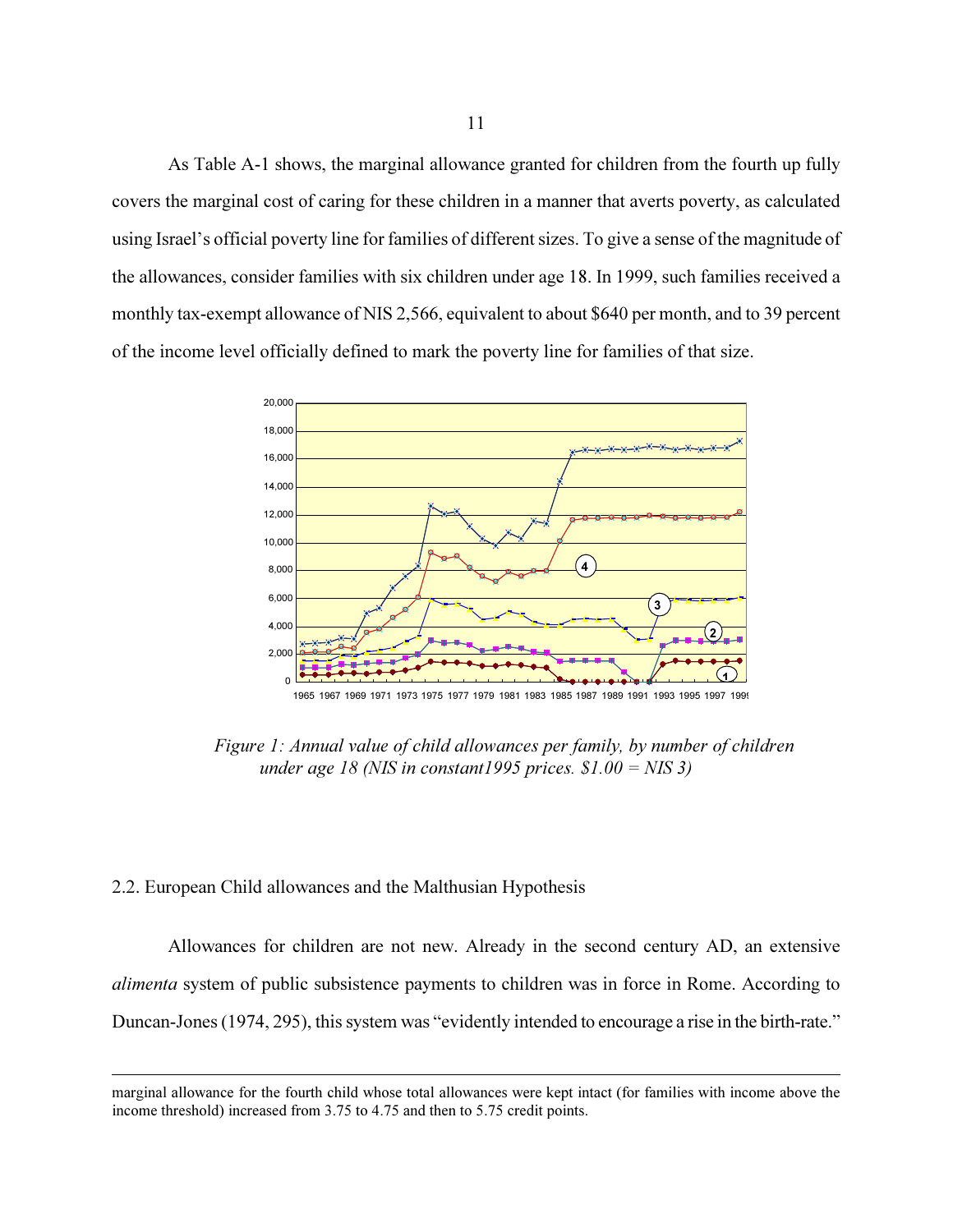The motivation apparently was the shortage of Romans to run the empire, but other historians emphasize other motives.

The English Poor Laws, initiated during the reign of Elizabeth I, were clearly motivated by welfare considerations rather than by a pro-natalist sentiment. As is well known, it was a proposal by William Pitt to increase family benefits for the poor that prompted Thomas Malthus' 1798 *Essay on* the Principle of Population. In the fifth chapter, Malthus contended that providing financial support for poor families as a function of family size would not contribute toward alleviating poverty; to the contrary, in the long run it would exacerbate poverty by encouraging poor families to have more children or to work less. According to Malthus, well-intended allowances for families in need may thus become a trap that could contribute toward perpetuating poverty in general, and among children in particular.10 The empirical validity of Malthus' hypothesis on the fertility effects of the English Poor laws was subject to much criticism, but a recent study by Boyer (1989) seems to confirm Malthus.

Modern day child allowances seem to be motivated by a mixture of concern for the welfare of children and concern with forecasts of declining population. The latter was clearly paramount in the case of France and Belgium, which introduced universal child allowances in the 1930s. Following their lead, all European countries and almost all other developed countries in the world followed suit — with the notable exception of the United States.<sup>11</sup> Notwithstanding the large magnitude of these programs, there has been no definitive study of the demographic effects of modern European programs of child and family support. Yet the consensus seems to be that these programs have had at most a negligible impact on fertility. It is often noted that France, with possibly the most generous (and complex) child support program in the world, has an overall birth rate no higher than that of

<sup>&</sup>lt;sup>10</sup> Under Malthus' influence, Pitt withdrew his proposal. Later on, Britain radically amended its poor laws, still much influenced by Malthus' ideas.

 $11$  For a comparison of the terms of child, or family, allowances across countries see Social Security Administration (1999).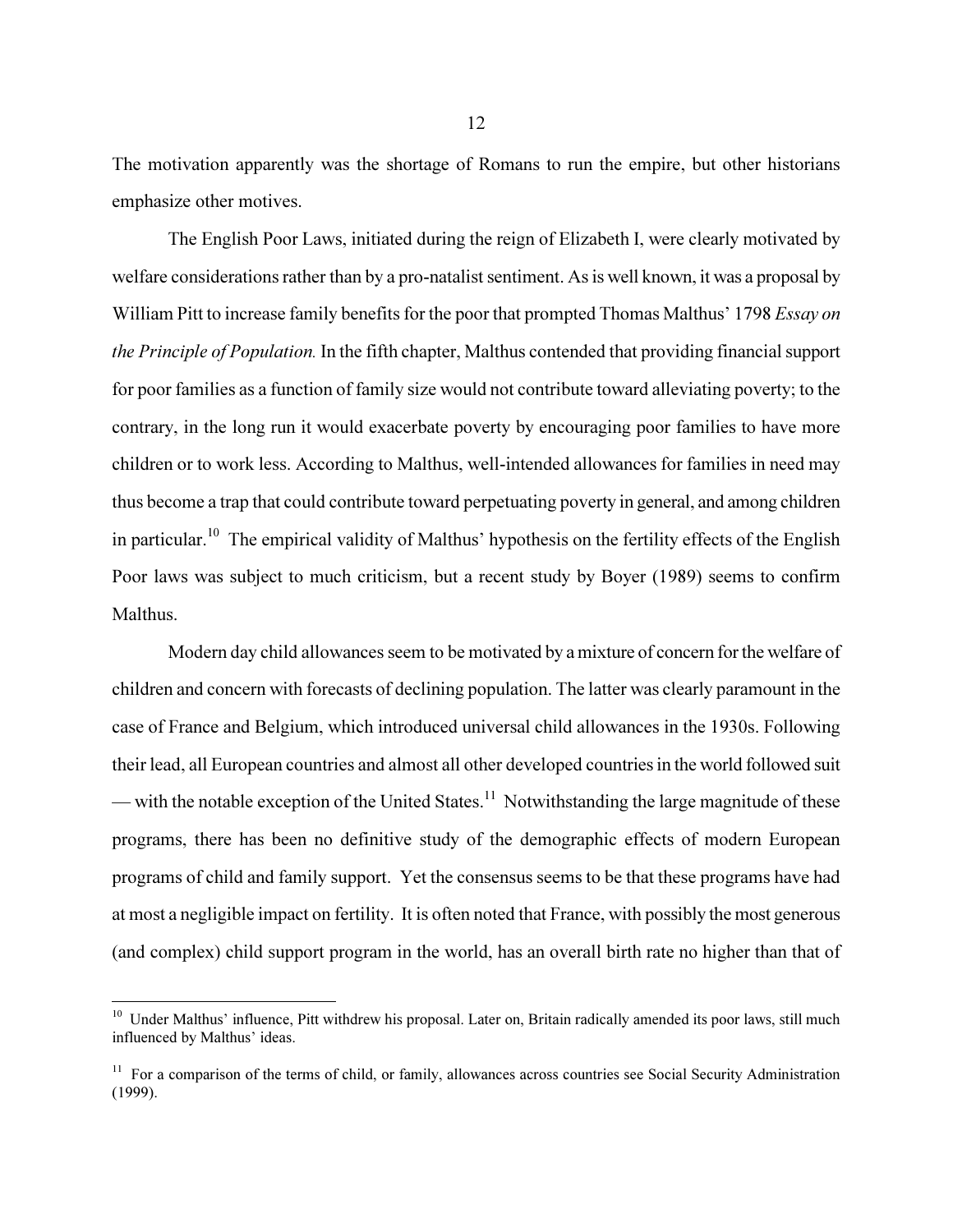neighboring countries, where the allowance program is less extensive. Based on an econometric study of 22 industrialized countries from 1970 to 1990, Gauthier and Hatzius (1997) have reported that child support programs may have had a positive effect on birth, but one of a very small magnitude. Specifically, they estimate that a 25% increase in child support benefits would increase total fertility from an average of 1.71 children per woman to 1.78 children per woman. Several studies on European countries have concluded that pro-natalist policies have encouraged women to give birth earlier, yet have had practically no effect on total lifetime births (see Walker, 1995; Gauthier and Hatzius, 1997).

## 2.3. Fertility Patterns in Israel

 $\overline{a}$ 

The standard source of information on fertility in Israel has been annual data on *total* fertility, a construct that measures the average lifetime number of births a woman would have if she were to give birth over time according to the current birth rates of women of different age cohorts. Figure 2 presents the time series of total fertility in Israel among the three major ethnic sub-populations: Ashkenazi Jews, Mizrahi Jews, and Arab Moslems.<sup>12</sup> The figure shows a significant decline up to the middle 1970s and middle 1980s within the latter two groups, and a fluctuating total fertility rate among Ashkenazi Jews.13

 $12$  The trend in total fertility of Arab Christians, not shown in the figure, differs from that of Arab Moslems. The total fertility rate of Christians initially was similar to that of Moslems, but declined by the 1990s to levels below that of Ashkenazi Jews.

<sup>&</sup>lt;sup>13</sup> Berman (2000) has used data from surveys of the Israeli labor force to estimate total fertility among Israeli ultraorthodox in the periods 1980-84 and for 1994-96. He finds (Table VI) that total fertility increased from 6.9 to 7.8 among Ashkenazi ultra-orthodox, and from 4.6 to 7.2 among Mizrahi ultra-orthodox. Berman interprets this recent rise in total fertility, as well as increased religious stringency and reduced labor participation, as a response of a "club to a change in wages and [non child-specific] transfers" (p. 940, parenthetical explanation added).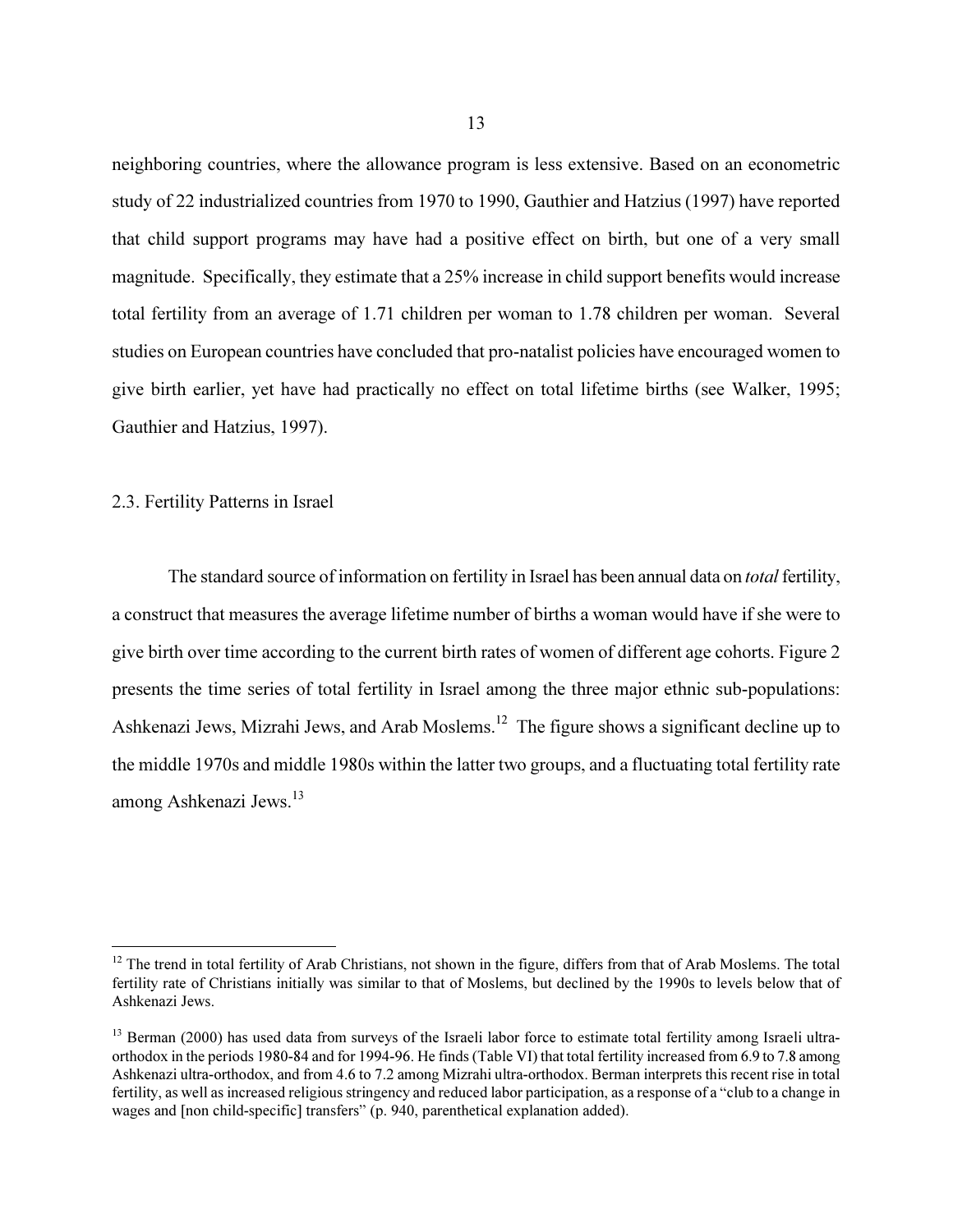

Figure 2: Total Fertility rates of the Main Sub-populations in Israel, 1949-1996

The trends depicted in this figure do not suggest that the child allowance program, enacted in 1970-5, has had any material effect on fertility. However, total fertility is a synthetic-cohort construct that may not adequately represent the childbearing decisions of actual women. Moreover, the Malthusian hypothesis concerning the fertility effects of child allowances should apply primarily to poor families, who form just part of the large sub-populations depicted in Figure 2. For these reasons, we decided to obtain data that would enable a less aggregated and more accurate portrayal of Israeli fertility patterns than has previously been possible.

At our request, the Central Bureau of Statistics prepared a special data file merging information from the 1983 Census of Population and Housing and the 1995 Population Registry. We begin with the random sample of households in which the husband and wife completed the 'long form' of the 1983 Census. Within these households, we identified all women born between 1920 and 1960 who were married at the time of the census, whose husbands were also enumerated, and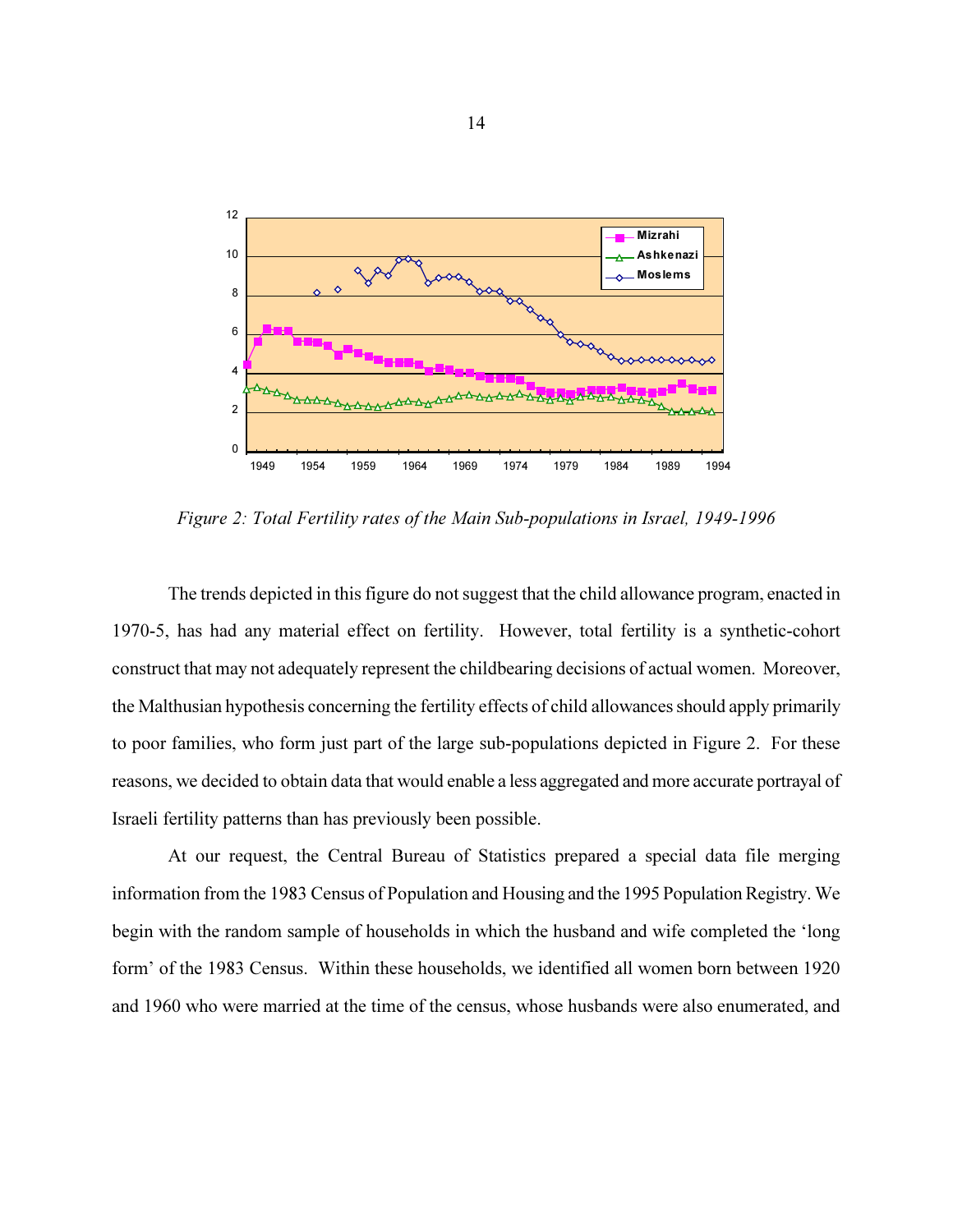whose national identity card numbers appear in the 1995 Population Registry.<sup>14</sup> The Population Registry links the identity numbers of children to those of their mothers; hence we were able to determine the number and age of children born to each woman until 1995.<sup>15</sup>

To understand Israeli fertility patterns, we felt it important to disaggregate the three major ethnic sub-populations into more homogeneous groups. Information collected from respondents to the 1983 Census made it straightforward to distinguish Bedouins from other Arabs, and to distinguish Jews whose parents were born in Israel from those whose parents immigrated to the country.16 We also thought it important to disaggregate Jewish Israelis by degree of religiosity, particularly to distinguish ultra-orthodox Jews from others. This was more problematic, because respondents to the 1983 Census were not asked to report their religious practices. We ultimately used a schooling-based criterion, previously applied by Dahan (1998), whereby families are identified as ultra-Orthodox if the last place of study that was reported by the husband in the 1983 census was a post-secondary *yeshiva* (an orthodox institute of religious study).<sup>17</sup>

Table 1, introduced in Section 1, uses the merged Census and Population Registry data to present completed fertility rates within each of eight groups defined by ethnic origin and religiosity. The table provides a simple 'before-and-after' perspective on the association between fertility and the 1970-5 child allowance program. To accomplish this, we distinguish women married prior to 1955, who generally completed child-bearing before initiation of the program, from those married in

<sup>&</sup>lt;sup>14</sup> In cases where a woman had multiple marriages, here and throughout the paper we use "year of marriage" to mean "year of first marriage."

<sup>&</sup>lt;sup>15</sup> The linkage of children's identification numbers to those of their mothers is quite accurate for children born after 1960, but incomplete for children born in the 1950s and almost nonexistent for children born earlier. Fortunately, the 1983 census itself provides information on the total number of live births up to that year. A detailed explanation of the manner in which we combined Population Registry and Census data to determine each sampled woman's births is available in a technical memorandum which can be obtained from the authors upon request.

 $16$  In principle, we could further disaggregate those with Israeli-born parents into Ashkenazi and Mizrahi subgroups. We do not do so because the samples of ultra-orthodox segments of these subgroups are quite small.

 $17$  See Mayshar and Manski (2001) for analyses of fertility patterns that use alternatives to this criterion for identification of religiosity.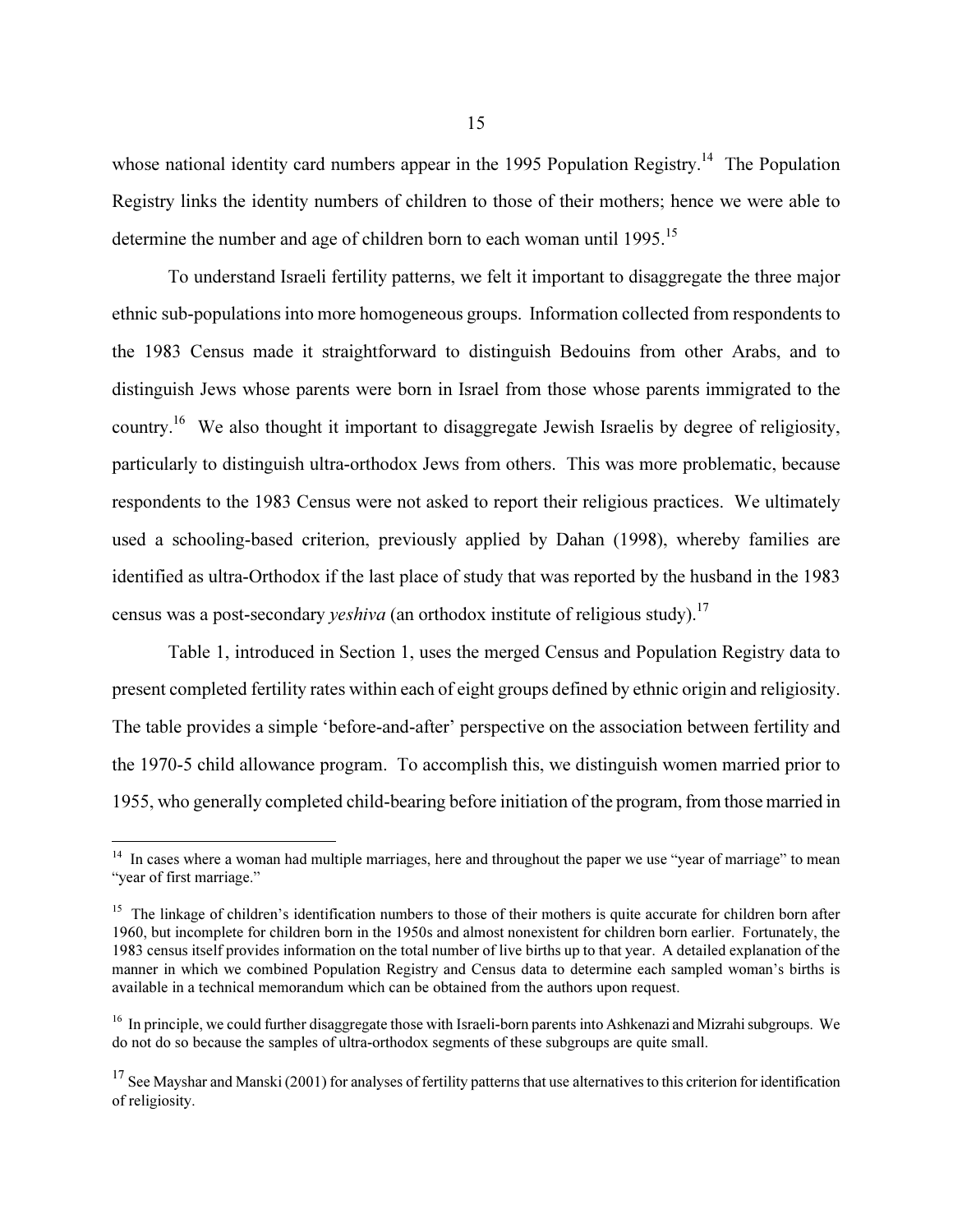the period 1970-1980, who were eligible for the allowances throughout most or all of their childbearing years. The table excludes women married between 1955 and 1970 because their childbearing period straddles the date of the policy change. It excludes those married after 1980, who were married only shortly before the 1983 census and had less then 15 years of marriage up to  $1995.<sup>18</sup>$ 

The disaggregated data on completed fertility in Table 1 present a more nuanced portrayal of Israeli fertility patterns than do the more aggregated data on total fertility presented in Figure 2. As already discussed in Section 1, the table shows that Israel manifests the worldwide trend towards reduced childbearing only within the Mizrahi-Jewish and Arab-non-Bedouin sub-populations. Within all other groups, completed fertility among women married in the period near the 1975 reform is higher than among women married earlier on. The increase in completed fertility among ultra-orthodox Jews of non-Mizrahi origin is little short of astonishing. On average, women in these groups approximately doubled their childbearing, from about three children per women to about six.

Other analyses of our sample data reinforce the impression that the completed fertility rates of ultra- orthodox Ashkenazi Jews substantially increased in the period around the 1975 tax reform.<sup>19</sup> The discussion below focuses on Jewish Israelis because Arab Israelis, not having veteran status, generally did not receive significant child allowances at any point during the period of our analysis.

Figures 3 and 4 supplement the data on averages in Table 1, while concentrating on the fertility among ultra-orthodox Ashkenazi women. In Figure 3 we present the entire distribution of completed fertility, comparing those married before 1955 with those married in 1970-1980. The figure demonstrates the substantial shift rightward in the distribution. The mode increased from two to five children. The percentage of women with three children or less fell from 78% to 23%.

<sup>&</sup>lt;sup>18</sup> Some women who married before 1980 were still of child bearing age in 1995. We used ethnic-group, age-specific fertility rates for 1994-5 to predict childbearing by these women after 1995.

<sup>&</sup>lt;sup>19</sup> The sample of ultra-orthodox Jews with Israeli born parents is too small to support the analyses to be discussed, so we now focus on the ultra-orthodox Ashkenazi Jews.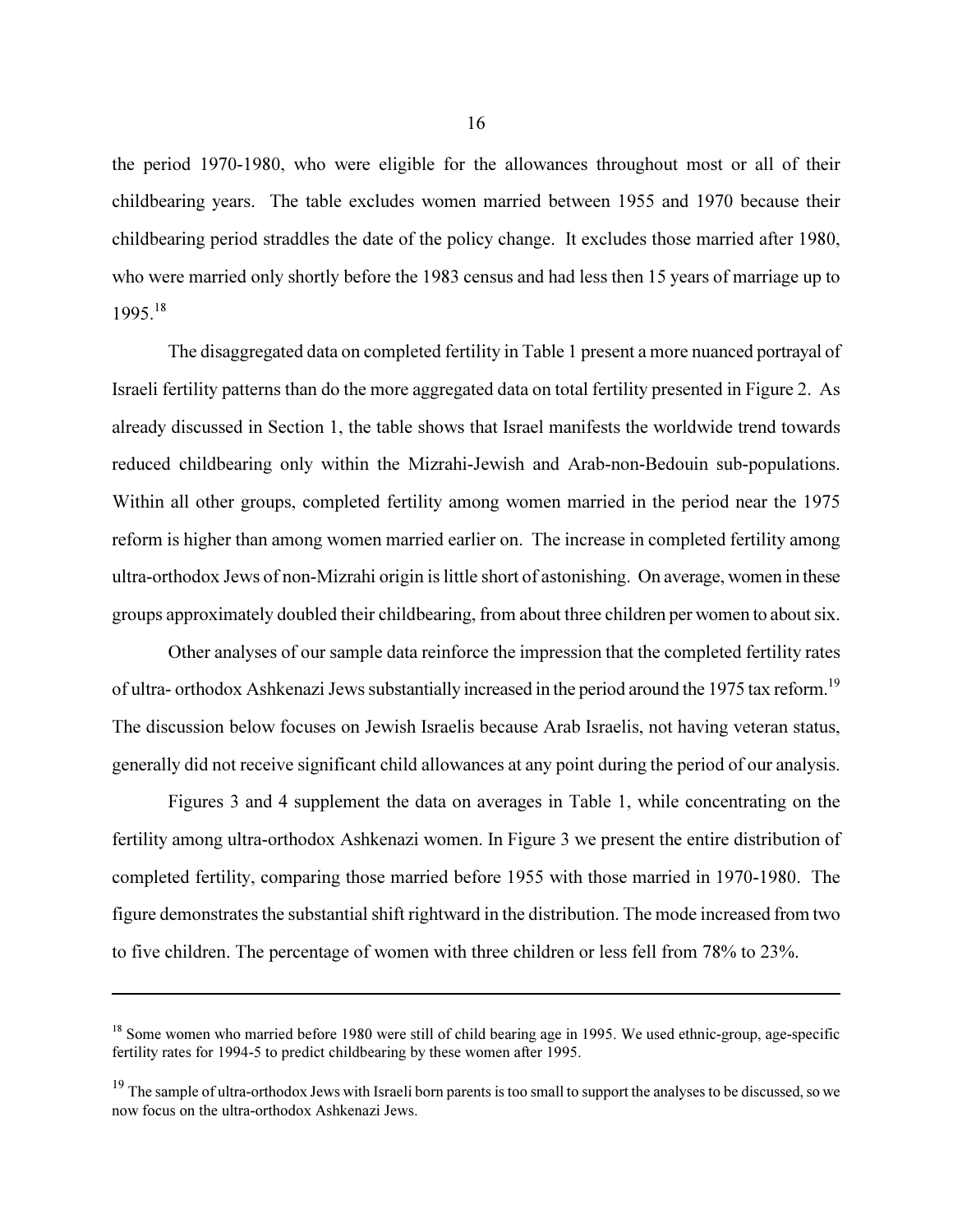Figure 4 moves away from completed fertility and compares the kernel-smoothed agespecific fertility rates of ultra-orthodox Ashkenazi women in the five-year periods that just straddle the 1970-5 allowances reform: 1965-9 and 1975-9. For women of age 21 and below, the age-specific rates are essentially identical in the two periods. However, the rates for women of age 22 and above are persistently higher in the latter period, indicating a marked change in fertility behavior.



Figure 3. Distribution of Completed Fertility among Ultra-Orthodox Ashkenazi Women: Women Married before 1955 and 1970-1980



Figure 4. Comparison of Age-Specific Fertility Rates for Ultra-Orthodox Ashkenazi Women: 1965-69 versus 1975-79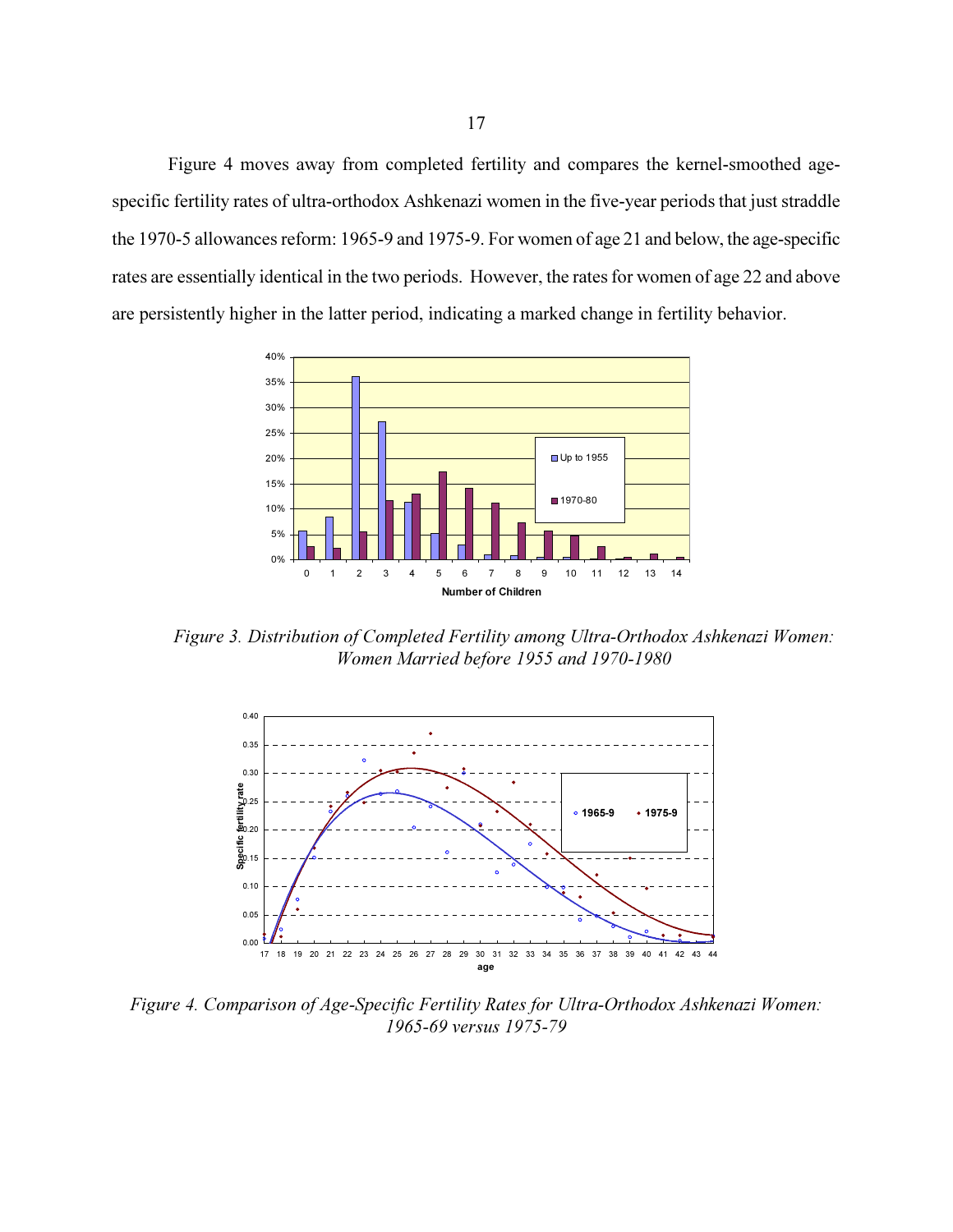The final descriptive evidence that we present in Figure 5 shows kernel-smoothed completed fertility rates by year of marriage, for each of the four sub-groups of Israeli Jews whose parents were not born in Israel. The overall message of Figure 5 is surprisingly simple to describe, albeit not to explain. During 1945-1950, completed fertility varied by ethnicity, with Mizrahi women bearing about three times as many children as did Ashkenazi women. Thirty years later, during 1975-1980, completed fertility again separates the population into two groups, but now the relevant dimension is religiosity rather than ethnicity, with ultra-orthodox women bearing about twice as many children as non ultra-orthodox Jewish women. Such large, group-specific changes in fertility present an intriguing puzzle, or set of puzzles.



Figure 5: Completed Fertility among Jewish sub-groups, by year of marriage

# 3. Family-Size Decisions: Private Preferences, Child Allowances, and Social Interactions

To do more than speculate about the fertility patterns described in Section 2, it seems essential to model the family decision processes that generate the population statistics. Combining basic elements of economic and sociological thinking, we think it plausible to suppose that women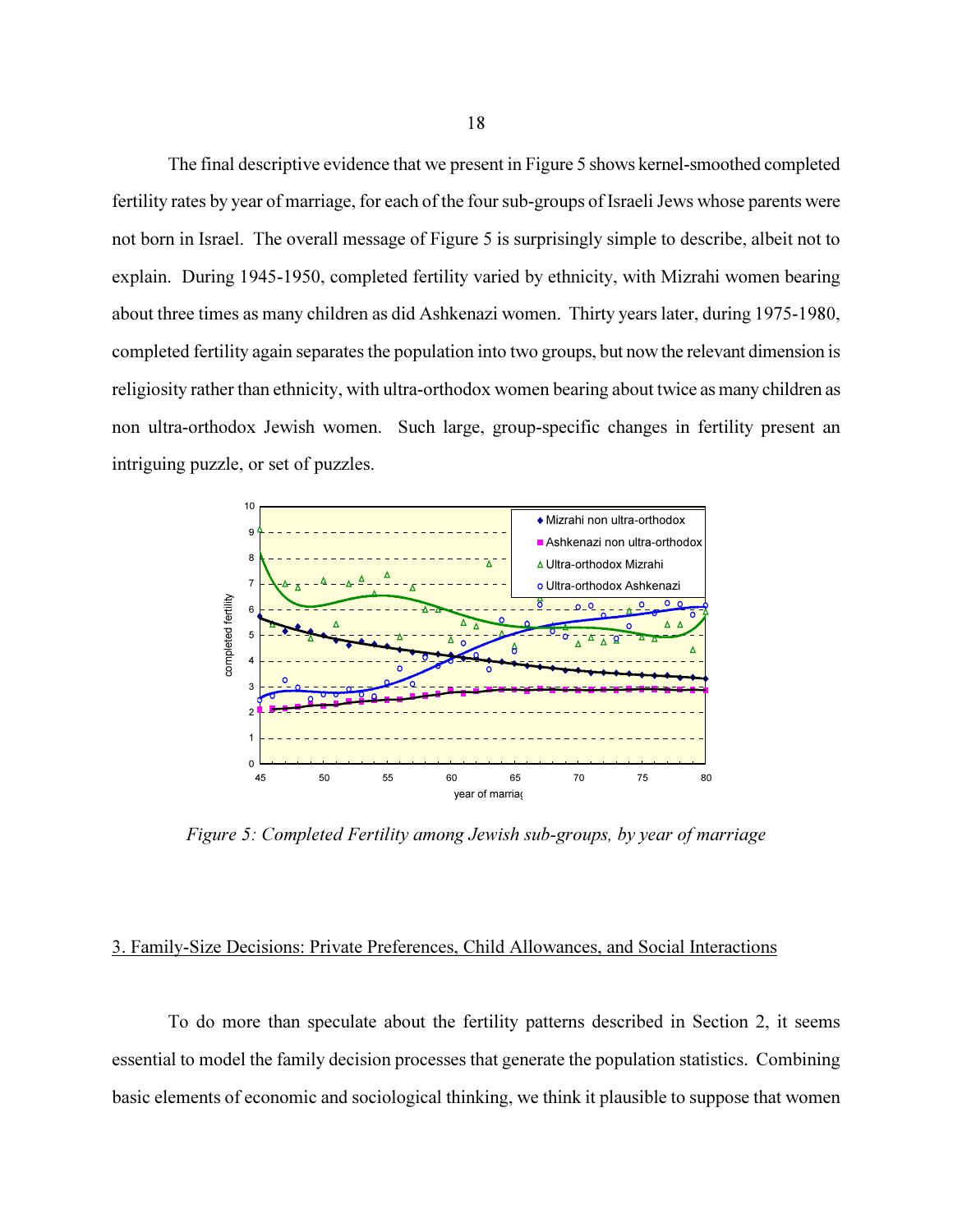choose family size to maximize utility functions that recognize both private and social incentives for fertility. The private incentives depend in part on government policy toward children, one aspect of which is the child allowance program. The social incentives depend in part on the childbearing behavior of peers.

We pose a decision model with these properties here. The model aims to balance realism and tractability so as to provide a suitable vehicle for analysis of fertility decisions.

## 3.1. Maintained Assumptions

We assume that a woman chooses family size irrevocably sometime after marriage, based on the information available at the time. Thus we abstract from revisions to family planning that may occur if new information later becomes available. Let t denote the date of the fertility decision, j denote a woman choosing family size (i.e., number of children) at that date, and k denote family size. We assume that woman j assigns utility  $U_{ti}(k)$  to having k children and acts to maximize utility. Thus the woman chooses

(1) 
$$
k_{tj} = \text{argmax}_{k=0, 1, ...} U_{tj}(k)
$$

children, assuming that the argmax is unique. We assume no infertility and no child mortality, or similar sources of uncertainty that could prevent some women from realizing their family-size plans. We also take the spacing of the k births as predetermined.

We now further assume that the above utility function has three additively separable components, the first two expressing private incentives and the third expressing social incentives:

(i). a private utility of family size, assumed quadratic in the number of children. This is  $a_i k$  $b_jk^2$ , where  $(a_j, b_j)$  are woman-specific parameters. We assume that  $a_j > 0$  and  $b_j > 0$ .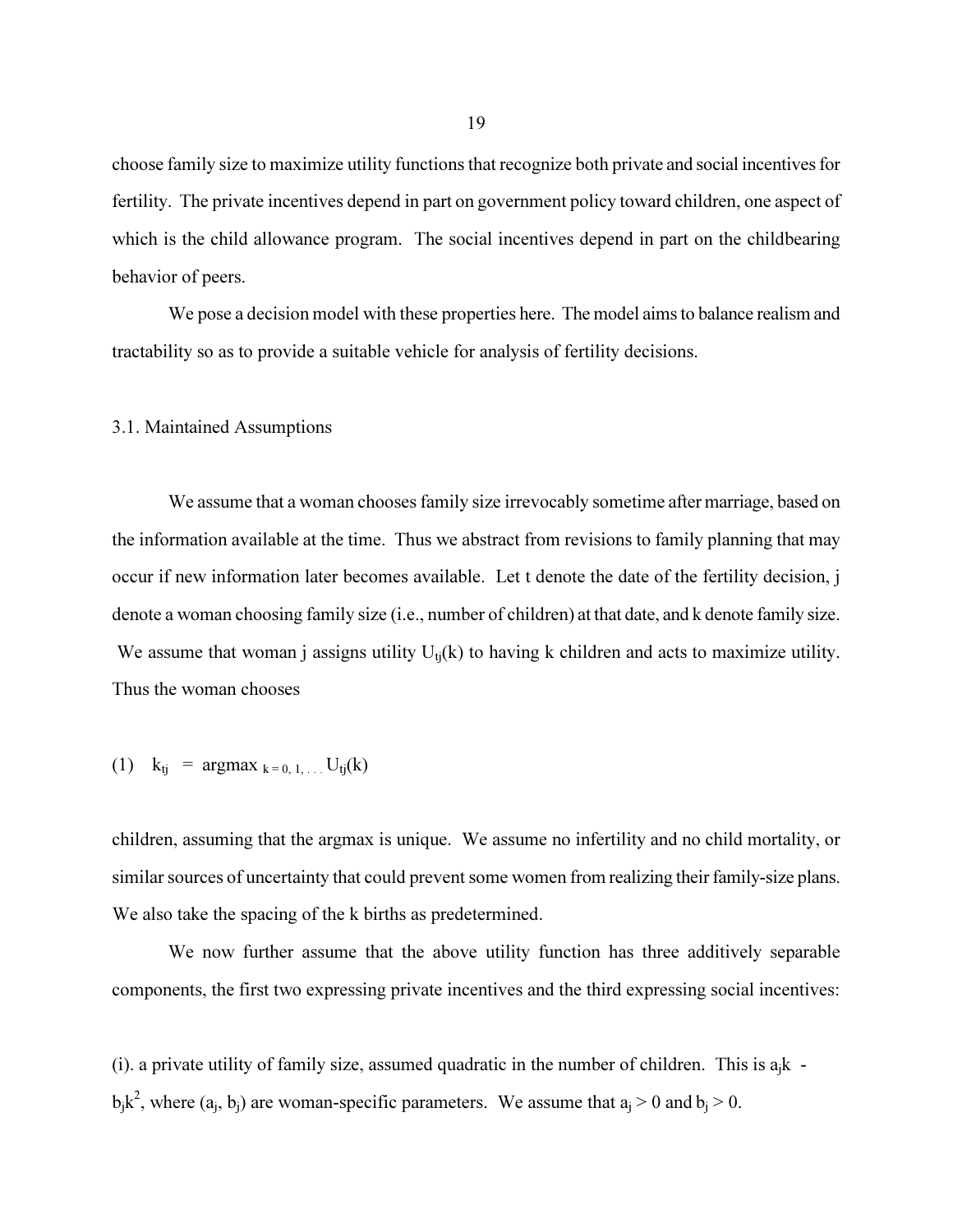(ii). a government incentive for childbearing embodied in the child allowances formula prevailing at the time of the fertility decision. This is  $A<sub>ti</sub>(k)$ , the discounted life-cycle allowance that woman j would receive under the formula prevailing at the decision date, if j were to have k children; we assume that  $A_{ti}(0) = 0$ . The magnitude of the allowance may vary with characteristics of the woman, such as veteran status. Let  $I_{ti}$  denote the family's expected life-cycle income from date t on; here we assume, for simplicity, that income does not depend on family size. Then expected life-cycle consumption if woman j were to have k children is  $A_{ti}(k) + I_{ti}$ . The contribution to utility of such consumption is  $c_i[A_{ti}(k) + I_{ti}]$ , where  $c_i > 0$  is a woman-specific parameter.

(iii). a social interaction wherein the woman compares k with the actual family sizes of other women in the population. We assume that the population is composed of M mutually exclusive and exhaustive strata, or *reference groups*. Consider group m. Woman *j* incurs a utility loss that grows with the squared deviation between k and the size of each family in group m. The woman averages these losses across the members of m, yielding the average loss  $\Sigma_h$  (k - h)<sup>2</sup> P<sub>tm</sub>(h), where P<sub>tm</sub>(h) is the fraction of women in group m having h children. Finally, the woman aggregates the average losses across the M groups, yielding the aggregate loss  $-\Sigma_m w_{mj} [\Sigma_h (k-h)^2 P_{tm}(h)]$ , where  $w_j \equiv (w_{mj}, m =$ 1, …, M) are parameters that measure the utility weight the woman attaches to each group. We assume that  $w_{mj} \geq 0$ , m = 1,...,M.

Combining the private, government, and social determinants, the form of the utility function that we assume is

(2) 
$$
U_{tj}(k) = a_j k - b_j k^2 + c_j [A_{tj}(k) + I_{tj}] - \sum_m w_{mj} [\sum_h (k - h)^2 P_{tm}(h)].
$$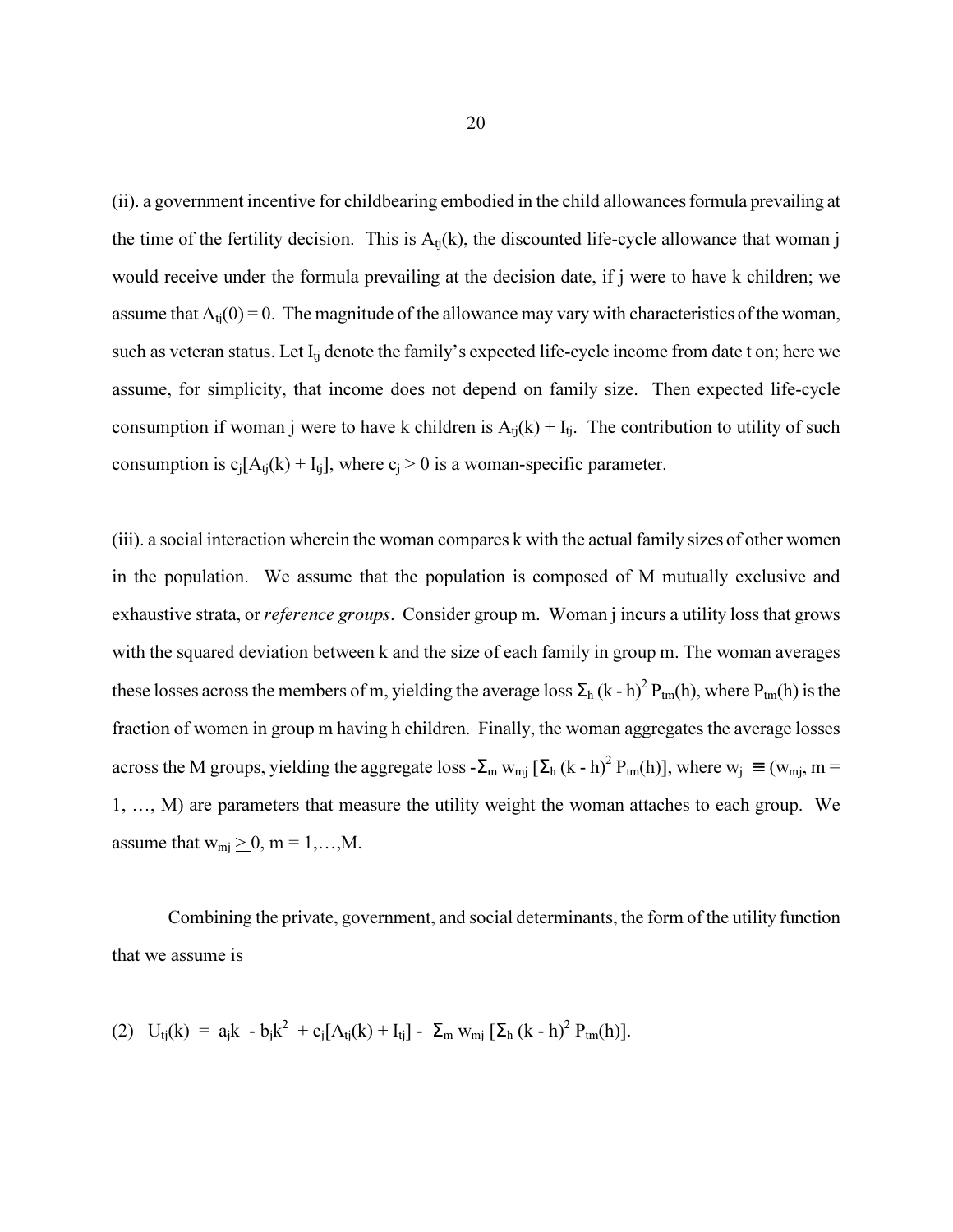## 3.2. Optimal Family Size

Let  $S_{tm} = \Sigma_h h P_{tm}(h)$  be the mean number of children in group m at date t. For each m,

(3) 
$$
\Sigma_h (k - h)^2 P_{tm}(h) = \Sigma_h [(k - S_{tm}) + (S_{tm} - h)]^2 P_{tm}(h) = (k - S_{tm})^2 + \Sigma_h (h - S_{tm})^2 P_{tm}(h)
$$
  

$$
= k^2 - 2kS_{tm} + S_{tm}^2 + \Sigma_h (h - S_{tm})^2 P_{tm}(h).
$$

It follows that

(4) 
$$
U_{tj}(k) = U_{tj}(0) + a_j k - b_j k^2 + c_j A_{tj}(k) - (\Sigma_m w_{mj})k^2 + 2(\Sigma_m w_{mj} S_{tm})k
$$
  
\n
$$
= U_{tj}(0) + (a_j + 2\Sigma_m w_{mj} S_{tm})k - (b_j + \Sigma_m w_{mj})k^2 + c_j A_{tj}(k).
$$

Hence

(5) 
$$
k_{tj} = \underset{k=0, 1, ...}{\text{argmax}}_{k=0, 1, ...}
$$
  $(a_j + 2\sum_m w_{mj} S_{tm})k - (b_j + \sum_m w_{mj})k^2 + c_j A_{tj}(k)$ .

The model yielding equation (5) expresses many core features of economic and sociological thinking about fertility decisions. The model acknowledges that family size is a discrete choice problem and recognizes that women may have heterogeneous preferences, expressed through the woman-specific parameters (a, b, c, w). The model flexibly expresses the idea that social norms may affect fertility. We suppose that each woman may pay attention to childbearing in multiple reference groups and place different weight on the practices of each group. A woman may be concerned with the entire distribution of family size within each group. Yet, as shown in equations (3) and (4), the model has the simplifying property that decision making ultimately depends only on mean family size in each group, not the entire distribution.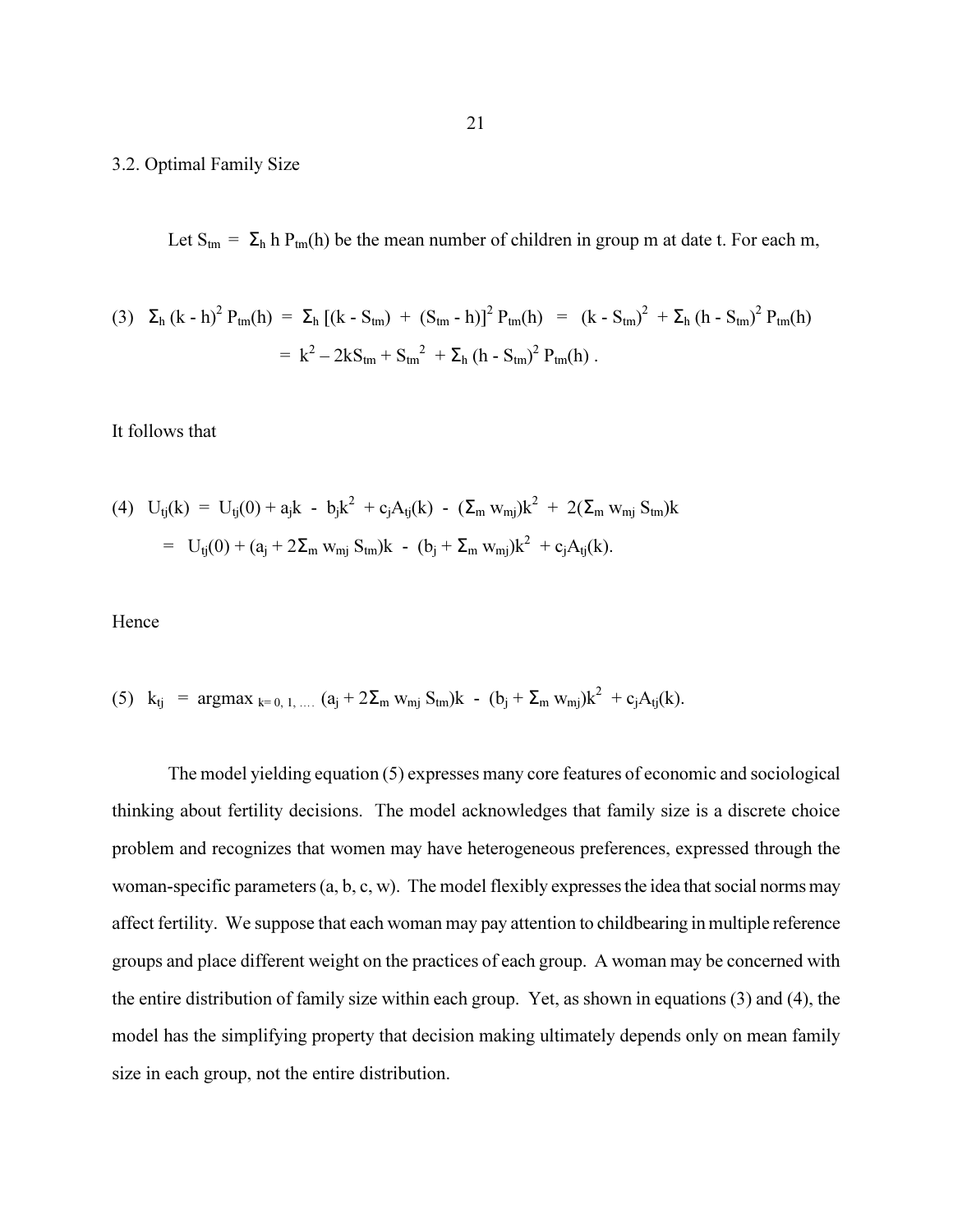The model yields an especially simple solution if the child allowance is proportional to the number of children in a family. Thus, suppose that  $A_{tj}(k) = \pi_{tj}k$  for some  $\pi_{tj} \ge 0$ . Then (5) becomes

(6) 
$$
k_{tj} = \text{argmax}_{k=0, 1, ...} (a_j + 2\Sigma_m w_{mj} S_{tm} + c_j \pi_{tj})k - (b_j + \Sigma_m w_{mj})k^2
$$
.

Observe that both composite coefficients are positive. Hence utility is quadratic in family size with its maximum at

(7) 
$$
k_{tj} = INT[-\frac{a_j + 2\Sigma_m w_{mj} S_{tm} + c_j \pi_{tj}}{2(b_j + \Sigma_m w_{mj})} + \frac{1}{2}].
$$

where INT $\lceil \cdot \rceil$  denotes the integer component of the real number in brackets.

 Of course, the model does not express all potentially important features of fertility decisions. In particular, it neglects associations between fertility and family income that form part of the Malthusian hypothesis. It ignores possible connections between family-size decisions and female labor-supply decisions, which would make life-cycle income a function of family size. It also ignores the possible contributions of child labor to life-cycle income. Nevertheless, we feel that equation (5) provides an effective, practical starting point for theoretical and empirical analysis of the interaction of private and social incentives for fertility.

Section 3.3 approaches the problem from a theoretical perspective, making further idealizations in order to achieve some understanding of the dynamics and steady-state distributions of family size that may be generated by the model. Section 4 examines the problem from an empirical perspective, with particular attention to the difficulty of identification of private and social incentives.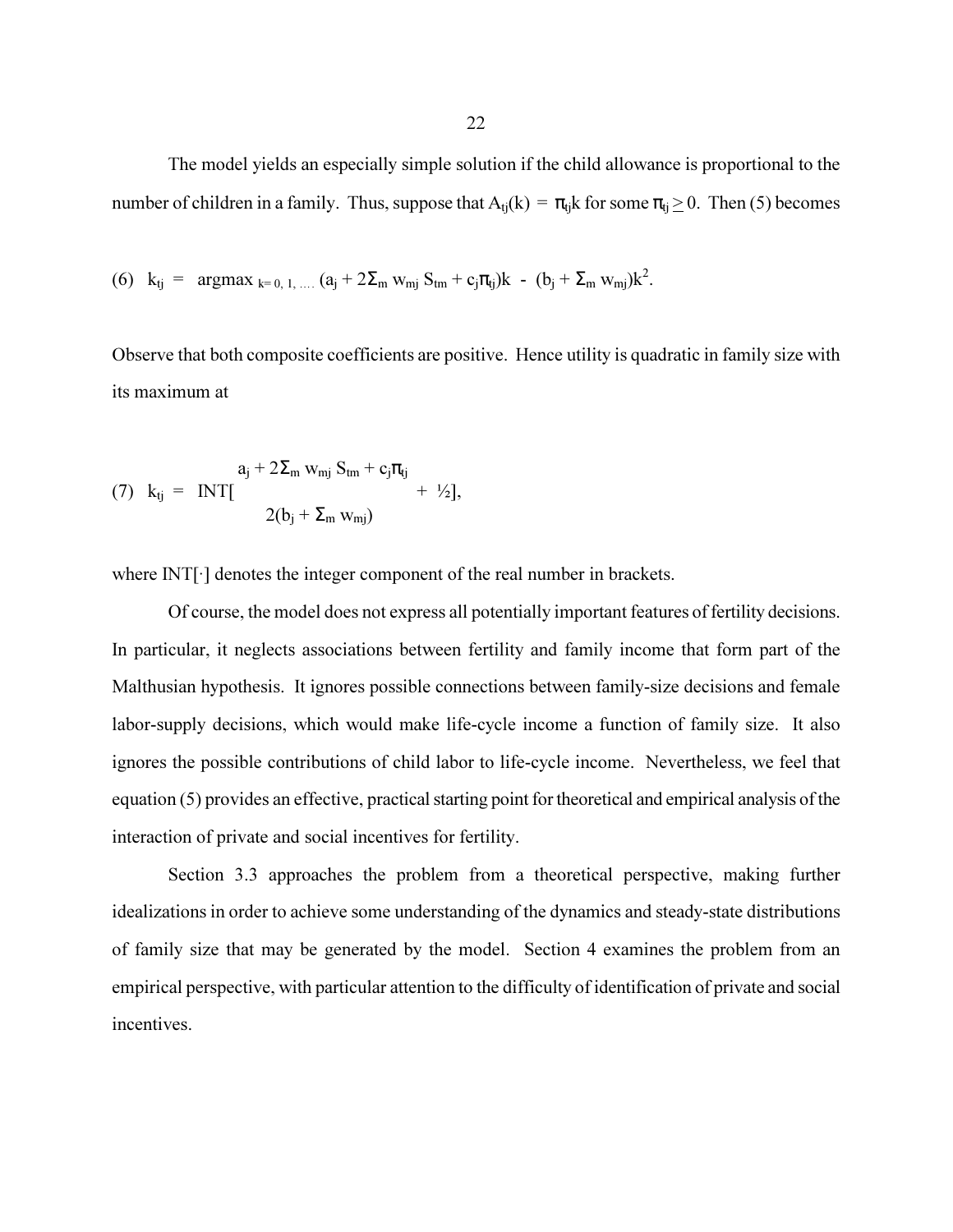3.3. The Social Dynamics of Fertility in Two Special Cases

The fertility model introduced above, although simple in many respects, is still too complex to permit much in the way of theoretical analysis. An interesting theoretical analysis becomes possible if we make four further assumptions, as follow:

(a) The number of children is continuous, rather than integer-valued.

(b) Each woman is influenced only by women in her own group who made their choices in the preceding period.

(c) All women in a given ethnic-religious group have the same values of utility parameters (b, c, w), so that only the parameter  $a_i$  may vary within the group.<sup>20</sup> The within-group distribution of this parameter is continuous and time-invariant, with density f(a).

(d) The child allowance formula is piecewise linear in the number of children, with one kink. The allowance formula is time-invariant and is the same for all members of a given group.

Given these assumptions, we can consider each group in isolation and characterize the evolution of family size and the steady state distribution of family sizes. We begin with the special case in which there is no kink, so the allowance is proportional to family size.

 $20<sup>20</sup>$  Letting c vary within the group does not qualitatively change the analysis, but complicates the notation somewhat. Given that behavior is unaffected by a positive multiplicative change in the four utility parameters  $(a, b, c, w)$ , we could also normalize b or w. The essential part of our assumption is thus that both (b, w) are constant within the group.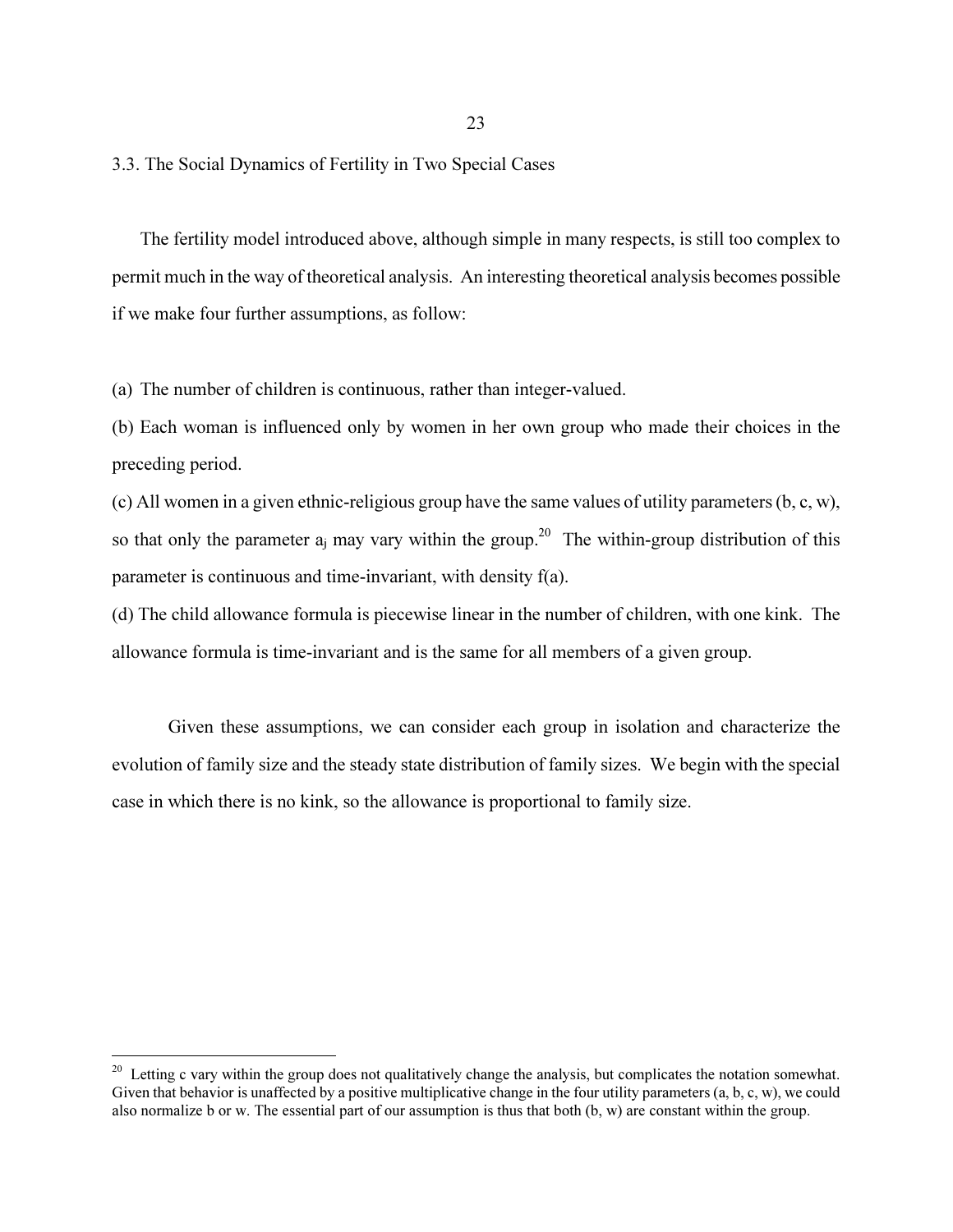Allowances Proportional to Family Size

Suppose that the allowance formula is  $A(k) = \pi k$ , where  $\pi > 0$  is the time-invariant allowance per child. Supposing that children are continuous and invoking the other assumptions above, equation (7) for the optimal family size for woman j who chooses family size at date t becomes:

(8) 
$$
k_{tj} = \frac{a_j + 2wS_{t-1} + c\pi}{2(b+w)},
$$

where  $S_{t-1}$  is the mean family size of women who chose their family size at date  $t-1$ . It follows that the mean family size of women who choose at date t is

(9) 
$$
S_t = S(S_{t-1}, \lambda) = E[\frac{a + 2wS_{t-1} + c\pi}{2(b+w)}]
$$
 =  $\frac{\mu + 2wS_{t-1} + c\pi}{2(b+w)},$ 

where  $\mu = E(a) > 0$ , and where  $\lambda = [b, c, w, A(.)$  f(.)) is the full set of parameters that characterize preferences and child allowances.<sup>21</sup>

Equation (9) determines the social dynamics of mean family size. With  $b > 0$  and  $w \ge 0$ , S<sub>t</sub> converges monotonically to the unique steady state  $S<sup>o</sup>$  that solves the equation

(10)  $S^{\circ} = S(S^{\circ}, \lambda)$ .

 $\overline{a}$ 

The steady-state in this case of proportional allowances is:

<sup>&</sup>lt;sup>21</sup> Equation (9) shows that when allowances are proportional to family size, sufficient statistics for A(.) and f(.) are π and µ.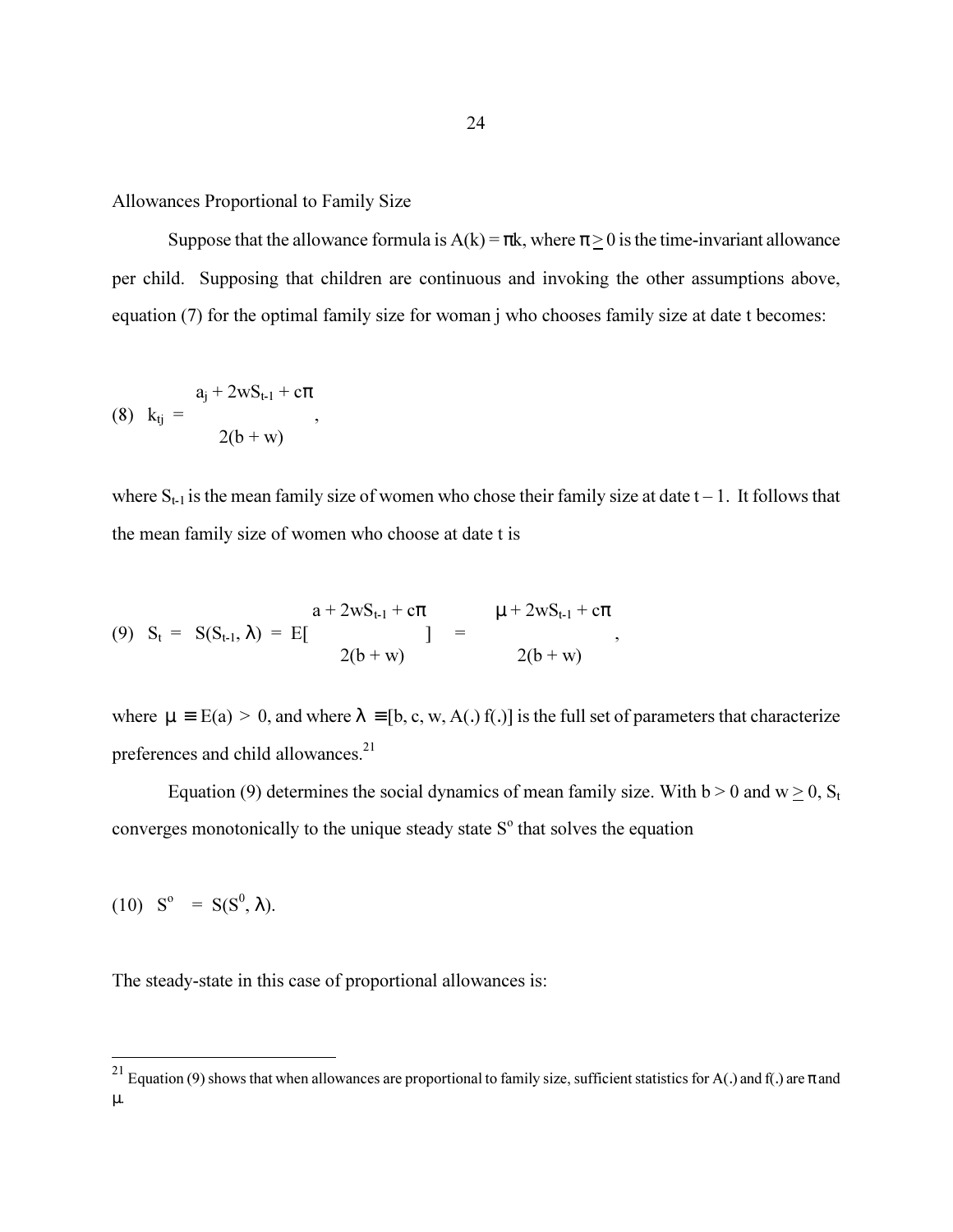$$
(11) So = \frac{\mu + c\pi}{2b}.
$$

 $\overline{a}$ 

This simple result is qualitatively unsurprising in many respects. The steady-state mean family size S<sup>o</sup> increases with the magnitude of the allowance per child  $\pi$  and with the parameter c measuring the contribution to utility of the allowance.  $S<sup>o</sup>$  also varies as expected with the private determinants of utility, increasing with  $\mu$  and decreasing with b.

Observe, however, that  $S^{\circ}$  does not vary with the social interaction parameter w; hence there is no *social multiplier* effect. Furthermore, the steady state is unique and the fertility gap between any two groups who differ only in the parameter  $\mu$  is independent of the magnitude of the allowances. These results turn out to be peculiar to the case of proportional child allowances. We show below that when the allowance is piecewise linear, steady-state mean family size may not be unique and may depend on w in a somewhat subtle manner.

With  $S<sup>o</sup>$  determined, it is straightforward to characterize the entire steady-state distribution of family sizes. Inserting  $S_{t-1} = S^{\circ}$  in equation (8), we obtain that the steady-state optimal family size of a woman with private utility parameter a is

(12) 
$$
k^{0}(a, \lambda) = \frac{a + 2wS^{0} + c\pi}{2(b+w)} = \frac{1}{2b} \frac{ba + w\mu}{b+w} + c\pi.
$$

Observe that  $k^{\circ}(a, \lambda)$  is linear in a. Hence the density function for optimal family size has the same shape as f(a), the density of a. Observe that the child-allowance  $\pi$  always shifts  $k^{\circ}(a, \lambda)$  by the same amount, regardless of the value of a. Hence child allowances affect the central tendency of the distribution of family sizes but not its dispersion. Finally, observe that  $k^{\circ}(a, \lambda)$  is determined by a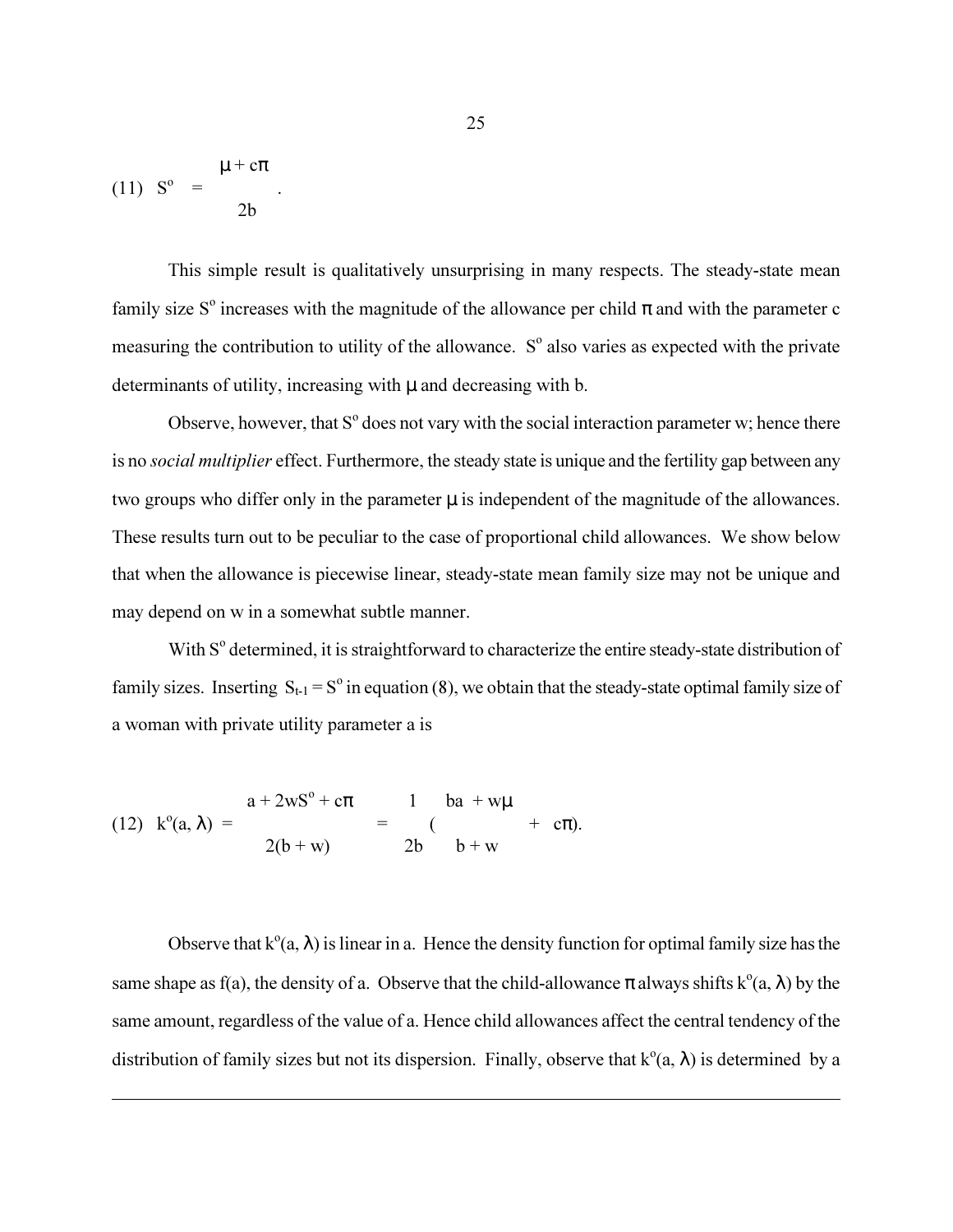weighted average of a woman's own utility parameter and the mean  $\mu$  of this parameter in the group, with weights  $b/(b + w)$  and  $w/(b + w)$  respectively. Thus the social interaction parameter w, which was earlier shown not to affect the central tendency of the distribution of family size, does affect the dispersion of the distribution. All else equal, the larger the value of w, the more concentrated is the distribution around its mean  $S^{\circ}$ .

### Piecewise Linear Child Allowances

 $\overline{a}$ 

Now suppose that the child allowance formula has the piecewise linear form

$$
A(k) = 0 \text{ if } k \leq K, \qquad A(k) = \pi(k - K) \text{ if } k \geq K,
$$

where K > 0 is a specified threshold family size and  $\pi$  > 0 is the time-invariant allowance per child from the  $K<sup>th</sup>$  onward.<sup>22</sup> Although the Israeli child allowance formula has changed over the years, the formula has always been reasonably well approximated by a function of this form.

Given assumptions  $(a) - (d)$  and a piecewise linear allowance formula, the optimal family size is

(13) 
$$
k_{tj} = \argmax_{k \ge 0} \{ (a_j + 2wS_{t-1})k - (b+w)k^2 + c\pi(k-K) \cdot 1[k \ge K] \},
$$

where  $1[k \geq K]$  is the indicator function taking the value one if  $k \geq K$  and zero otherwise. The

$$
A(k) = \pi_1 k \text{ if } k \leq K, A(k) = \pi_2(k - K) \text{ if } k \geq K, \text{ where } 0 \leq \pi_1 \leq \pi_2.
$$

 $22$  The present analysis generalizes easily to formulas that begin with a positive allowance per child and rise in marginal value after K children; that is, to formulas of the type

However, the analysis does not apply to piecewise linear formulas that initially give larger allowance per child and then smaller ones; that is to formulas of the above type but with  $0 \leq \pi$ <sub>2</sub>  $\lt \pi$ <sub>1</sub>. Such formulas have qualitatively different implications for family-size distributions.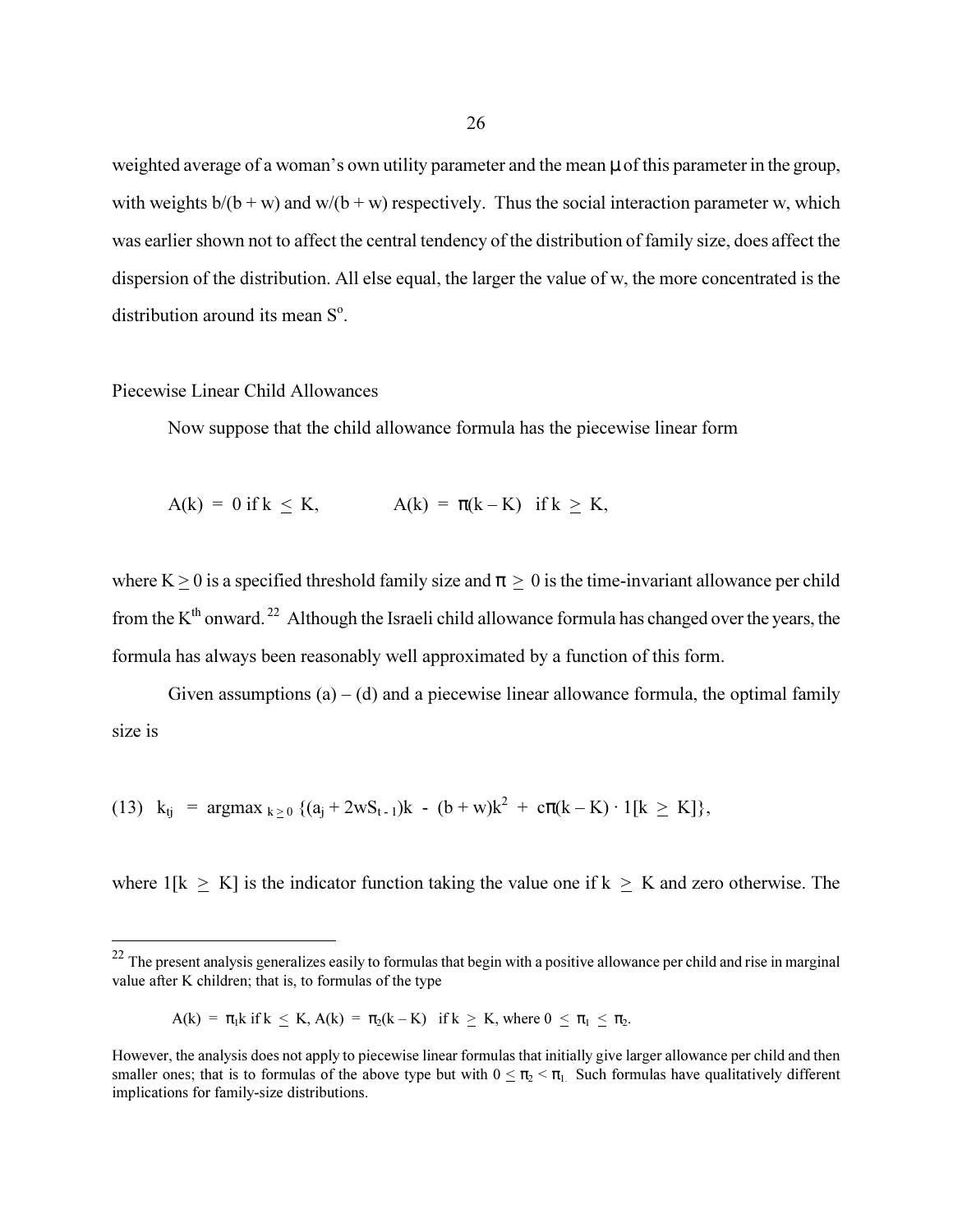objective function in (13) is quadratic everywhere except at the point  $k = K$ , where its first derivative jumps by  $c\pi$  units. Holding (b, w, c,  $\pi$ , K, S<sub>t-1</sub>) fixed, optimal family size can be shown to vary discontinuously with the utility parameter  $a_i$ , the single discontinuity occurring at a certain *pivot value*  $a(S_{t-1}, \lambda)$ , which is

(14)  $a(S_{t-1}, \lambda) = 2(b+w)K - 2wS_{t-1} - c\pi/2$ .

In particular,

(15a) 
$$
k_{tj} = \frac{a_j + 2wS_{t-1}}{2(b+w)} \le K
$$
 if  $a_j \le a(S_{t-1}, \lambda)$ 

(15b) 
$$
k_{tj} = \frac{a_j + 2wS_{t-1} + c\pi}{2(b+w)} \ge K
$$
 if  $a_j \ge a(S_{t-1}, \lambda)$ .

A woman whose parameter a equals the pivot value is indifferent between these two solutions.

Recall that the distribution of the parameter a has been assumed continuous; hence the borderline case  $a = a(S_{t-1}, \lambda)$  occurs with probability zero. It follows that the mean family size among women who choose fertility at date t is

$$
(16) \quad S_t = \quad S(S_{t-1}, \lambda) = E[\frac{a + 2wS_{t-1}}{2(b+w)} \mid a \leq a(S_{t-1}, \lambda)] \cdot Prob(a \leq a(S_{t-1}, \lambda)]
$$

$$
+ \ \ \mathop{\rm E{}}\limits_{\text{E}\left[\, - \, - \, 2(b+w)\right]} \ \ \bigl|\ \ a \, \geq \, a(S_{t\text{-}1},\lambda)\bigr] \cdot \mathop{\rm Prob{}}\limits_{\text{E}\left[\, a\, \geq \, a(S_{t\text{-}1},\lambda)\right]} \ \ \bigr|
$$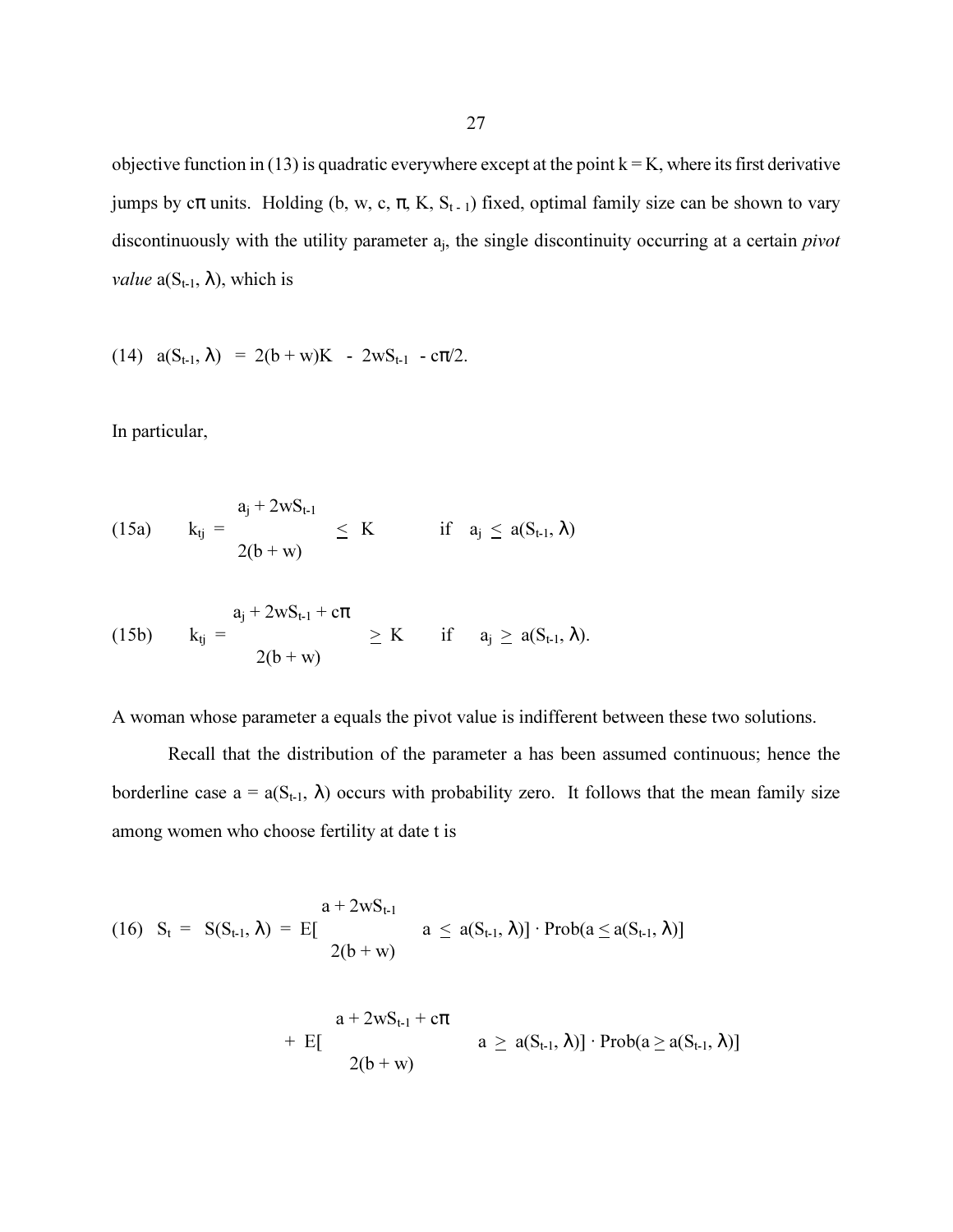$$
= \frac{1}{2(b+w)} [\mu + 2w S_{t-1} + c\pi \cdot Prob(a \ge a(S_{t-1}, \lambda)].
$$

Inspection of equation (16) shows that, given any value of the parameters  $\lambda$ , the function  $S(S_{t-1}, \lambda)$  is increasing and continuous in  $S_{t-1}$ ; hence the recursive equation  $S_t = S(S_{t-1}, \lambda)$  generates a monotone time path for mean family size. $^{23}$ 

A steady state, where  $S^{\circ} = S(S^{\circ}, \lambda)$ , is defined implicitly by the condition

(17) 
$$
S^{\circ} = \frac{1}{2b} [\mu + c\pi \cdot Prob(a \ge a(S^{\circ}, \lambda)].
$$

 $\overline{a}$ 

Inspection of  $(17)$  shows that this equation necessarily has solutions, and these satisfy the inequalities  $\mu/2b \leq S^{\circ} \leq (\mu + c\pi)/2b$ . That is, the steady state solutions with piecewise linear allowances lie between the steady state  $\mu/2b$  that would prevail in the absence of allowances and the steady state ( $\mu$  $+ c\pi/2b$  that would prevail if allowances were proportional to family size.

Implicit differentiation of equation (17) reveals that  $\partial S^{\circ}/\partial \pi > 0$  and  $\partial S^{\circ}/\partial K < 0$ . Thus, as should be expected, a more generous child allowance formula generates increases in steady-state mean family size. When  $\pi > 0$  and K  $> 0$ , similar differentiation also reveals that sgn( $\partial S^0/\partial w$ ) =  $sgn(S^0 - K)$ . Thus, stronger social interactions reinforce the deviation of steady state fertility away from the threshold K. We think this last result particularly important, and so state it as a proposition:

Proposition: Let our assumptions hold. Under a child allowance program with allowances proportional to family size, social interactions have no effect on mean steady state fertility  $S^{\circ}$ . Under

 $2<sup>23</sup>$  Equation (16) simplifies substantially if the support of the distribution of utility parameter a lies either entirely to the left or entirely to the right of  $a(S_{t-1}, \lambda)$ . In the former case, where Prob( $a \ge a(S_{t-1}, \lambda)$ ] = 0, all women choose to have the family size that they would prefer in the absence of child allowances. In the latter case, where  $Prob(a > a(S_{t-1}, \lambda)]=1$ , all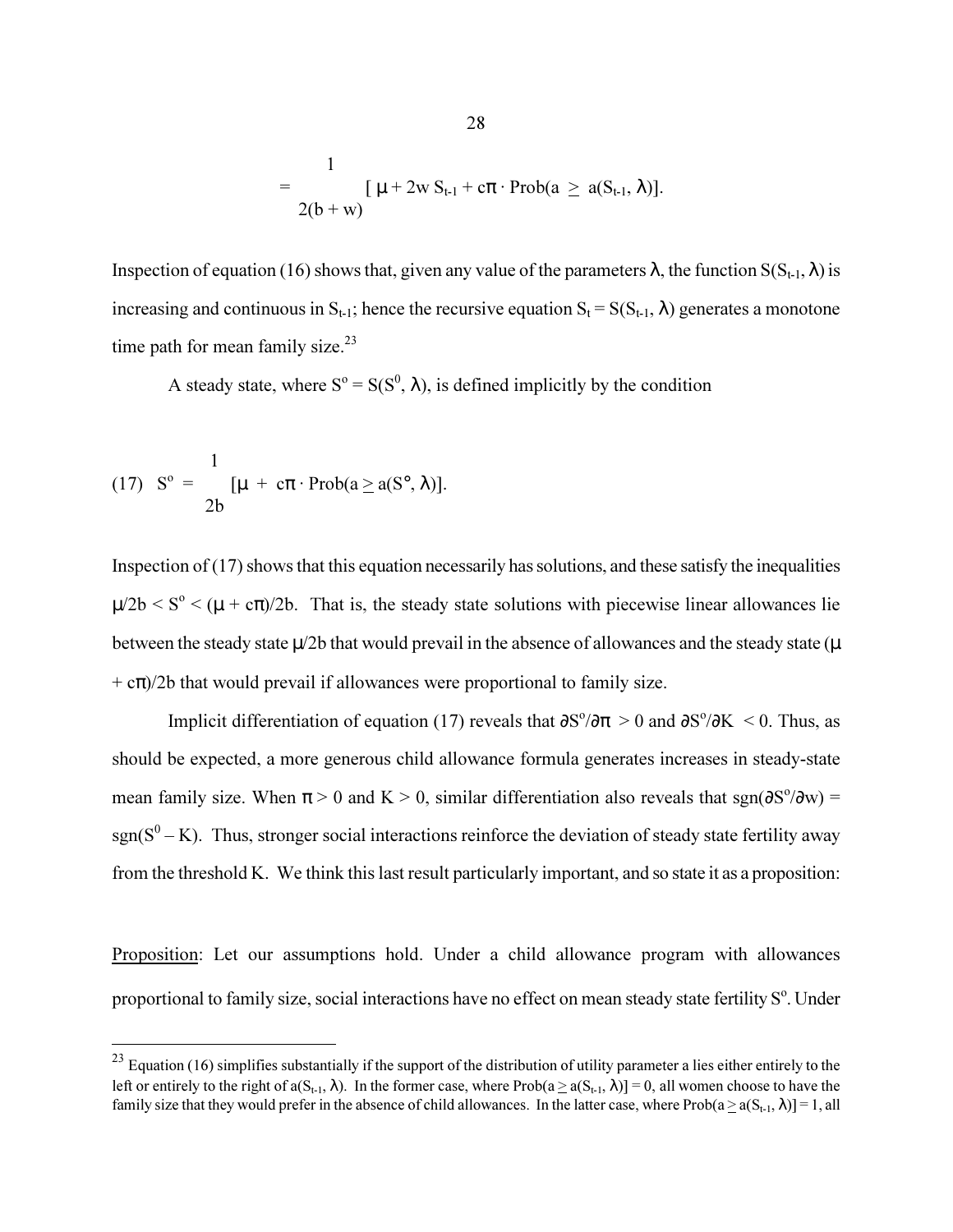a program with allowances piecewise linear and threshold K, stronger social interactions reinforce the deviation of  $S^{\circ}$  from K.

This result is the key to our findings below on the differential effect of allowances on different social groups and on the possibility of multiple equilibria.

# Findings for Specific Distributions of Utility Parameters

 $\overline{a}$ 

The above analysis partially characterizes steady state fertility when the allowance formula is piecewise linear, but important questions remain open. In particular, we would like to know whether the steady state equation (17) can have multiple solutions and we would like to understand the role of the social interaction parameter w in determining the steady state. Answers to these questions could shed light on the role that the piecewise linear Israeli child allowance system may have played in generating the sharply different fertility trends experienced by different ethnic-religious groups. As we have shown, a proportional allowance program, even when coupled with strong social interactions, cannot explain the reverse-fertility transition among Israeli ultra-orthodox woman, nor why their fertility behavior diverged so much from that of other groups in the population.

To partially address the open questions, we now examine the dynamics of fertility under two hypotheses about the shape f(a) of the distribution of utility parameters. First we suppose that f(a) is uniform, a simple specification that yields a closed-form solution of the dynamic equation (16). Then we suppose that f(a) is log-normal, a specification that may be more realistic but that does not yield a closed-form solution of this equation.

Uniform Distribution: When the utility parameter a is uniformly distributed on the interval  $[0, 2\mu]$ , the dynamic process (16) becomes:

choose a family size above the threshold K, making the allowance effectively proportional to the number of children.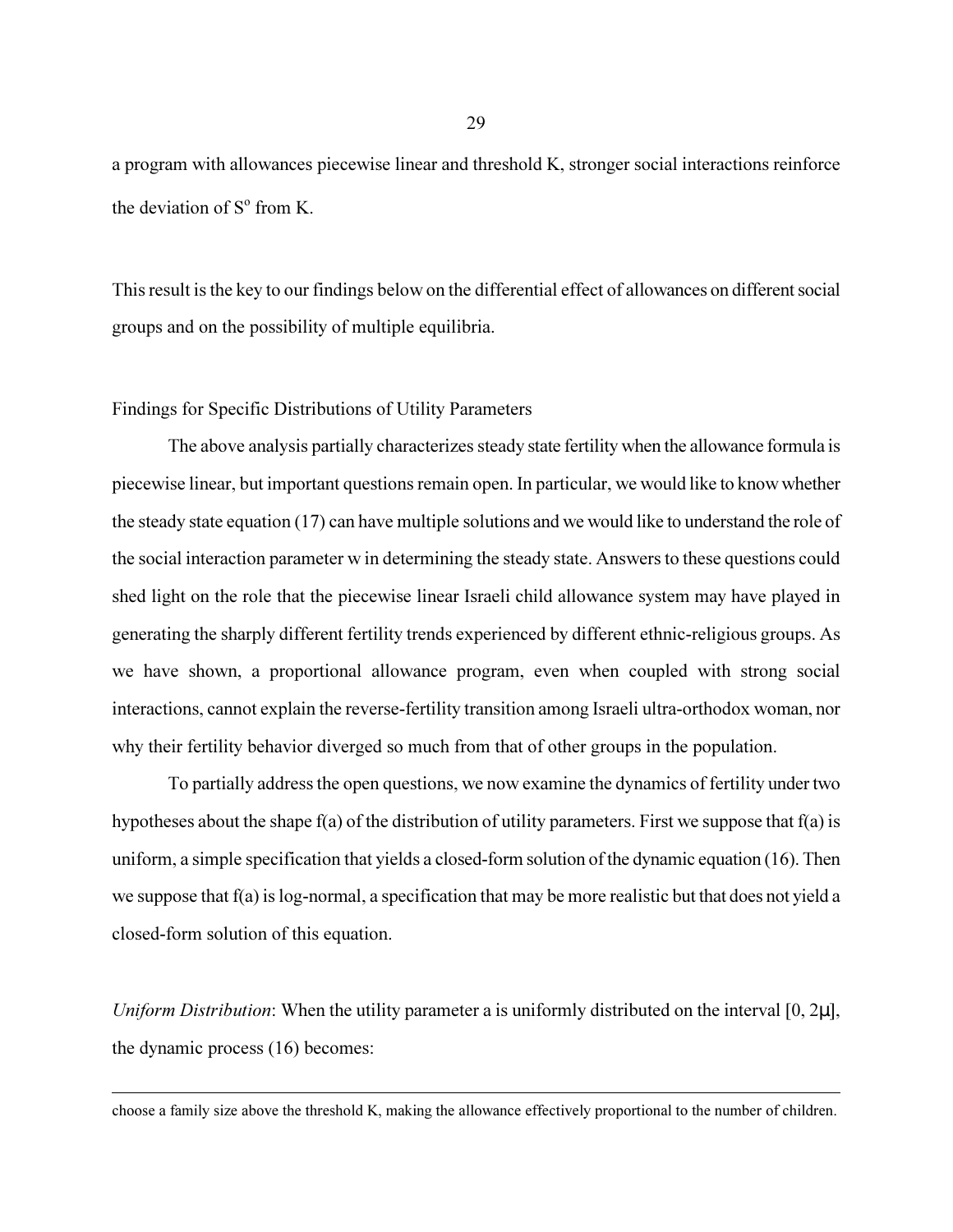(18) 
$$
S_t = S(S_{t-1}, \lambda) = \frac{1}{2(b+w)} (\mu + 2wS_{t-1})
$$
 if  $a(S_{t-1}, \lambda) > 2\mu$ 

$$
= \frac{1}{2(b+w)}\{\mu + 2wS_{t-1} + c\pi \cdot [2\mu - a(S_{t-1}, \lambda)]/2\mu\} \quad \text{ if } 0 \leq a(S_{t-1}, \lambda) \leq 2\mu
$$

$$
= \frac{1}{2(b+w)} (\mu + 2wS_{t-1} + c\pi)
$$
 if  $a(S_{t-1}, \lambda) < 0$ .

The function  $S(S_{t-1}, \lambda)$  is continuous in  $S_{t-1}$  and piecewise linear in its three ranges.

We are interested particularly in the possibility of a steady-state S° in the intermediate range, where some women choose to have fewer children than the allowance threshold K, and some have more than this threshold. The intermediate-range linear equation has the unique solution

(19) 
$$
S^{\circ} = K + \frac{1}{2b\mu - w\tau} [(\mu + c\pi/2)(\mu + c\pi/2 - 2bK)].
$$

It can be shown that this steady state is locally stable if  $2b\mu$  > wc $\pi$ . Moreover, this intermediate solution satisfies the required boundary conditions  $0 \le a(S^{\circ}, \lambda) \le 2\mu$  if  $w\mu + w\sigma \le b[2(b+w)K-\sigma]$  $c\pi/2$   $\leq$  w $\mu$ +2b $\mu$ . If the boundary conditions are not satisfied or the intermediate-range steady state is not stable, the dynamic process converges to one of two polar steady states in which all women choose to have families of size less than or greater than K. Inspection of (19) shows that if the intermediate steady state exists and is locally stable, then  $S^0 > K$  if and only if  $\mu + c\pi/2 > 2bK$ .

Figure 6 displays how the steady state varies with the magnitude  $\pi$  of the allowance. To approximate the Israeli formula, we set the threshold at  $K = 4$ . We consider two groups, both with b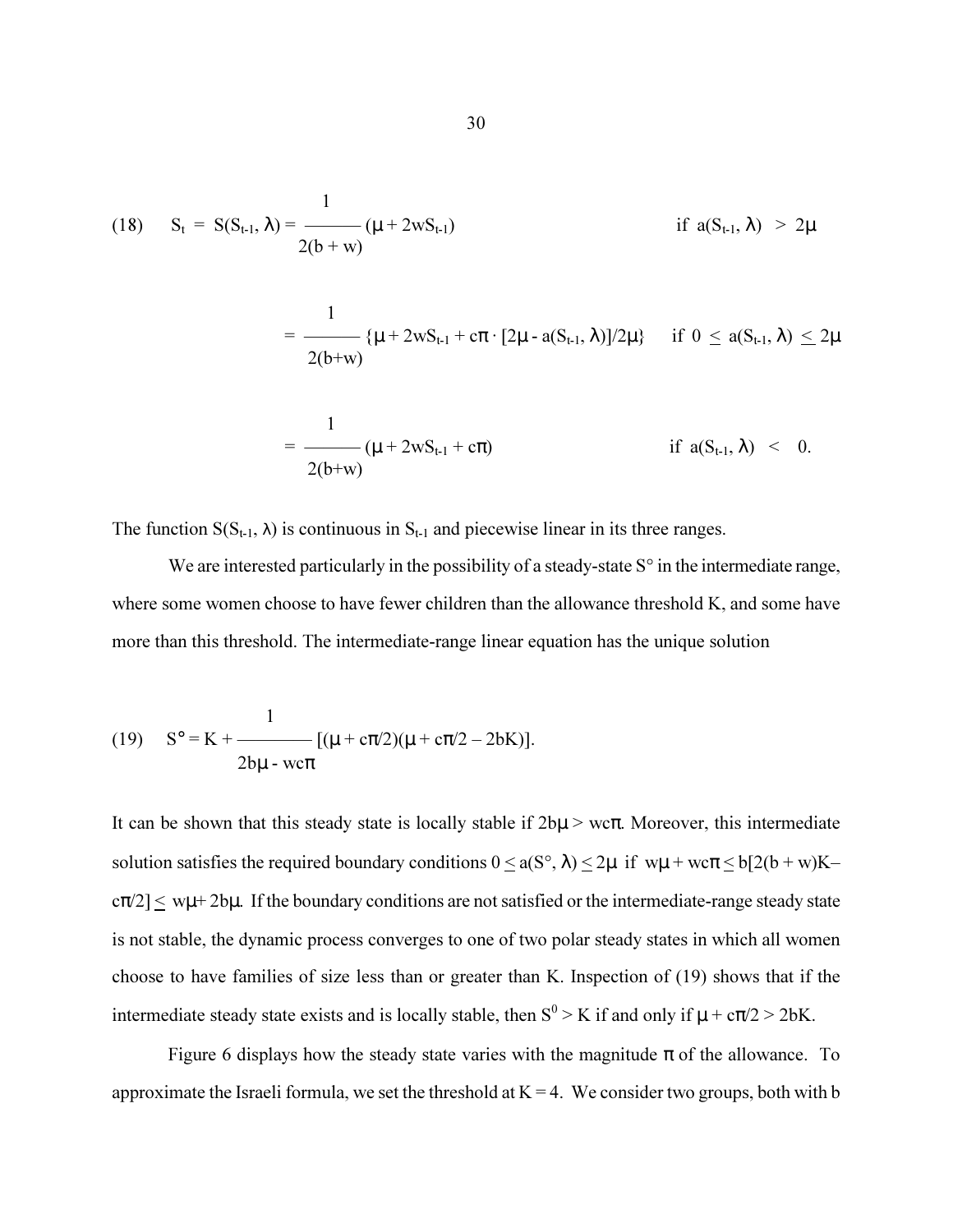$= 0.5$ ,  $c = 1$ ,  $w = 0.4$ . The groups differ only in the value of the parameter  $\mu$ . The first group, meant to represent the ultra-orthodox Ashkenazi, has  $\mu_1 = 2.5$ ; the other group has  $\mu_2 = 2$ . These figures were selected so that  $S^0{}_1 = 2.5$ , and  $S^0{}_2 = 2$  in the absence of allowances; this conforms with the pre-1955 mean fertility rates reported earlier. It is evident that increasing the magnitude of the allowance  $\pi$  rapidly widens the fertility gap between the two groups. With  $\pi$  = 3.5, for example, the steady state fertility levels of the two groups become 5.6 and 3.0 respectively, increasing the fertility gap between the two groups from 0.5 to 2.6. However, further increases in  $\pi$  narrow the gap.



Figure 6 : The steady-state fertility as a function of the allowance for two groups, where:  $c = 1$ ,  $w = 0.4$ ,  $K = 4$ ,  $b = 0.5$ , and a is distributed uniformly over [0, 4] and [0,5]

The figure illustrates our assertion that a piecewise linear child allowance program combined with social interactions can generate fertility behavior that is qualitatively different from the linear case. It can be shown that when  $w = 0$  for both groups, the fertility gap is hardly affected by the magnitude of the allowance. It is the force of the social interaction that initially (up to  $\pi$  = 3.2) holds back women of the second group from adapting to the higher allowances by increasing their number of children to above the threshold  $K = 4$ . And it is the same force that operates in the opposite direction for the first group.

Log-Normal Distribution: Whereas the uniform distribution implies a unique steady state for all values of  $\pi$  and K, a log-normal distribution may generate multiple steady states. Since we cannot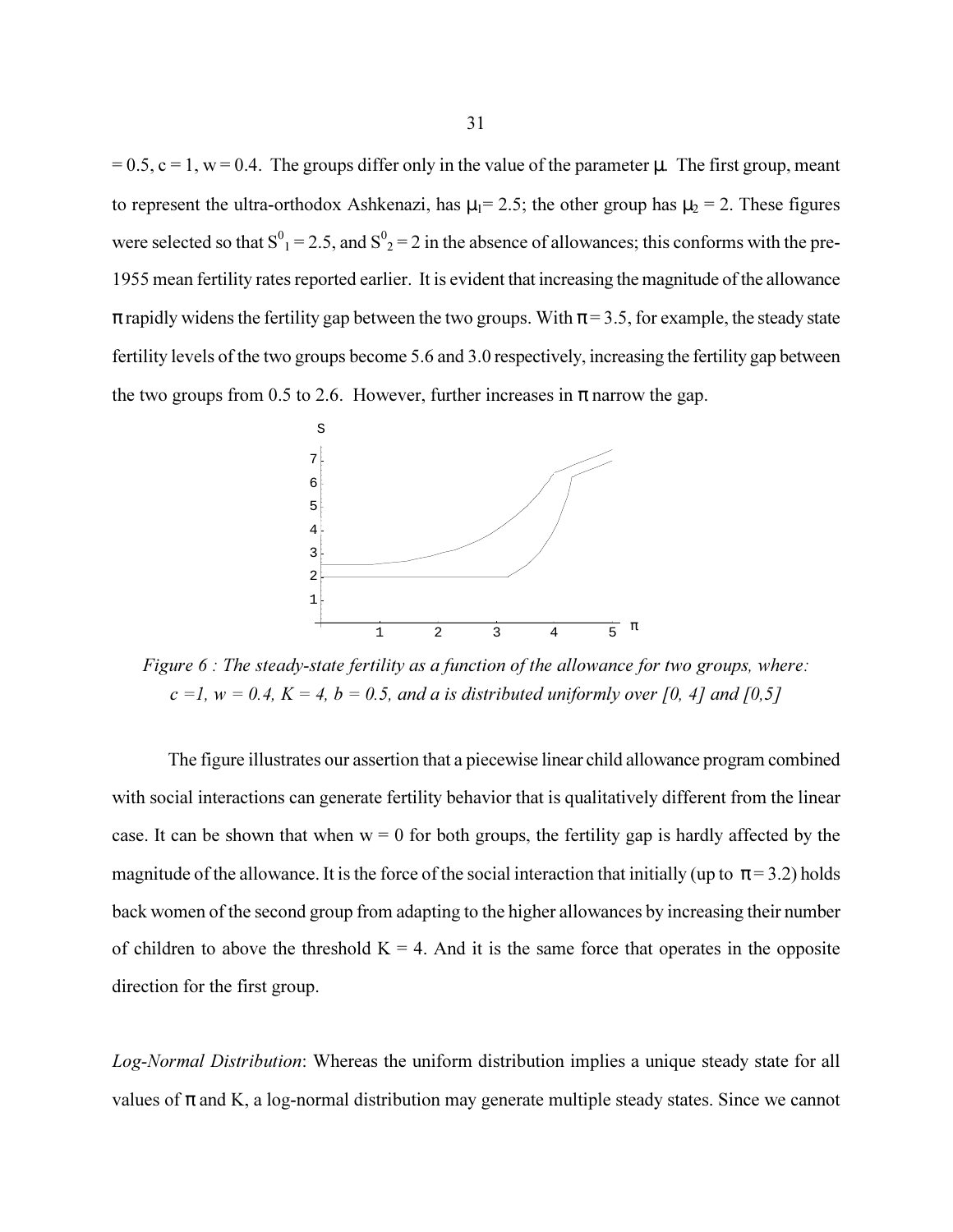explicitly solve the steady-state equation (17) when f(a) is log-normal, we resort to a simple illustrative example. Figure 7A plots the dynamic function  $S_t = S(S_{t-1}, \lambda)$  for particular values of  $\lambda$ . A steady state, being a solution to the equation  $S^{\circ} = S(S^{\circ}, \lambda)$ , occurs when  $S(., \lambda)$  crosses the 45° line shown on the figure. A steady state is stable if  $[\partial S(., \lambda)/\partial S_{t-1}]$  < 1 when evaluated at  $S_{t-1} = S^0$ .

Figure 7A plots  $S(S_{t-1}, \lambda)$  for four values of  $\lambda$ . In all four cases,  $K = 4$ ,  $c = 1$ ,  $w = 0.5$  and f(a) is log-normal with mean 2.5 and standard deviation 1, for both groups. The two social groups differ only in the parameter b, where  $b_1 = 0.5$  and  $b_2 = 0.625$ , selected so that in the absence of allowances, the steady-state mean number of children for the two groups are 2.5 and 2.0 respectively. The figure displays three plots for the first group, for three alternative allowance values  $\pi = (3.25, 3.75, 4.25)$ , and one plot for the second group, for the middle allowance value:  $\pi$  = 3.75.

We find that when  $\pi$  = 3.75, the second group has a unique steady state at S<sup>o</sup> = 2.4 children. In sharp contrast, the first group has in this case three steady states,  $S^{\circ} = (3.69, 5.2, 6.25)$ , of which only the first and third are stable. However, when  $\pi$  = 3.25 or  $\pi$  = 4.25, the first group has a unique steady state at  $S^{\circ} = 3.25$  and  $S^{\circ} = 6.7$  children, respectively. Thus, relatively small changes in allowances can produce very significant qualitative and quantitative changes in mean fertility.



Figure 7 Dynamic fertility behavior and steady state with a log-normal distribution

Figure 7B shows more fully how  $\pi$  affects the steady state fertility level for the first group. It shows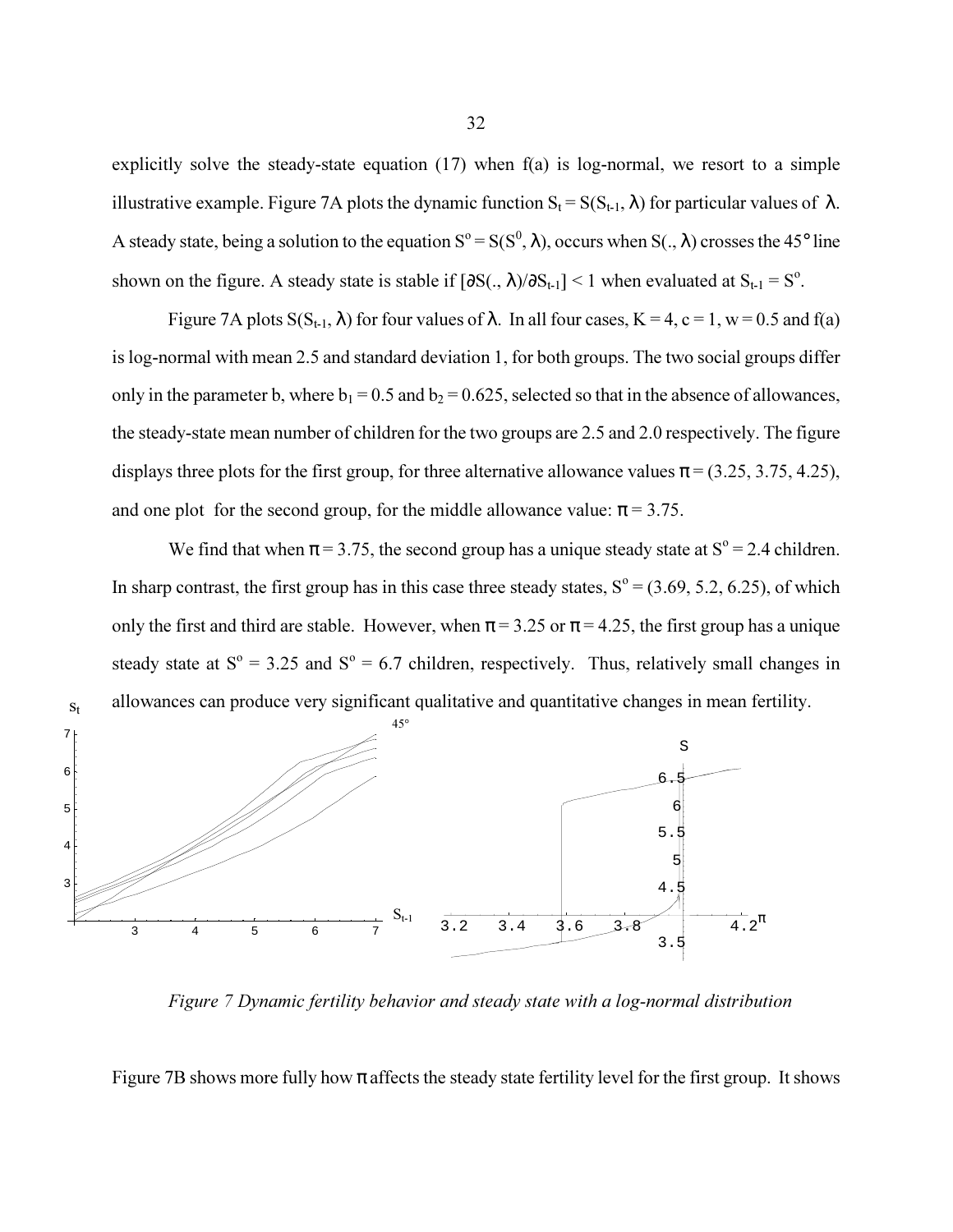that the multiplicity of equilibria appears only when  $3.59 < \pi < 3.99$ .

### 4. Attempted Structural Empirical Inference

This section describes our efforts to use the fertility model developed in Section 3 to interpret the actual decisions made by Israeli women. Our objective was to estimate a version of the model that could, with some degree of credibility, be applied to examine how Israeli child allowance policy has affected family-size decisions. We were unable to achieve this objective, but the attempt was instructive nonetheless. We explain here.

### 4.1. Identification in Theory and Practice

Even though it is idealized in many respects, the model developed in Section 3 still has more than enough degrees of freedom to generate the main observed features of Israeli fertility. The different rates of completed fertility observed in different ethnic-religious groups at different times could be produced by

- (i) cross-sectional and time series variation in the woman-specific utility parameters
- (ii) cross-sectional and time series variation in the child allowance formula
- (iii)social interactions within and across groups.

Indeed, the central problem that arises in empirical analysis of family-size decisions is that many alternative combinations of these forces could have generated the observed patterns.

The basic identification problem is evident in equation (5), which shows that observation of a woman's chosen family size only partly reveals her preferences. Observation that woman j chooses family size k<sub>tj</sub> implies only that the composite utility parameters  $(a_i + 2\sum_m w_m S_{tm}, b_i + \sum_m w_{mj}, c_i)$ satisfy the revealed preference inequalities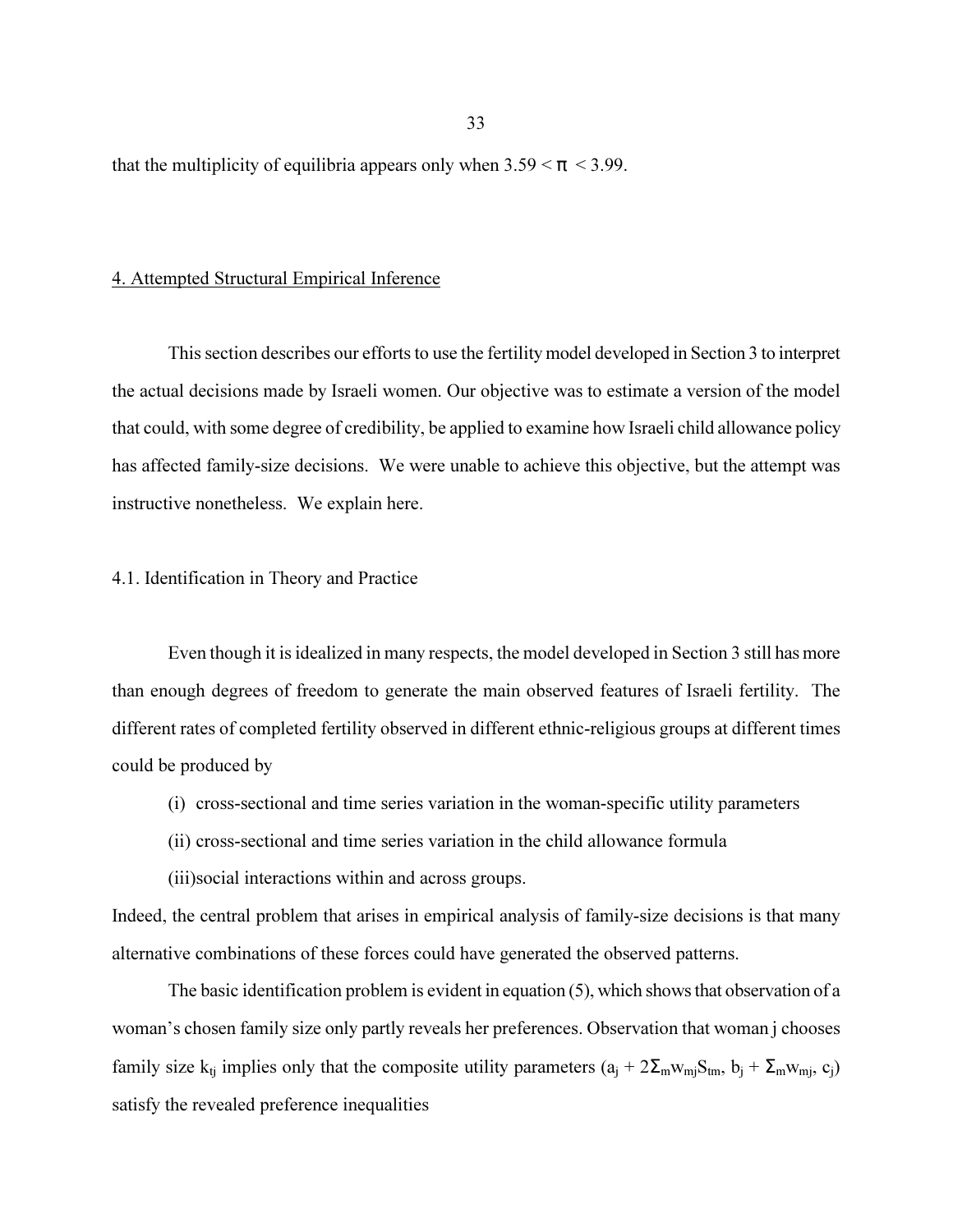$$
(20) \quad (a_j + 2\Sigma_m w_{mj} S_{tm})(k_{tj} - k) - (b_j + \Sigma_m w_{mj})(k_{tj}^2 - k^2) + c_j [A_{tj}(k_{tj}) - A_{tj}(k)] \geq 0, \ k \neq k_{tj}.
$$

The identification problem is especially stark when the child allowance formula provides benefits proportional to the number of children. In that case, equation (7) shows that choice of  $k_{ti}$  children is consistent with any value of the parameters  $(a_i, b_i, c_i; w_{mi}, m \in M)$  such that

(21) 
$$
k_{tj} - \frac{1}{2} < \frac{a_j + 2\Sigma_m w_{mj} S_{tm} + c_j \pi_{tj}}{2(b_j + \Sigma_m w_{mj})} < k_{tj} + \frac{1}{2}.
$$

l

Thus, the fertility preferences of Israeli women cannot be learned in an entirely empirical manner. The available data on fertility choices must be combined with a priori restrictions on the distribution of preferences.<sup>24</sup>

 In an attempt to cope with the identification problem, we refined the model in a manner that combined realism with tractability. To specify the timing of fertility decisions, we supposed that women choose family size six-to-ten years following marriage, and base their utility calculations on the average annual benefits in effect during that five-year period. This conjecture flows from the idea that, although women may begin to bear children soon after marriage, they need not decide so soon on completed family size.

We defined reference groups by the same criteria of ethnic origin and religiosity as were used

<sup>&</sup>lt;sup>24</sup> There are further difficulties that exacerbate the identification problem inherent in revealed preference analysis. Our discussion has presumed that a researcher is able to observe not only the family sizes that women choose but also the child allowance formulas that they face and the mean family sizes of the women in their reference groups. These are nontrivial problems in practice. Consider the child allowance formula. Our fertility model assumes that women choose family size irrevocably sometime after marriage, based on the information available at the time. As discussed in Section 2, Israeli child-allowance benefits have varied over time. Hence the particular timing that we assume for family-size decisions affects the allowance functions that we assume women use when computing the utility of alternative numbers of children. Moreover, throughout its existence, the Israeli child allowance program has employed a formula that predicates benefits on the number of children currently under age 18. This feature of the program, as well as the variation of the formula over time, implies that the life-cycle magnitude of the child allowance associated with any number of children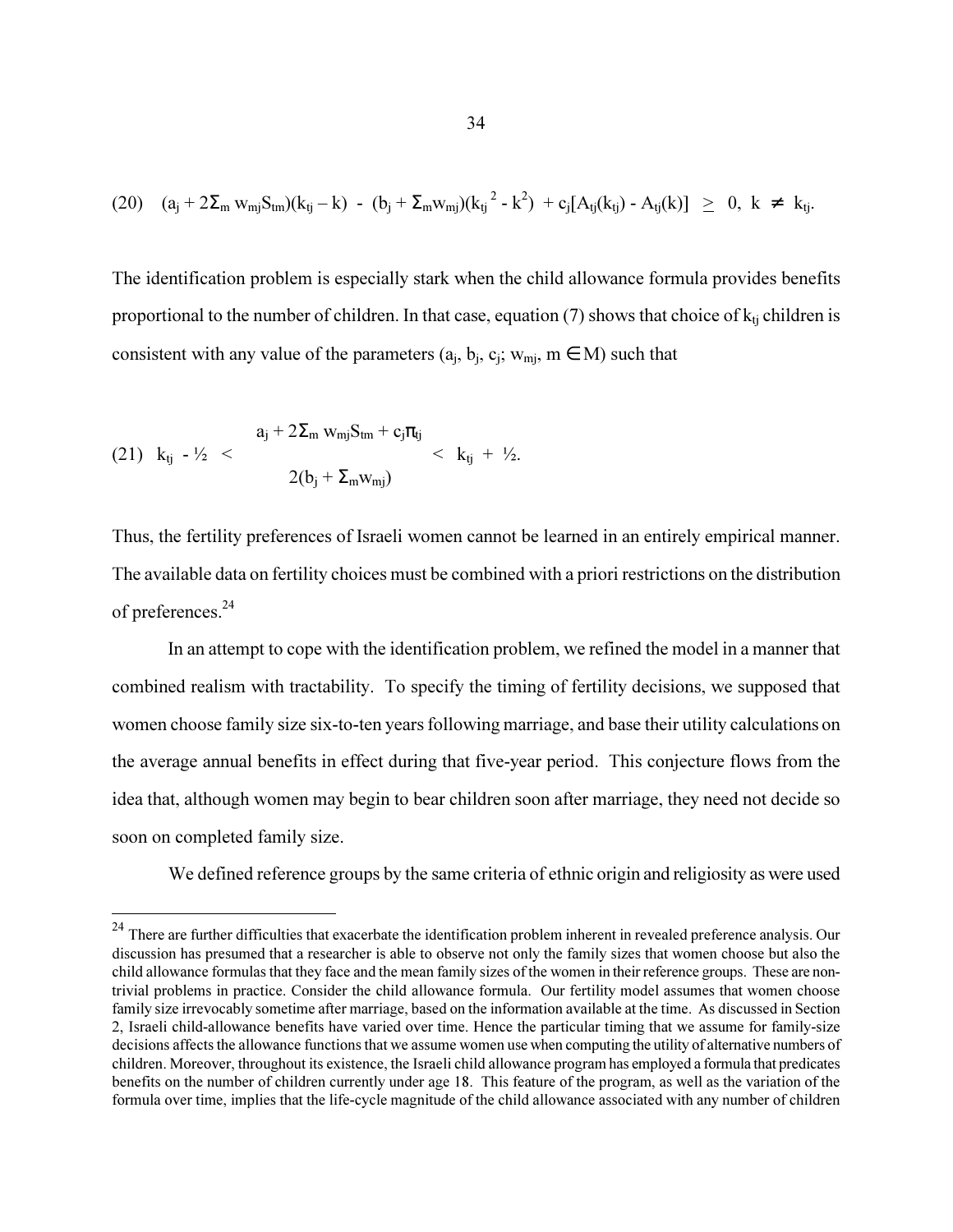in our description of fertility patterns in Israel in Section 2.3; moreover, we distinguished members of these groups by their year of marriage. We focused on five ethnic-religious groups: ultra-orthodox Mizrahi, non-ultra-orthodox Mizrahi, ultra-orthodox Ashkenazi, non-ultra-orthodox Ashkenazi, and non-ultra-orthodox with Israeli-born parents. We neglected the ultra-orthodox with Israeli-born parents because the available sample of such persons is too small to support empirical analysis. We neglected the two Arab groups because their members generally did not receive child allowances during the period of our analysis.

To simplify the analysis, we constrained the vector ( $w_m$ ,  $m \in M$ ) of social interaction parameters in two important ways. First, we assumed that women who marry in a given year are influenced only by women who married in the five preceding years. Second, we assumed that they give equal weight, say  $w_0$ , to the fertility of all Jewish Israeli women married in the past five years and an additional weight, say  $w_1$ , to members of their own ethnic-religious group.

After considering a variety of specifications for the distribution of fertility preferences, we chose to work with a specification that is flexible in some respects but restrictive in others. We permitted the distribution of preferences to vary freely across ethnic-religious groups and year of marriage. Thus 'ultra-orthodox Ashkenazi women married in 1955' could have one distribution of fertility preferences and 'non-ultra-orthodox Jews whose parents were born in Israel and who married in 1970' could have another. The flexibility afforded by this aspect of the model is appealing because there is reason to think that fertility preferences in Israel have varied both across groups and over time. $^{25}$ 

The restrictive part of the specification is that we assumed all women who belong to the same ethnic-religious group and who marry in the same year to have the same values of the utility parameters (b, c,  $w_0$ ,  $w_1$ ). We permitted heterogeneity only in the utility parameter a, which we

l

actually depends on the spacing of their births.

<sup>&</sup>lt;sup>25</sup> Social scientists often hypothesize that fertility preferences vary with women's schooling, family earnings capacity, and perspectives on the morality of various forms of contraception. All of these factors, and more, have varied both across ethnic-religious groups and over time in Israel.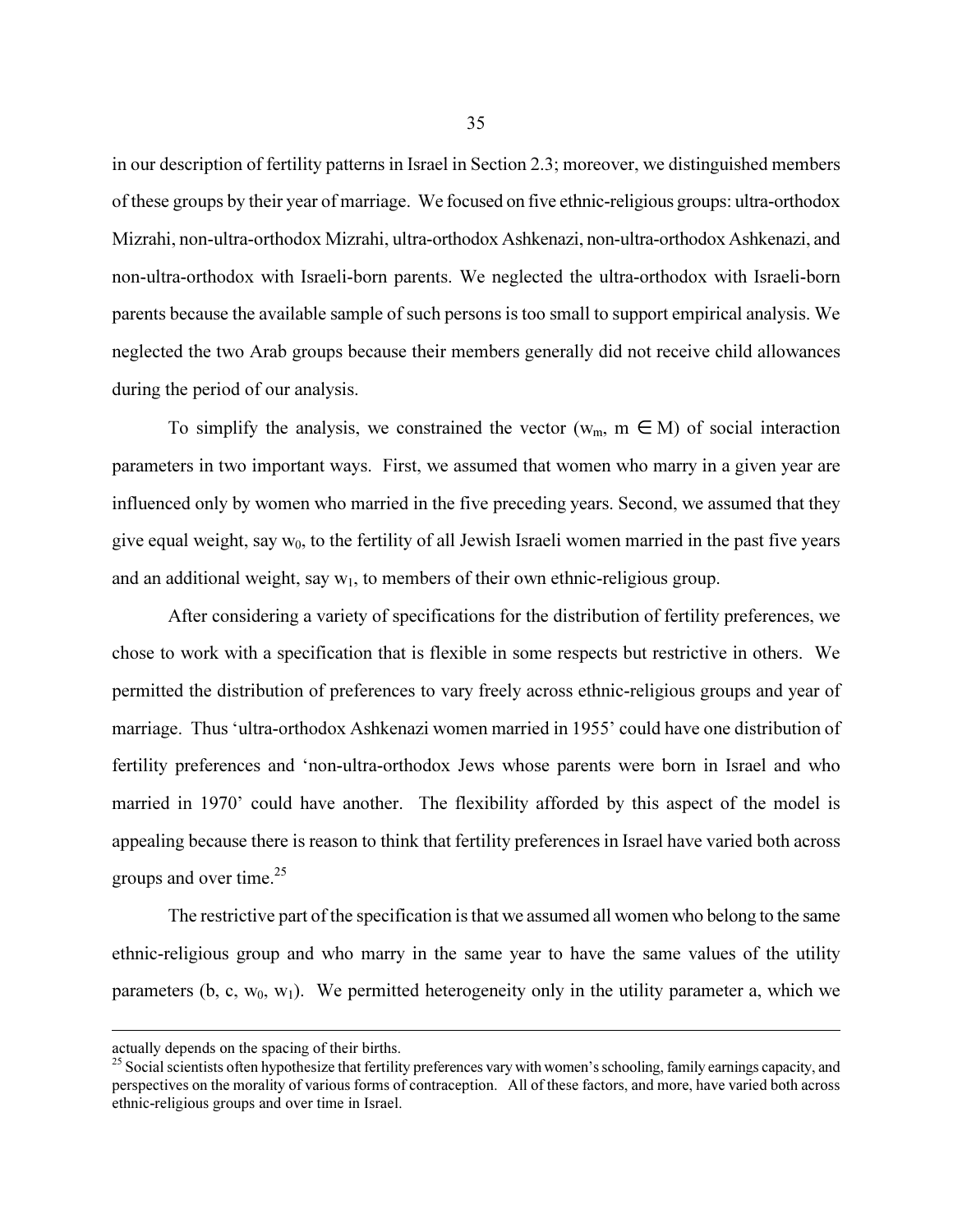assumed to be distributed normal across women who belong to the same group and marry in the same year. This aspect of the specification was chosen for reasons of tractability; it implies that a simple ordered-probit model describes the probability that a woman choose any given family size.

The above assumptions, as strong as they are, only identify the model of fertility decisions if the child allowance is nonlinear in the number of children. They do not identify the model if the benefit is proportional to family size. Consider women who belong to a given reference group, say g, who marry in a given year, say t. For such women, let the parameter a be distributed  $N(\mu_{tg}, \sigma_{tg}^2)$ . Let  $S_{tg}$  be the mean family size of members of group g who married in the past five years and let  $S_{to}$  be the mean family size of all other Jewish Israeli women who married in this period. If the benefit is proportional to family size and is the same for all women who marry in year t, (21) implies that the probability of choosing k children is

(22) 
$$
P_{tg}(k; \gamma_{tg}, \delta_{tg})
$$
 = Prob[k - <sup>1</sup>/<sub>2</sub> <  $\frac{a + 2w_{0tg}S_{t0} + 2w_{1tg}S_{tg} + c_{tg}\pi_t}{2(b_{tg} + w_{0tg} + w_{1tg})}$   $< k + \frac{1}{2}$ .]  
=  $\Phi[(k + \frac{1}{2})\gamma_{tg} - \delta_{tg}] - \Phi[(k - \frac{1}{2})\gamma_{tg} - \delta_{tg}],$ 

where

 $\overline{a}$ 

(23a)  $\gamma_{tg} \equiv 2(b_{tg} + w_{0tg} + w_{1tg})/\sigma_{tg}$ (23b)  $\delta_{tg} \equiv (\mu_{tg} + 2w_{0tg}S_{t0} + 2w_{1tg}S_{tg} + c_{tg}\pi_t)/\sigma_{tg}$ .

Equation (22) shows that the only identified quantities are the composite parameters  $\gamma_{tg}$  and  $\delta_{tg}$ . Thus, a necessary condition for identification of the parameters ( $\mu_{tg}$ ,  $\sigma_{tg}$ ,  $b_{tg}$ ,  $c_{tg}$ ,  $w_{0tg}$ ,  $w_{1tg}$ ) describing the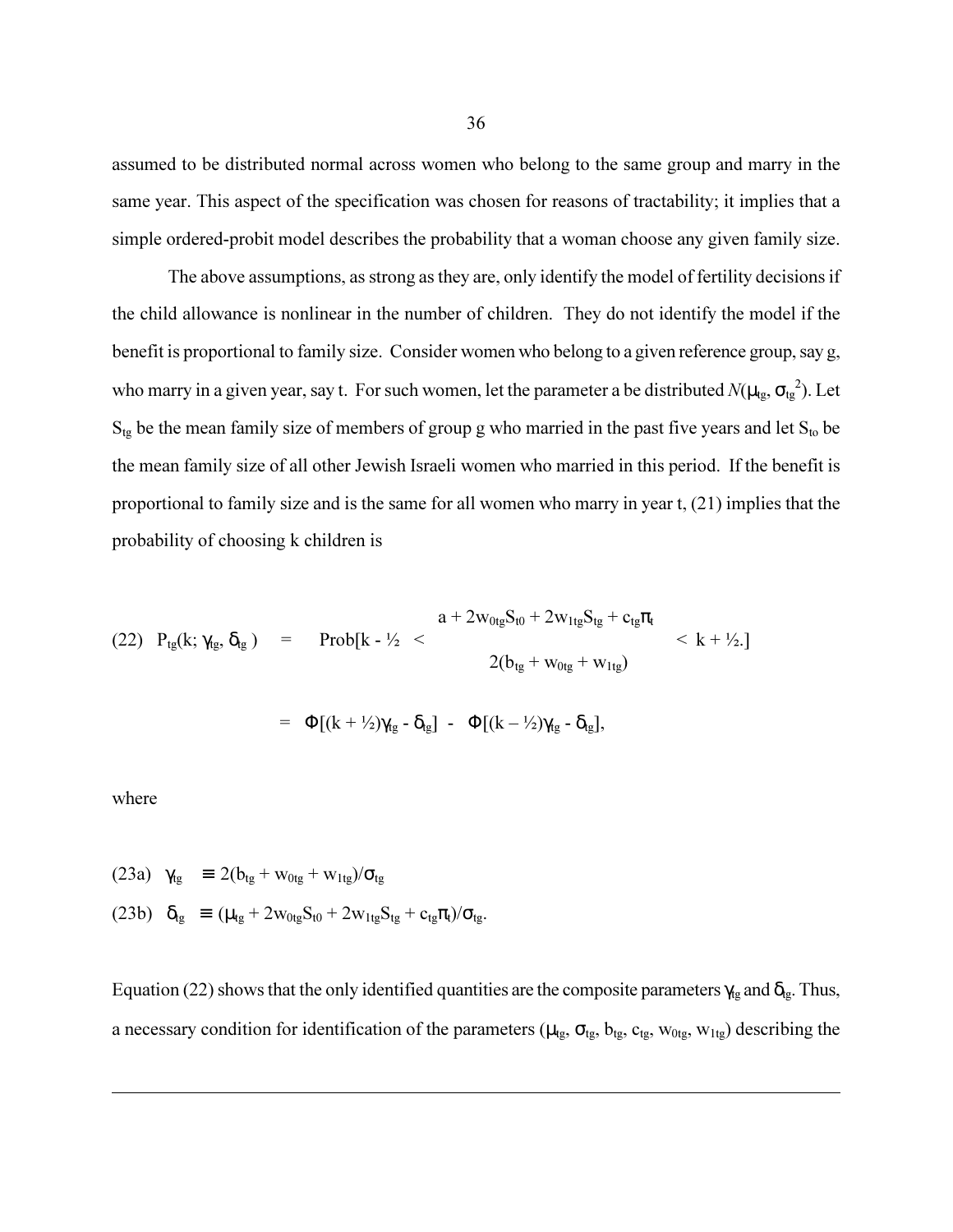distribution of utility is that the benefit be nonlinear in family size.<sup>26</sup>

The Israeli child allowance benefit has, to varying degrees over the years, been piecewiselinear in family size. Nevertheless, when we attempted to estimate the model, we learned that piecewise-linearity of the formula provides an insubstantial foundation for empirical analysis. In particular, we found that the objective functions used in either maximum likelihood or least squares estimation of the ordered-probit model were close to flat when evaluated at alternative parameter values that would formally be observationally equivalent if the allowance benefit were proportional to number of children. Hence, under the maintained assumptions, we were unable to obtain reliable, stable estimates of the parameters describing the distribution of utility.

 Although unpleasant, this empirical finding is instructive. It cautions against reliance on nonlinearities in child allowance formulas to identify fertility preferences. The difficulties that we encountered are reminiscent of those that have long afflicted attempts by empirical researchers to learn the effects on labor supply of benefit/tax schedules that are nonlinear in hours worked.<sup>27</sup>

 $26$  One of these parameters may be fixed in value to normalize the scale of women's utility functions. We do not choose a particular normalization here.

<sup>&</sup>lt;sup>27</sup> See Moffitt (1992) and the articles collected in the Journal of Human Resources Special Issue on Taxation and Labor Supply in Industrial Countries, Volume 25, No. 3, 1990.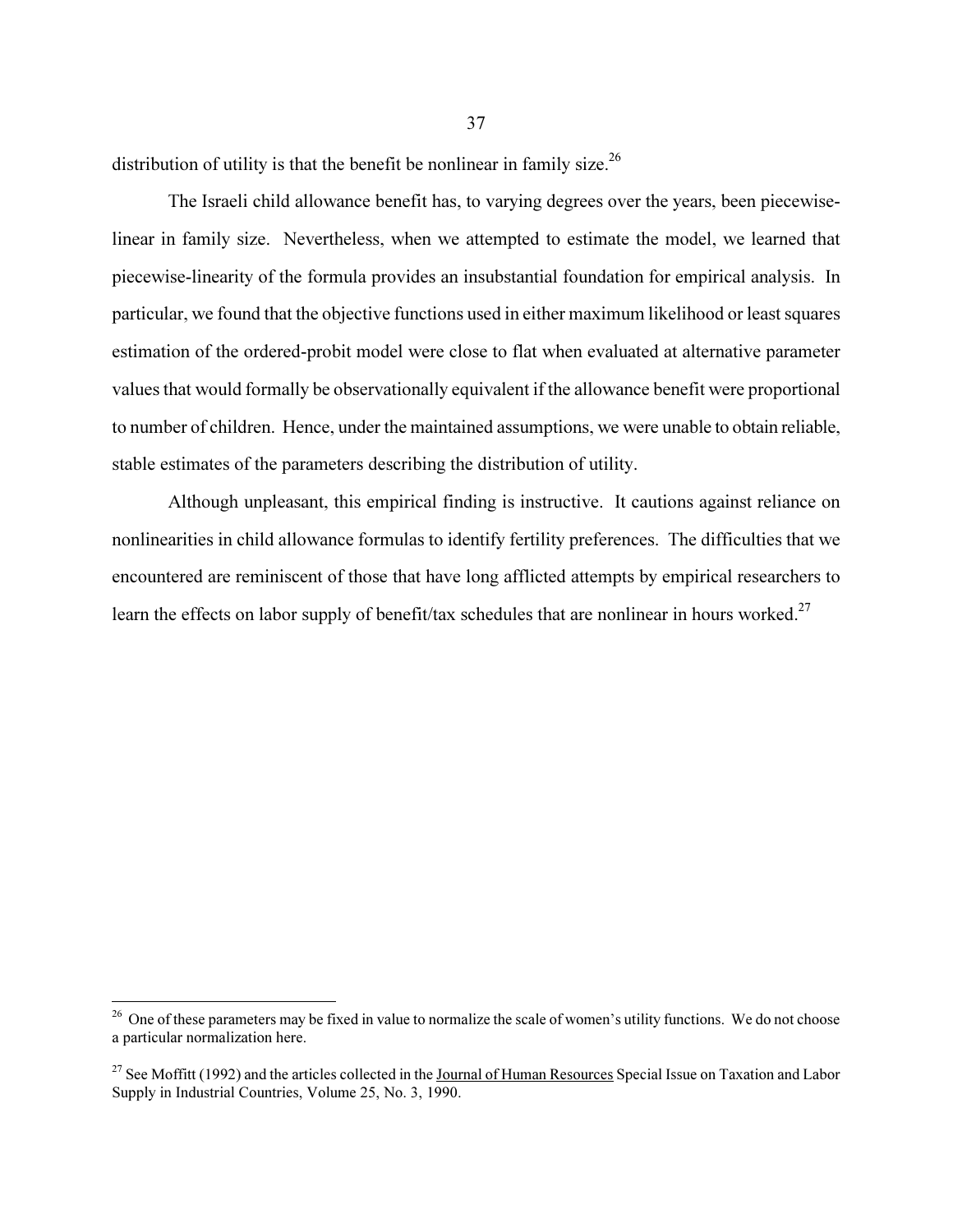4.2. Structural Interpretation of "Approximate" Reduced-form Estimates

 Although the assumptions imposed above did not yield usable estimates of the structural parameters ( $\mu_{tg}$ ,  $\sigma_{tg}$ ,  $b_{tg}$ ,  $c_{tg}$ ,  $w_{0tg}$ ,  $w_{1tg}$ ), we recognized that strengthening the assumptions could, in principle, make estimation possible. A simple, flexible way to explore the implications of adding further assumptions is to estimate the composite parameters ( $\gamma_{tg}$ ,  $\delta_{tg}$ ) for the various reference groups g and years t. This done, we could attempt to structurally interpret the cross-sectional and timeseries variation in these estimates, via equation (23).

For each reference group g and year of marriage t, our merged Census and Birth Registry data make it straightforward to estimate ( $\gamma_{tg}$ ,  $\delta_{tg}$ ). In years when the child allowance benefit was proportional to family size, equation (22) follows directly from our structural model of fertility decision. Hence (22) is a reduced-form of the structural model and ( $\gamma_{tg}$ ,  $\delta_{tg}$ ) are reduced-form parameters related to the structural parameters ( $\mu_{tg}$ ,  $\sigma_{tg}$ ,  $b_{tg}$ ,  $c_{tg}$ ,  $w_{0tg}$ ,  $w_{1tg}$ ) by equation (23). When the benefit was piecewise-linear in family size, equation (22) does not follow directly from the fertility model; hence  $(\gamma_{tg}, \delta_{tg})$  are not formal reduced-form parameters. Nevertheless, it may be reasonable to view ( $\gamma_{tg}$ ,  $\delta_{tg}$ ) informally as "approximate" reduced-form parameters, with  $\pi_t$  defined to be the allowance per child averaged over a suitable range of family sizes.

We used a least-squares criterion to estimate ( $\gamma_{tg}$ ,  $\delta_{tg}$ ) for group g and year of marriage t. Specifically, we chose  $(\gamma, \delta)$  to minimize the criterion function  $\Sigma_k [f_{tg}(k) - P_{tg}(k; \gamma, \delta)]^2$ ; here  $f_{tg}(k)$  is the observed frequency with which women of type (t, g) choose k children and P<sub>tg</sub>(k; γ, δ)] is the choice probability given in  $(22)^{28}$  We found that our estimated choice probabilities fit the observed

 $28$  If equation (22) were a formal reduced-form throughout the period of analysis, conventional considerations of asymptotic efficiency would suggest maximum likelihood as an alternative to least-squares estimation. However, with (22) sometimes being only an approximate reduced-form, least-squares estimation seemed advantageous because it does not emphasize a model's ability to predict small probability events, as maximum likelihood does.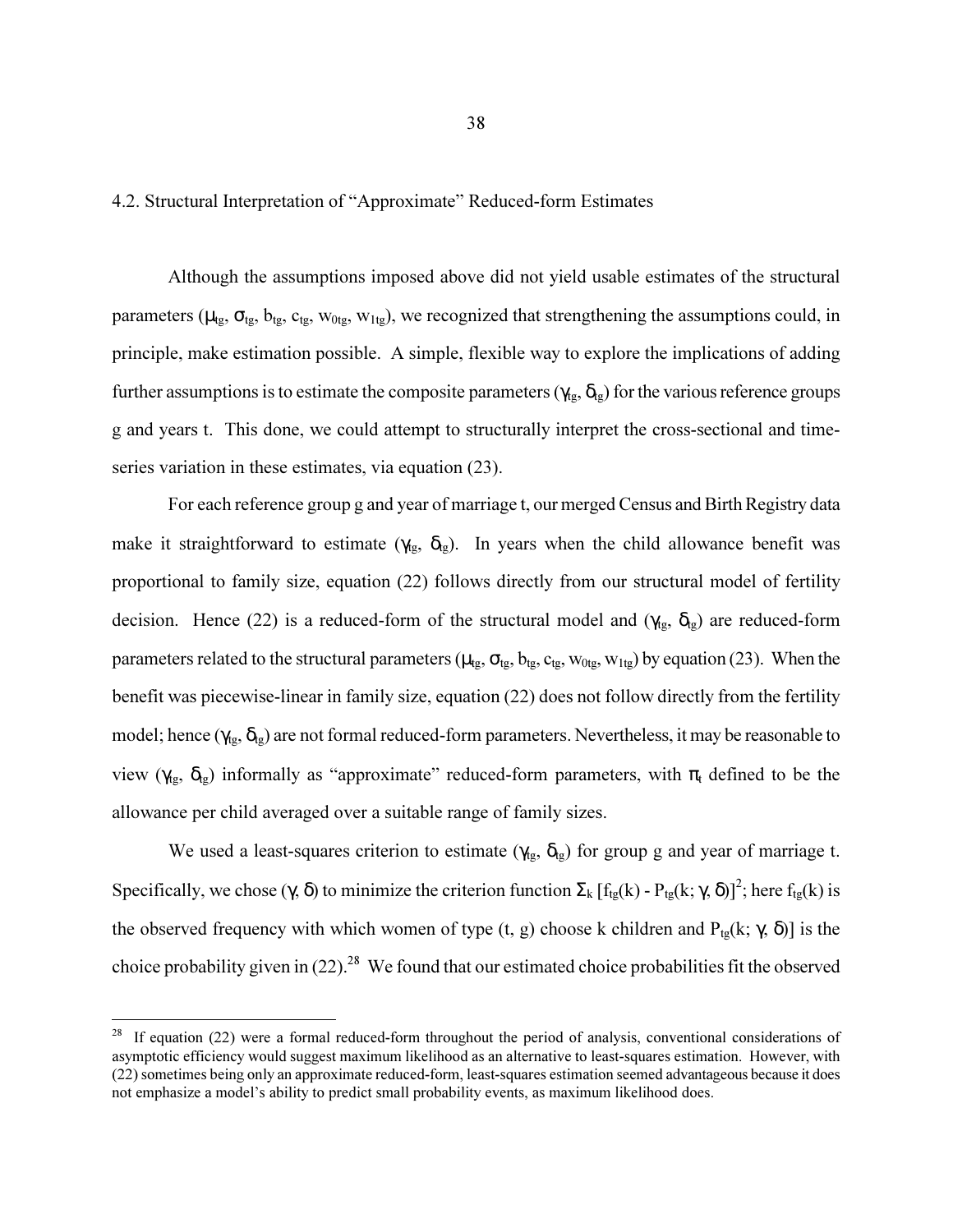family-size frequencies very well. We achieved almost perfect fits for the non-orthodox groups, where our observed choice frequencies are based on large samples of women per year; in these cases, the value of the criterion function (i.e., the sum of square residuals) was generally in the range [0.001, 0.01]. The fits were less exact but still good for the orthodox groups, where the observed choice frequencies are based on samples of only ten to fifty women per year; here the sum of squared residuals was generally in the range [0.01, 0.05].

With estimates of the reduced-form parameters in hand, we used equation (23) to interpret their cross-sectional and time-series variation. We first explored specifications that impose no crossgroup restrictions on the distribution of utility, but do constrain the time-series variation in each group's preferences. The findings were disappointing. Estimates of the structural parameters were statistically imprecise. Contrary to the basic theoretical prediction that utility should rise with increasing child benefits, we often obtained negative estimates of the parameter  $c_{te}$ .

A qualitatively more "sensible" estimate of the effect of child allowances on fertility emerged only when we imposed two assumptions that we find much too strong to be believable: (a) the parameters ( $\sigma_{tg}$ ,  $c_{tg}$ ,  $w_{0tg}$ ,  $w_{1tg}$ ) are constant over time and across groups and (b) the parameter  $\mu_{tg}$ , which describes the central tendency in private preferences for fertility, varies over time only with the rate of high school completion by women in group g.<sup>29</sup> Specifically, we set  $\sigma_{tg} = 1$  to normalize the scale of utility and let equation (23a) have the form

(24)  $\delta_{\text{tg}} \equiv (\mu_{\text{g}} + \beta H_{\text{tg}} + 2w_0S_{\text{t0}} + 2w_1S_{\text{tg}} + c\pi_{\text{t}}),$ 

 $\overline{a}$ 

where H<sub>tg</sub> is the fraction of women of type (t, g) who complete high school and  $\beta$  is a parameter.

 $^{29}$  Demographers have long viewed women's schooling as a primary determinant of fertility preferences. Israeli women experienced very substantial increases in their rates of high-school completion during the period covered by our data. Hence we thought it reasonable to focus on this as a source of time-series variation in fertility preferences. There are two levels of high-school completion in Israel, a lower level in which a student obtains a diploma and a higher level in which a student also passes a national examination known as the Bagrut. We measure high-school completion by successful completion of the Bagrut.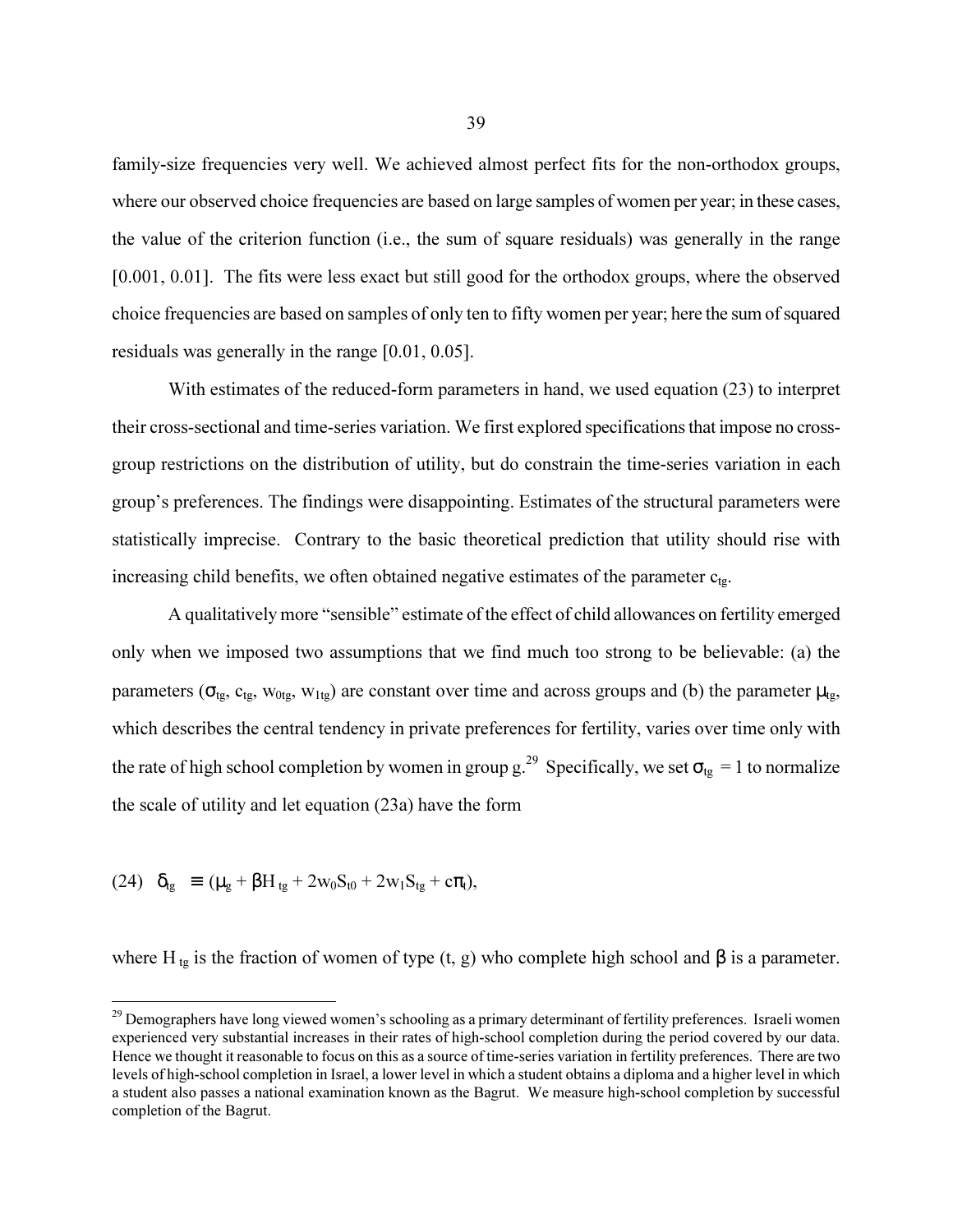This done, we used our estimates of  $\delta_{tg}$  to obtain least-squares estimates of the common structural parameters ( $\beta_{\delta}$ , w<sub>0</sub>, w<sub>1</sub>, c) and the group-specific parameters  $\mu_{\epsilon}$ . Now, finally, the estimate of c was positive and statistically precise by conventional standards.

# 5. Conclusion

To reiterate what we see as the main contributions of this research, we first called attention to the complex time-series and cross-sectional pattern of Israeli fertility, which is much at odds with the fertility transition that has occurred elsewhere in the world (Section 2). We next presented a theoretical analysis of the social dynamics of fertility that shows how private preferences, preferences for conformity, and piecewise linear child allowances could have combined to yield such a complex fertility pattern (Section 3). We then explained the identification problem that makes it so difficult to infer the actual Israeli fertility process from data on completed fertility (Section 4).

Although much about Israeli fertility remains puzzling at the end of our investigation, we believe that our work casts new light on what has happened in the ultra-orthodox community. In a recent study of fertility and labor supply in the Israeli ultra-orthodox community, Berman (2000) has interpreted the trends toward increased fertility, decreased labor supply, and increased supply of time to religious studies in this community as the behavior of a "club" that has strengthened its norms of religious stringency in an attempt to maintain exclusion. Berman traces this increased stringency back to the 19<sup>th</sup> century reaction of ultra-religious Jews to their exposure to modernity, and he implicitly views recent changes as continuation of a process that has been underway since that early time. Our empirical analysis cast doubt on Berman's interpretation. We have found that in the marriage cohorts prior to 1955, the fertility of Ashkenazi ultra-orthodox women was almost the same as that of non-ultra orthodox Ashkenazi women. Hence we conclude that the current fertility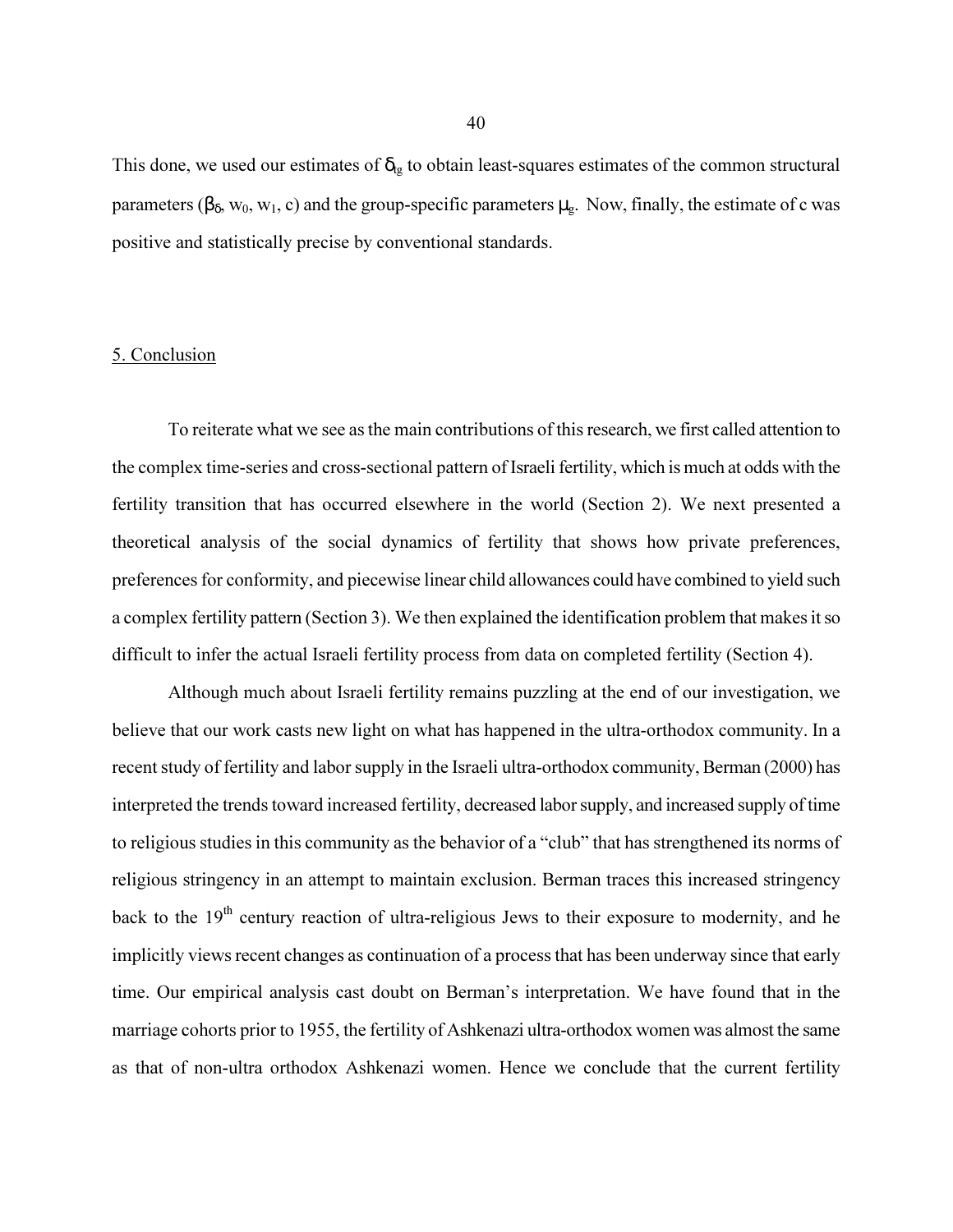behavior of Israeli ultra-orthodox reflects a relatively recent phenomenon.<sup>30</sup> We conjecture, but cannot prove, that the *reverse fertility transition* that has occurred among the ultra-Orthodox would not have happened were it not for the emergence of the Israeli welfare state.

Our work may also help to understand the conventional fertility transition. To recall, demographers have questioned why the fertility transition has begun in different societies under different economic conditions, and why it has been so rapid. It is intriguing that the reverse fertility transition experienced by the Israeli ultra-orthodox has similarly been rapid. We have conjectured that this reverse transition arose out of the combination of two key factors: non-continuity in private behavior, due to the piecewise linearity of child allowances, and social interactions as each women is influenced by the fertility decisions of other women. The same two factors are central to the recent analysis by Kohler (2001) of the conventional fertility transition. In his work, non-continuity in behavior is generated by a binary decision process, whether or not to use contraceptives, and the social interaction occurs when each woman is influenced by the contraception decisions of other women. The specifics of our research and that of Kohler differ in many respects, but each illuminates how non-continuity in behavior and social interactions may combine to explain the social dynamics of fertility.

 $30$  The recent non-continuity in behavior is illustrated by a quote from an address by a noted Rabbi to young women in an ultra-orthodox seminary: "Our mothers … have absorbed too much from the odor of European culture… Our slogan must be: back to grandmother" [cited in Friedman (1988)].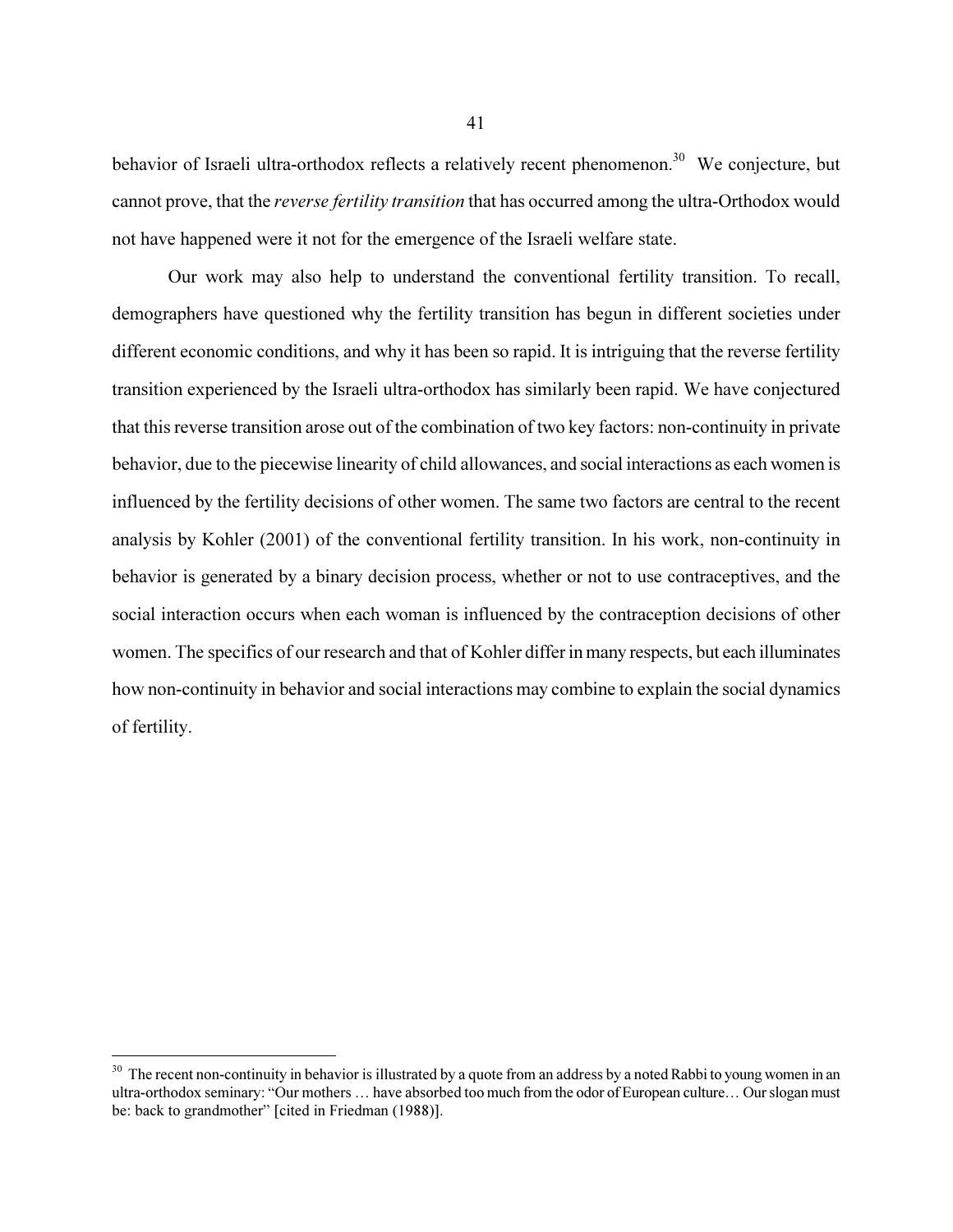|                | Allowance credit points |                |                |                |                | Percent of official standard adult poverty line income |      |      |                   |              |                     |
|----------------|-------------------------|----------------|----------------|----------------|----------------|--------------------------------------------------------|------|------|-------------------|--------------|---------------------|
| Child          | Non-                    | Veterans       |                |                |                | Marginal allowance granted for k <sup>th</sup> child,  |      |      |                   | Marginal     |                     |
| order          | Veterans                |                |                |                |                | for those with veteran status                          |      |      |                   | cost of care |                     |
| (k)            |                         | $1975 -$       | 1983-          | 1994-          | 2000           | 1965                                                   | 1970 | 1975 | 1992              | 1997         | for $k^{\text{th}}$ |
|                |                         | 1982           | 1993           | 1999           |                |                                                        |      |      |                   |              | child               |
| 1              | 1                       | 1              | 1              |                | 1              | 6.6                                                    | 11.0 | 24.2 | 0 <sup>1</sup>    | 14.2         | 70                  |
| $\overline{2}$ | 1                       | 1              | 1              | 1              | 1              | 6.6                                                    | 13.2 | 24.2 | 0 <sup>1</sup>    | 14.2         | 55                  |
| 3              | 1.25                    | $\overline{2}$ | $\overline{2}$ | $\overline{2}$ | $\overline{2}$ | 6.6                                                    | 13.8 | 48.5 | 33.6              | 28.4         | 55                  |
| 4              | 1.25                    | 2.25           | 3.75           | 4.05           | 4.4            | 11.0                                                   | 20.4 | 54.0 | 96.6 <sup>1</sup> | 57.4         | 50                  |
| 5              | 1.25                    | 2.5            | 3.25           | 3.4            | 5              | 13.2                                                   | 20.4 | 54.5 | 54.5              | 48.2         | 50                  |
| 6              | 1.25                    | 2.5            | 3.5            | 3.75           | 5              | 14.3                                                   | 21.5 | 60.6 | 58.8              | 53.2         | 45                  |
| $7+$           | 1.25                    | 2.5            | 3.5            | 3.5            | 5              | 16.5                                                   | 21.5 | 60.6 | 58.9              | 49.6         | 40                  |

Table A-1. Summary of Child Allowances Criteria

Source: NII Statistical Quarterly and Yearbooks (various years).

<sup>1</sup> In 1992 the allowances for the first two children were withdrawn for families with less than four children, unless family income was below a low threshold.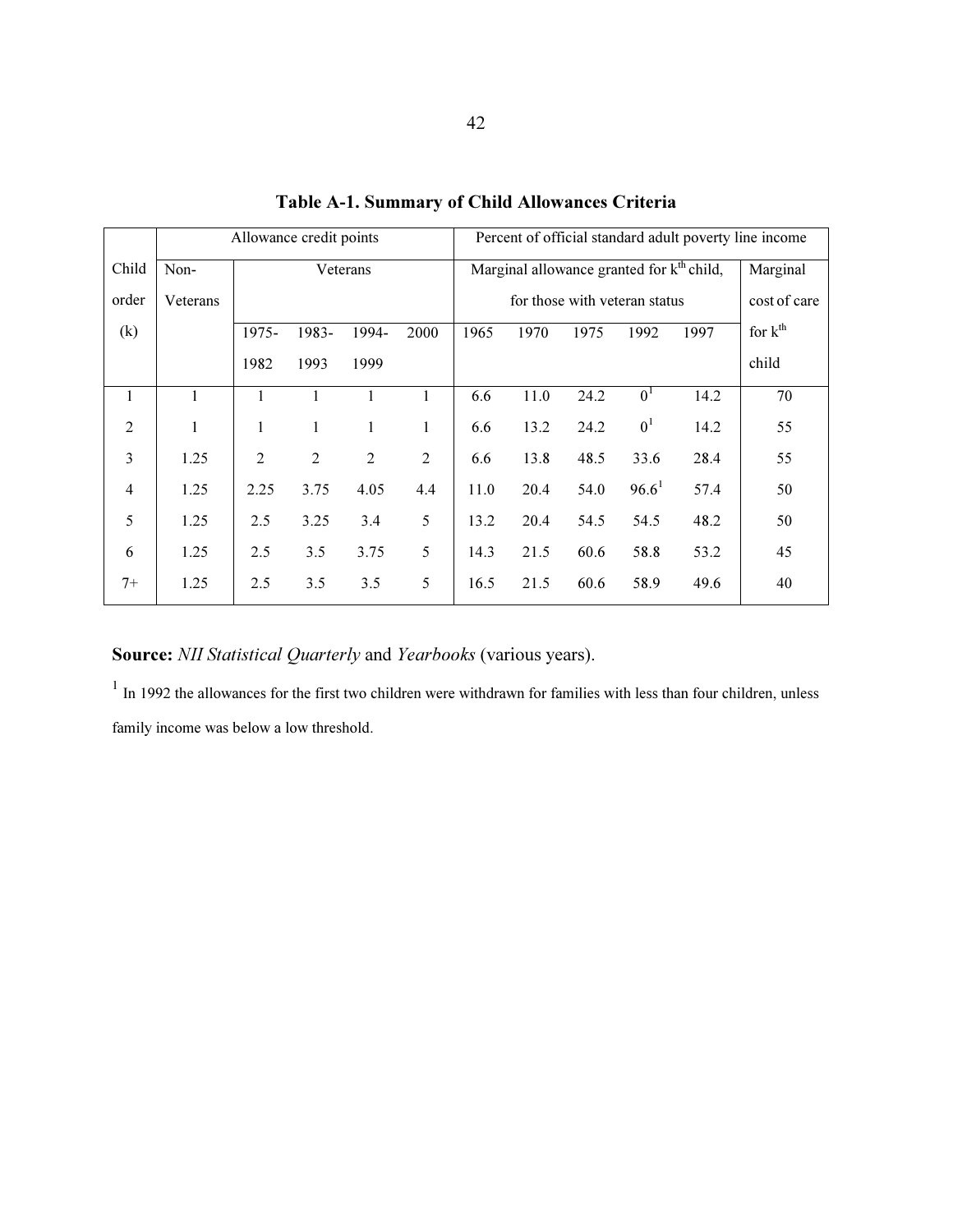# References

Becker, Gary S. and Kevin M. Murphy, Social Economics: Market Behavior in Social Environments, Harvard University Press, 2000.

Berman, Eli, "Sect, Subsidy and Sacrifice: An Economist's View of Ultra-Orthodox Jews," Quarterly Journal of Economics, 115, August 2000, pp. 905-53.

Bongaarts, John and Susan Cotts Watkins, "Social Interactions and Contemporary Fertility Transitions," Population and Development Review, 22, December 1996, pp. 639-82.

Boyer, George R., "Malthus Was Right After All: Poor Relief and Birth Rates in Southern England," Journal of Political Economy, 97, 1989, pp. 93-114.

Brock, William and Steven Durlauf, "Discrete Choice with Social Interactions," Review of Economic Studies, 68, 2001, pp. 235-260.

Cleland, John and Christopher Wilson, "Demand Theories of Fertility Transition: an Iconoclastic View," Population Studies, 41, March 1987, pp. 5-30.

Dahan, Momi, "The Ultra-Orthodox Jews and Municipal Authority," part I, The Jerusalem Institute for Israel Studies, Jerusalem, Research series No. 79, 1998 (in Hebrew).

Doron, Abraham and Ralph M. Kramer, The Welfare State in Israel: The Evolution of Social Security Policy and Practice, Westview Press, 1991.

Duncan-Jones, Richard, The Economy of the Roman Empire: Quantitative Studies, Cambridge University Press, 1974.

Friedman, Menachem, "Back to Grandmother: The New Ultra-Orthodox Woman," Israel Studies, Spring 1988, pp.21-6.

Friedlander Dov and Carole Feldmann, "The Modern Shift to Below-replacement Fertility: Has Israel's Population joined the process?" Population Studies, 47, 1993, 295-306.

Gauthier, Anne Helene and Jan Hatzius, "Family Benefits and Fertility: An Econometric Analysis," Population Studies, 51, November 1997, pp. 295-306.

Hammel, E.A., "A Theory of Culture for Demography," Population and Development Review, 16, September 1990, pp. 455-85.